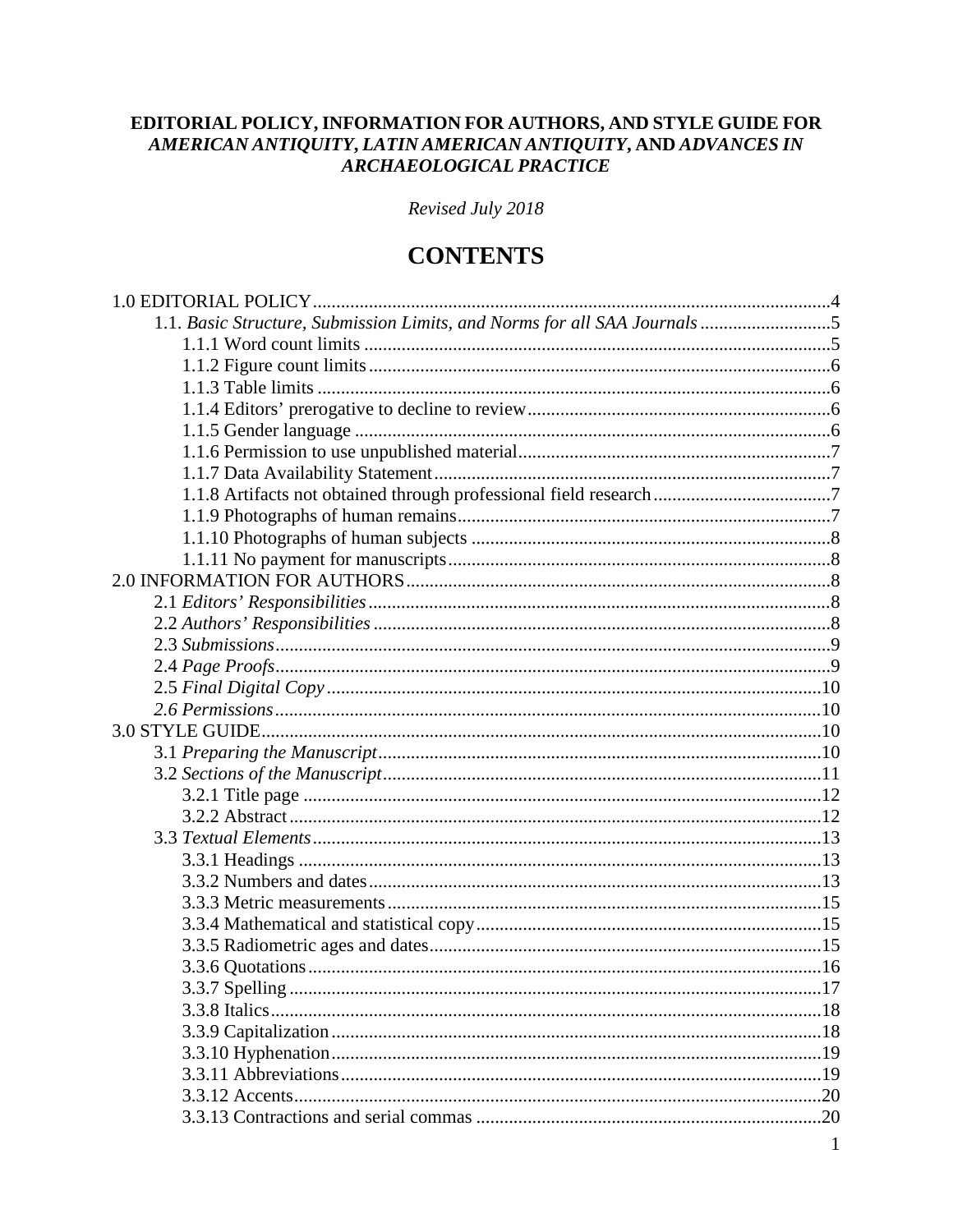| 3.4.4 Several authors cited in one place or several references by same author 22 |  |
|----------------------------------------------------------------------------------|--|
| 3.4.5 Two or more references by same author or authors in same year 22           |  |
|                                                                                  |  |
|                                                                                  |  |
|                                                                                  |  |
|                                                                                  |  |
|                                                                                  |  |
|                                                                                  |  |
|                                                                                  |  |
|                                                                                  |  |
|                                                                                  |  |
|                                                                                  |  |
|                                                                                  |  |
|                                                                                  |  |
|                                                                                  |  |
|                                                                                  |  |
|                                                                                  |  |
|                                                                                  |  |
|                                                                                  |  |
|                                                                                  |  |
|                                                                                  |  |
|                                                                                  |  |
|                                                                                  |  |
|                                                                                  |  |
|                                                                                  |  |
|                                                                                  |  |
|                                                                                  |  |
|                                                                                  |  |
|                                                                                  |  |
|                                                                                  |  |
|                                                                                  |  |
|                                                                                  |  |
|                                                                                  |  |
|                                                                                  |  |
|                                                                                  |  |
|                                                                                  |  |
|                                                                                  |  |
| 3.11.3 Edited or compiled book (editor or compiler as "author") 33               |  |
|                                                                                  |  |
|                                                                                  |  |
|                                                                                  |  |
|                                                                                  |  |
|                                                                                  |  |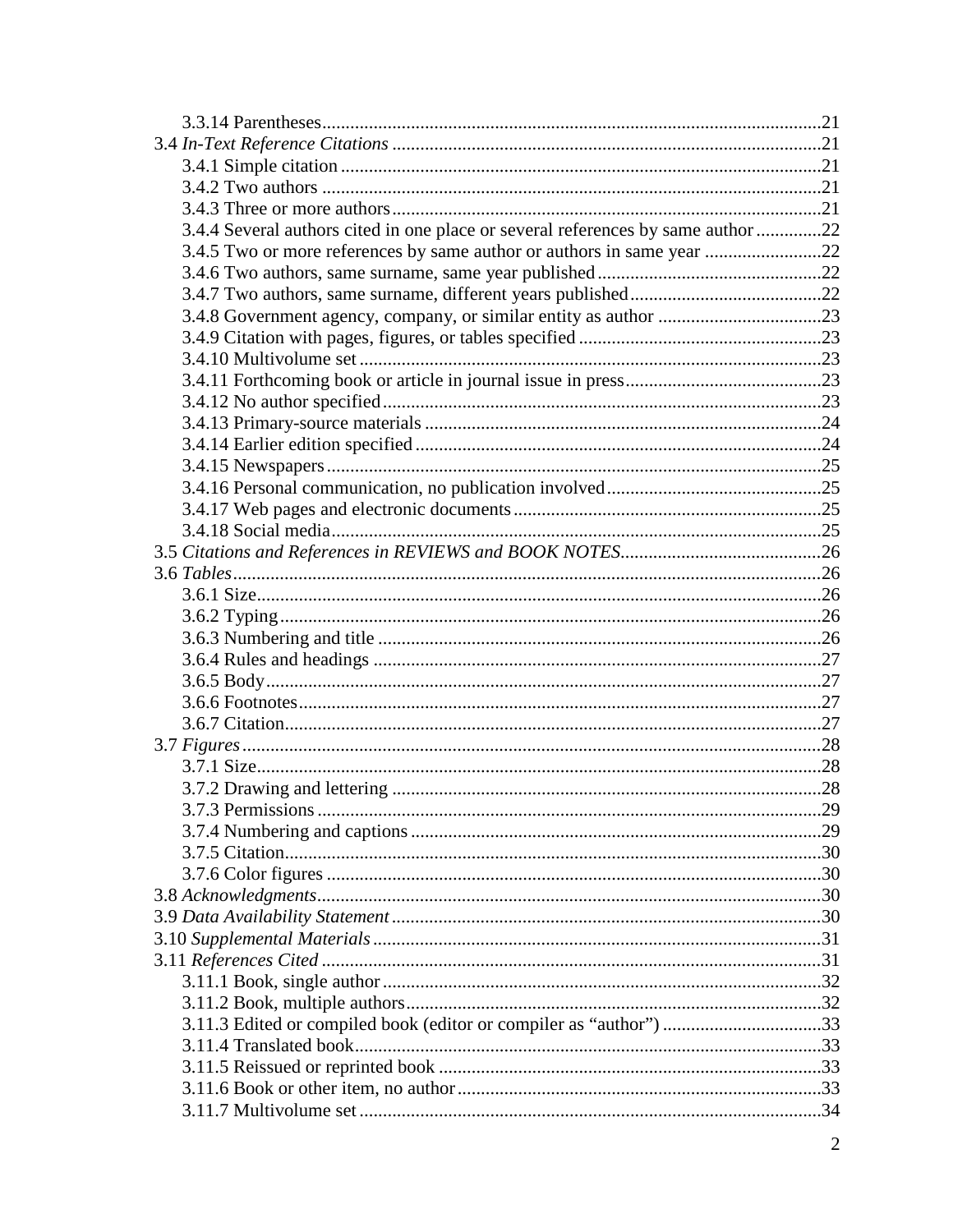| 3.11.15 Article in conference proceedings, transactions, or annual reports series 36 |  |
|--------------------------------------------------------------------------------------|--|
|                                                                                      |  |
|                                                                                      |  |
|                                                                                      |  |
|                                                                                      |  |
|                                                                                      |  |
|                                                                                      |  |
| 3.11.22 Web pages, electronic documents, blogs, and social media 39                  |  |
|                                                                                      |  |
|                                                                                      |  |
|                                                                                      |  |
|                                                                                      |  |
|                                                                                      |  |
|                                                                                      |  |
|                                                                                      |  |
|                                                                                      |  |
|                                                                                      |  |
|                                                                                      |  |
|                                                                                      |  |
|                                                                                      |  |
|                                                                                      |  |
|                                                                                      |  |
|                                                                                      |  |
|                                                                                      |  |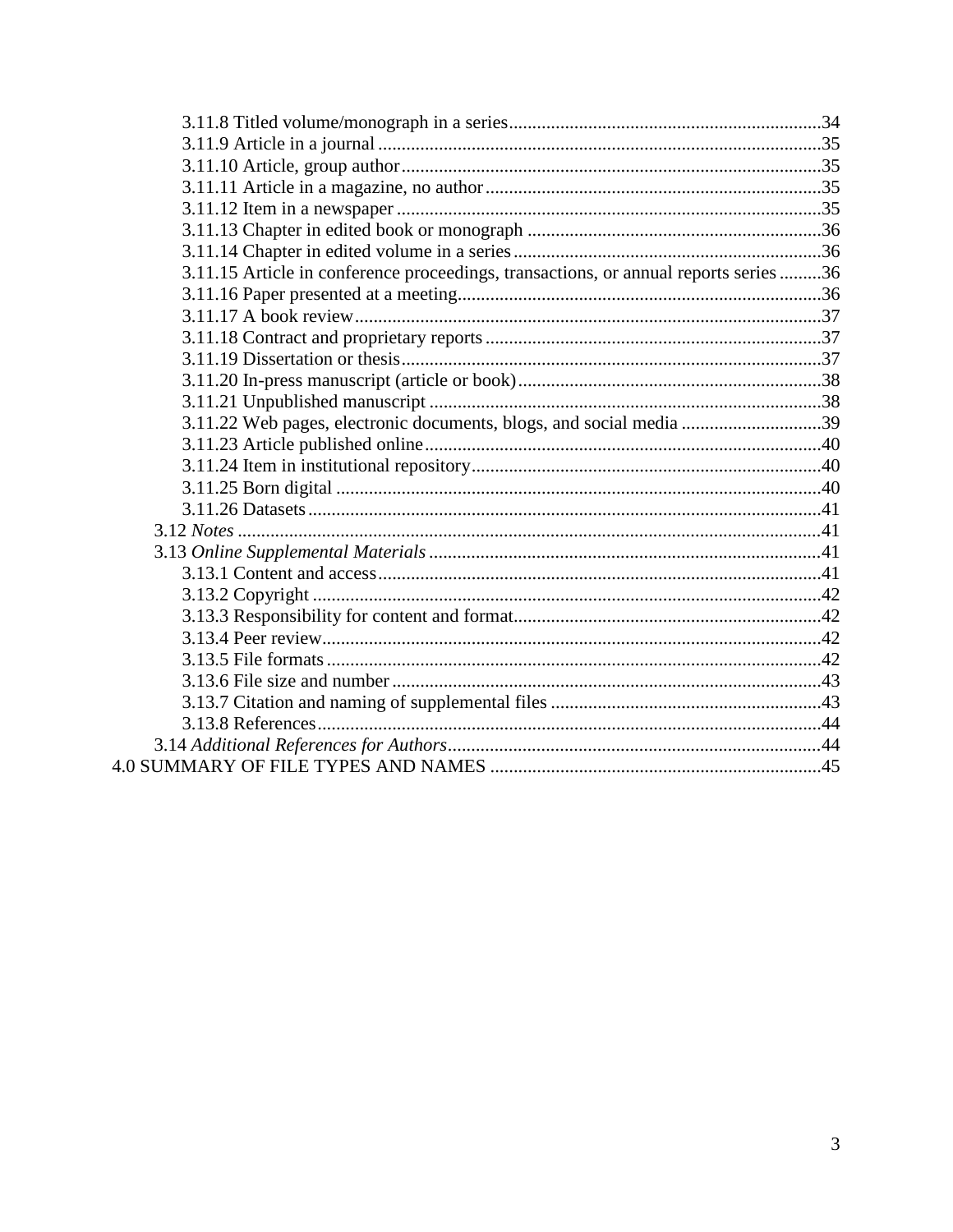## **1.0 EDITORIAL POLICY**

*American Antiquity* (AQ) is a quarterly journal that publishes original papers on the archaeology of North America and on archaeological method, theory, and practice worldwide. Manuscripts describing research south of the continental United States will be transferred to *Latin American Antiquity* (LAQ). The editors of AQ and LAQ will discuss manuscripts that straddle the border, and the editors of AQ and *Advances in Archaeological Practice* (AAP) will discuss manuscripts that treat issues of practice. Authors submit manuscripts to the editor for consideration as ARTICLES, REPORTS, COMMENTS, or FORUM essays. BOOK REVIEW ESSAYS, REVIEWS, and BOOK NOTES are solicited by the journal's Book Review Editor; volunteered manuscripts for this section are rarely accepted. For further information, contributors should contact the book review editor listed in the most recent issue of the journal.

*Latin American Antiquity* (LAQ) is a quarterly journal that publishes original papers on the archaeology, ethnohistory, and art history of Latin America and the Caribbean. This includes all regions in the continental New World that are south of the current U.S.-Mexico border. The journal publishes ARTICLES, REPORTS, and COMMENTS in method and theory, field research, and analysis that use a Latin American database as defined above. REVIEWS, BOOK REVIEW ESSAYS, and BOOK NOTES are solicited by the journal's Book Review Editor, and volunteered manuscripts are rarely accepted. For additional information, contributors should contact the Book Review Editor listed in the most recent issue of the journal. Except where circumstances dictate otherwise, all submissions should be in English or Spanish. The editors strongly encourage authors to publish in their native language (English or Spanish). Authors wishing to publish in Portuguese should first contact the editors. A Spanish language style guide is available at<https://www.saa.org/publications/latin-american-antiquity> by clicking the "Style Guide" link.

*Advances in Archaeological Practice* (AAP) is a quarterly digital journal that publishes original papers advancing scholarship and sharing solutions in the broad practice of archaeology. Unlike AQ and LAQ, this journal is not geographically restricted. The journal publishes original ARTICLES that present creative solutions to the challenges archaeologists face in the ways that they approach the archaeological record to learn about the past, convey their findings in the present, and manage resources for the future. "Practice" is defined broadly, and topics can include, but are not limited to, innovations in approach, technique, method, technology, business models, collaboration, compliance, process, ethics, theory, public engagement, and training. Manuscripts are to be short, problem oriented, and illustrated. They should identify a problem or issue encountered in the practice of archaeology and go on to discuss how that problem was overcome. They should also provide clear "takeaways" that allow other practitioners in government, private practice, and academia to apply the results to their own work. AAP publishes DIGITAL REVIEWS but does not currently publish BOOK REVIEWS, BOOK NOTES, or COMMENTS. Those interested in publishing a DIGITAL REVIEW should first contact the Digital Reviews Editor, as independent submissions are not accepted.

OBITUARIES are published in *The SAA Archaeological Record* [\(https://www.saa.org/publications/the-saa-archaeological-record\)](https://www.saa.org/publications/the-saa-archaeological-record).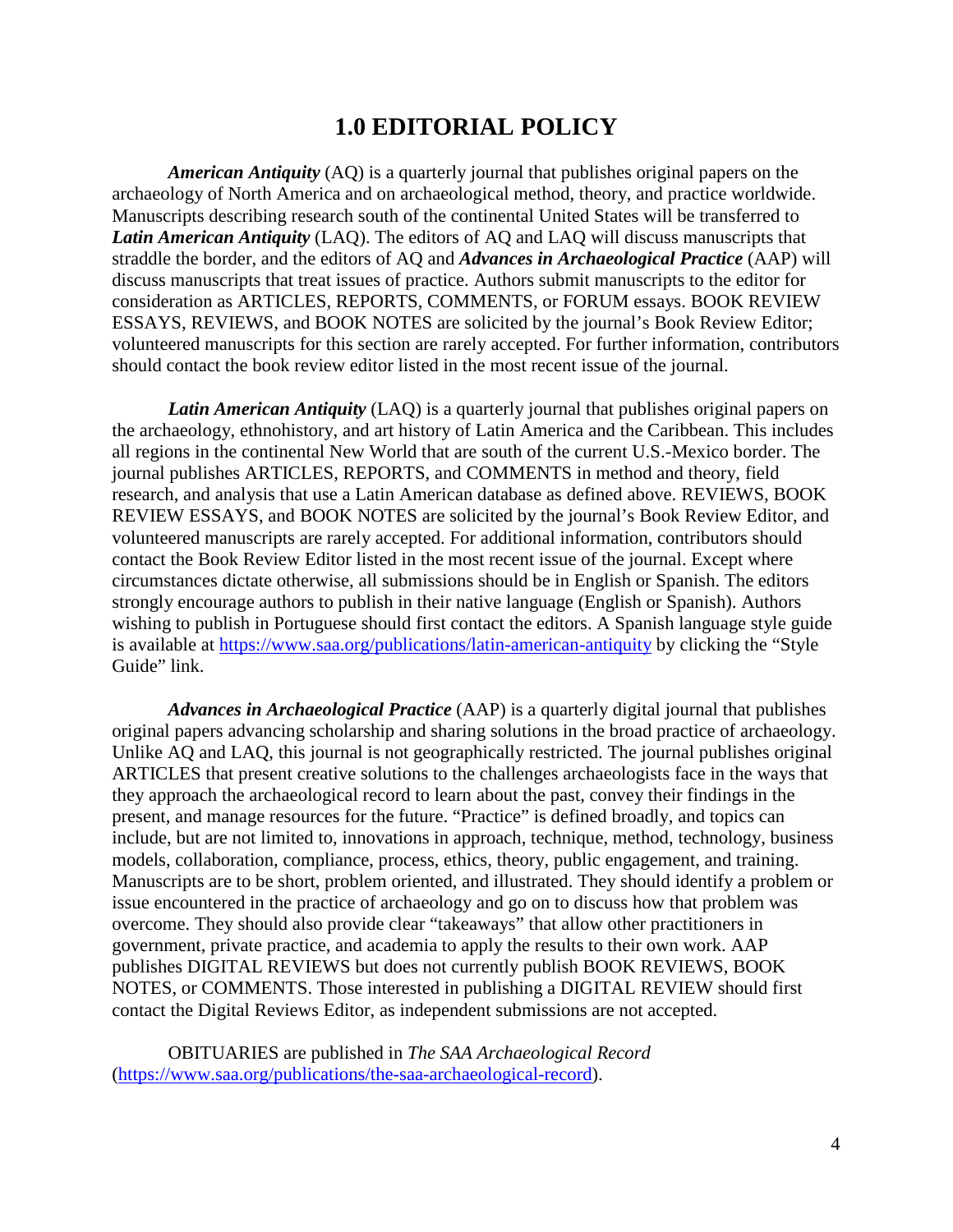### **1.1 Basic Structure, Submission Limits, and Norms for all SAA Journals**

In all journals, the categorization of a manuscript as an ARTICLE or a REPORT is left to the editors' discretion. ARTICLES are usually longer than REPORTS and address topics of major importance in a way that reaches out to a broad audience of professional archaeologists and the informed public. REPORTS, on the other hand, may be more technical, address a specific topic, and be of primary interest to relatively fewer readers. Authors are encouraged to contact the editor(s) of the journal to which they plan to submit if they are unsure about the status of their work as an ARTICLE or REPORT. Moreover, the editors reserve the right to determine this status.

COMMENTS correct major errors of fact or provide new information directly relevant to a paper published previously in either AQ or LAQ; differences of interpretation or opinion may accompany such demonstrations but may not be the primary motivating factor for a COMMENT. Those whose work is being commented on are given the opportunity to reply to the specific points raised in the COMMENT. The COMMENT and accompanying reply are usually published together, at which time the exchange ends. Authors of COMMENTS in excess of ~1,000 words should contact the editor of the respective journal before submitting. COMMENTS may be subject to peer review at the discretion of the editors.

A FORUM contribution is an essay of opinion on current issues or topics of immediate significance to a broad audience. Exclusive to AQ, FORUM essays are occasionally solicited by the editor. Unsolicited essays are welcome but authors are encouraged to contact the editor before submitting. Like ARTICLES, REPORTS, and COMMENTS, submissions for the FORUM category, whether solicited or not, are subject to peer review and the article word limit.

### *1.1.1 Word count limits*

For all journals, word count is defined as including all text elements intended to appear in print. Additional items may appear as online supplements, if appropriate. For AQ and LAQ, total word count includes the title page, both abstracts, text, acknowledgments, notes, statements of data availability, lists of online supplemental materials, figure and table captions, and the references cited section. For AAP, word count excludes abstracts and references cited.

- AQ does not have a fixed word limit, but a limit of 10,000 words is recommended.
- LAQ has a fixed limit of 10,000 words for ARTICLES and 3,000 words for REPORTS.
- AAP allows 6,000 words per RESEARCH article and 3,500 words per HOW-TO article. (As noted above, these word counts exclude abstracts and references cited but include all other material.) DIGITAL REVIEWS average 1,500–2,000 words.

Manuscripts that exceed these limits may be returned to the author at the discretion of the editors.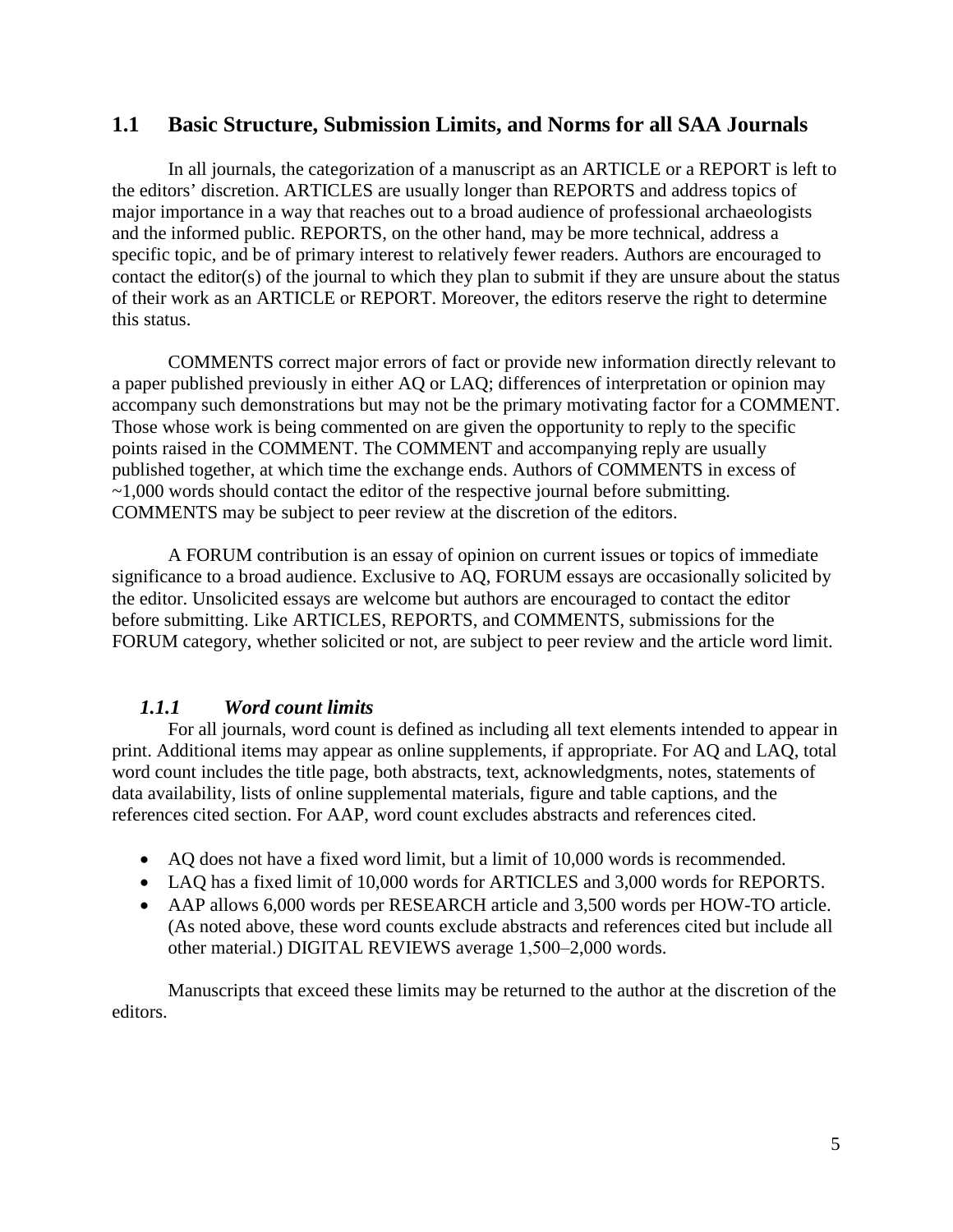### *1.1.2 Figure count limits*

All journals set the maximum number of figures that may appear in a final published manuscript but allow a reasonable number of additional figures to appear as online supplements. The editors reserve the right to eliminate some figures or request that they appear online as supplemental materials.

- AQ allows 10 figures to appear in print.
- LAQ allows no more than eight figures to appear in print.
- AAP allows up to six figures per submission, including videos, 3D models, or other types of graphic content. Additional graphic content will be considered if the editors determine it is justified.

Manuscripts that exceed the stated limits may be returned to the author at the discretion of the editors.

### *1.1.3 Table limits*

Tables are costly to set and can take up much page space. Additional tables beyond the limits or guidelines may be presented as online supplements.

- AQ allows three tables per submission. These should be designed to fit on no more than three journal pages.
- LAQ allows three tables per submission. These should be designed to fit on no more than three journal pages.
- AAP allows two tables per submission.

Manuscripts that exceed the maximum or optimal number of tables may be returned to the authors at the discretion of the editors.

### *1.1.4 Editors' prerogative to decline to review*

The editors reserve the right to reject (with or without peer review), or return for revision, any material submitted on the grounds of unsuitable subject matter for the scope of the journals, poor quality, or inappropriate length. Manuscripts may also be returned for reformatting when they do not comply with the journals' style provisions.

### *1.1.5 Gender language*

All three journals adhere to the 1973 American Anthropological Association statement on gender language, which discourages the employment of male third-person pronouns and the use of generic "man" in reference to non-sex-specific semantic categories. More comprehensive terms (e.g., "one," "person," "humans," "humankind," "they"), in grammatically correct constructions, are preferred as a matter of equity.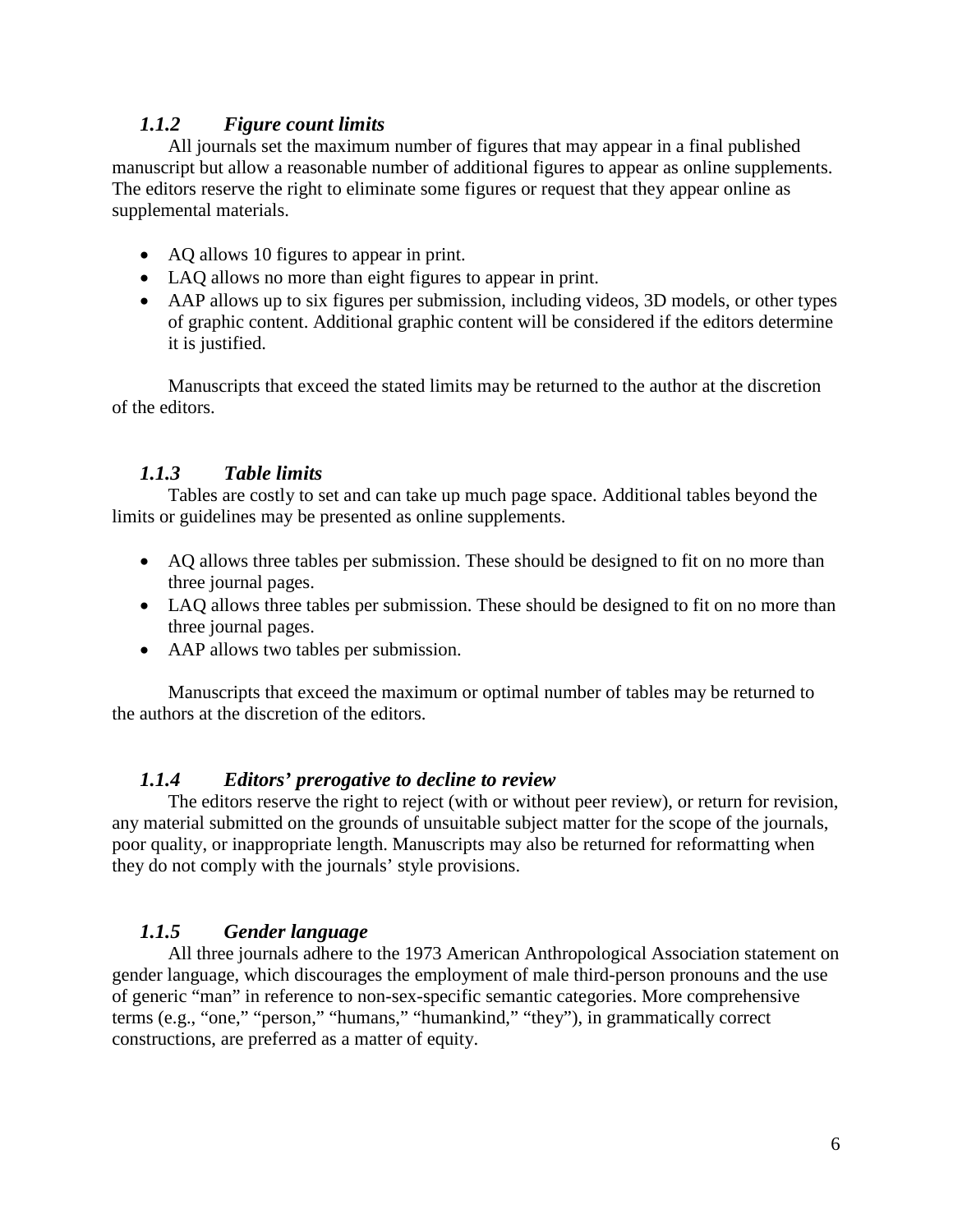#### *1.1.6 Permission to use unpublished material*

Before a manuscript can be published in any of the journals, the author must submit written permission from anyone whose unpublished works (e.g., papers presented at meetings, personal communications, or unpublished manuscripts) are cited or otherwise used in the paper in question. Written permission (e.g., an e-mail or letter) from the person whose permission is needed will be adequate proof.

#### *1.1.7 Data Availability Statement*

A Data Availability Statement is required for every article per the following SAA policy: "All publications of the Society for American Archaeology shall include a 'Data Availability Statement' (DAS) in the published manuscript. The DAS will provide information on the disposition and accessibility of the physical and digital data on which the research is based." This statement is required as a part of manuscript submission. For more information, please see Section 3.9.

#### *1.1.8 Artifacts not obtained through professional field research*

SAA strives to balance the goal of generating and disseminating knowledge about the past and the archaeological record with the goal of not adding commercial value to archaeological, ethnographic, or historical-period objects that (1) have been obtained without systematic descriptions of their context, (2) have been recovered in such a manner as to cause unscientific destruction of sites or monuments, or (3) have been exported in violation of the national laws of their country of origin (per [SAA Ethics Principle 3\)](https://www.saa.org/career-practice/ethics-in-professional-archaeology). Descriptions, discussions, or images of artifacts that fulfill any of the three criteria listed above will be subject to review by journal editors and the SAA Publications Committee. Authors may be asked to remove these items as a condition of publication. Specifically, SAA will not knowingly publish manuscripts that provide the first descriptions of such objects. In the case of LAQ, the editors are particularly wary of publishing images of looted artifacts that are in private collections or held by museums, whether or not they have been previously published.

Authors are encouraged to contact the editors of each journal before submitting a paper that contains text or images that may be in conflict with SAA Ethics Principle 3. It is the author's responsibility to provide justification for the publication of information that might be in conflict with this policy or with the Society's goals as stated above, and the editors' and reviewers' responsibility to determine the validity of the justification.

#### *1.1.9 Photographs of human remains*

Out of respect for diverse cultural traditions, sensitive photographs of human remains generally are not accepted for publication in any SAA journal. Requests for waivers of this policy may be submitted to the editor for consideration by the SAA President and members of the Executive Committee. Line drawings or other renderings of human remains *may* be an acceptable substitute for photographs. In other cases, authors might be asked to present images as online supplemental figures. Authors who wish to include such images are encouraged to contact the editors before submission.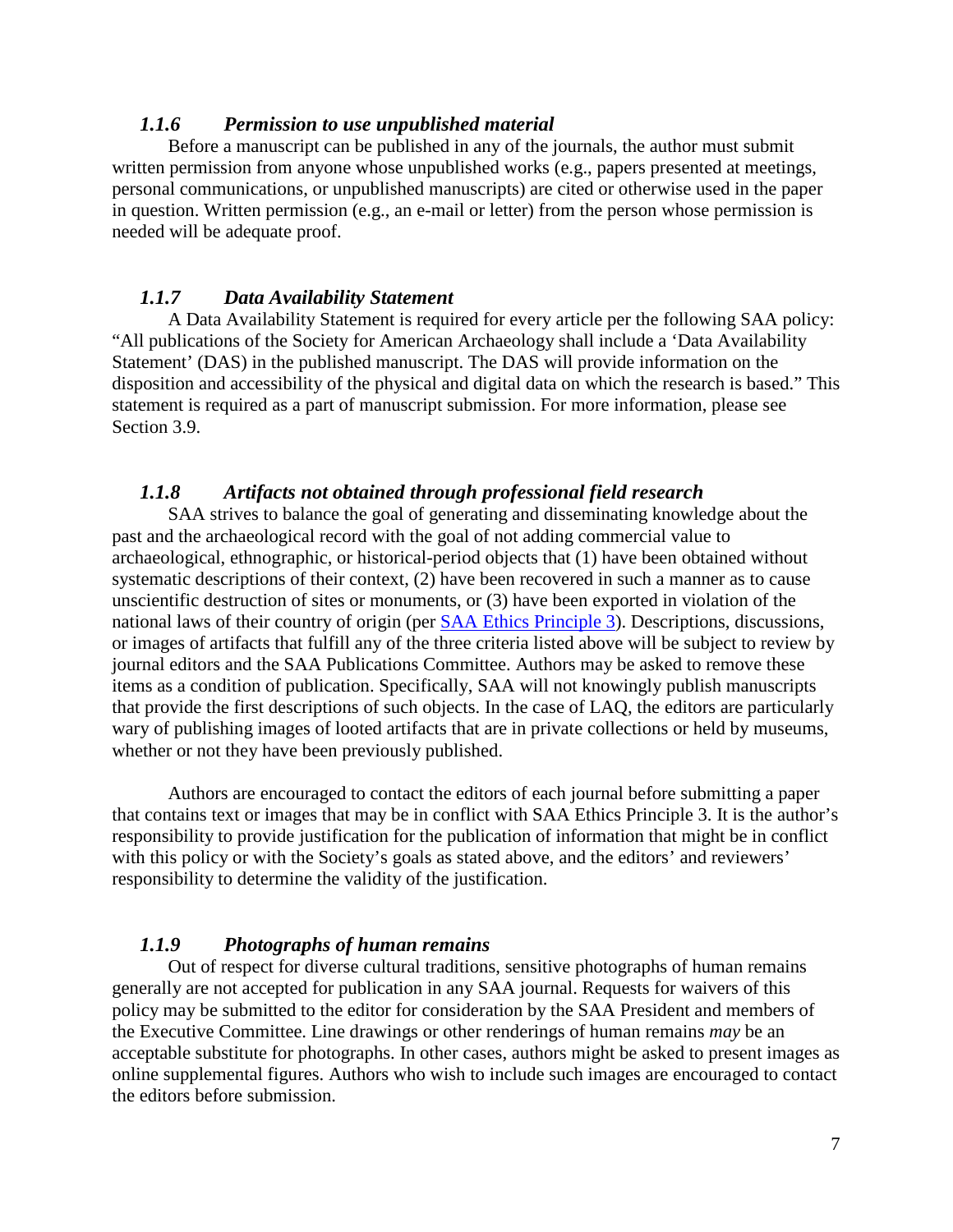#### *1.1.10 Photographs of human subjects*

Photographic images depicting recognizable, living individuals must be accompanied by written releases both from the subject(s) in the photo AND from the photographer who took the photo (see Section 2.6 and Subsection 3.7.3 below) that grant SAA the right to publish the photo.

#### *1.1.11 No payment for manuscripts*

None of the journals pay authors for manuscripts, nor do they provide manuscript retyping, copying, preparation of illustrations, abstracting, translations, or other such services, which are the responsibility of the author.

### **2.0 INFORMATION FOR AUTHORS**

#### **2.1 Editors' Responsibilities**

Manuscripts are evaluated by the editors in consultation with peer referees, or by the associate editors for REVIEWS and BOOK NOTES, as appropriate. Authors may suggest potential reviewers, but the editors are not bound by these suggestions. Referees' substantive evaluations are solicited with editorial guarantees of anonymity. Referees may, however, waive anonymity. Editors have responsibility for all final decisions regarding manuscripts. Reviewers are given 30 days to review manuscripts. The goal is to notify authors of a decision to accept or reject a manuscript within 10 days after reviews are completed. Acceptance may be offered on the condition that revisions be undertaken. Rejection may be outright or with the possibility of reconsideration after revision, which may entail a new round of evaluations.

The editors of each journal seek to craft consistency and clarity of writing across all accepted submissions. Stylistic changes will be made prior to the acceptance and transmittal of revised manuscripts to CUP production, and may include word use preference, grammar, or spelling choices.

#### **2.2 Authors' Responsibilities**

Authors, and not SAA, are responsible for the content of their papers, for the quality of the writing, for the accuracy of quotations and their correct attribution, for the legal right to publish any material submitted and the appropriate handling of issues of coauthorship, and for submitting their manuscripts in proper form for publication. Authors bear the responsibility for securing written permission, when necessary, for figures, tabular materials, or any other material protected by U.S. or international copyright laws. As noted above in Subsection 1.1.6, the author must submit written permission from anyone whose unpublished works are cited or used. Evidence of such permission must accompany a final submission. Attribution for figures, etc., should be given with the manuscript, preferably in the caption for each figure. A manuscript submitted to either journal must not be under consideration by any other journal or publication medium at the same time or have been published elsewhere. After a manuscript has been accepted, and before it is published, the author or each coauthor (in cases where papers are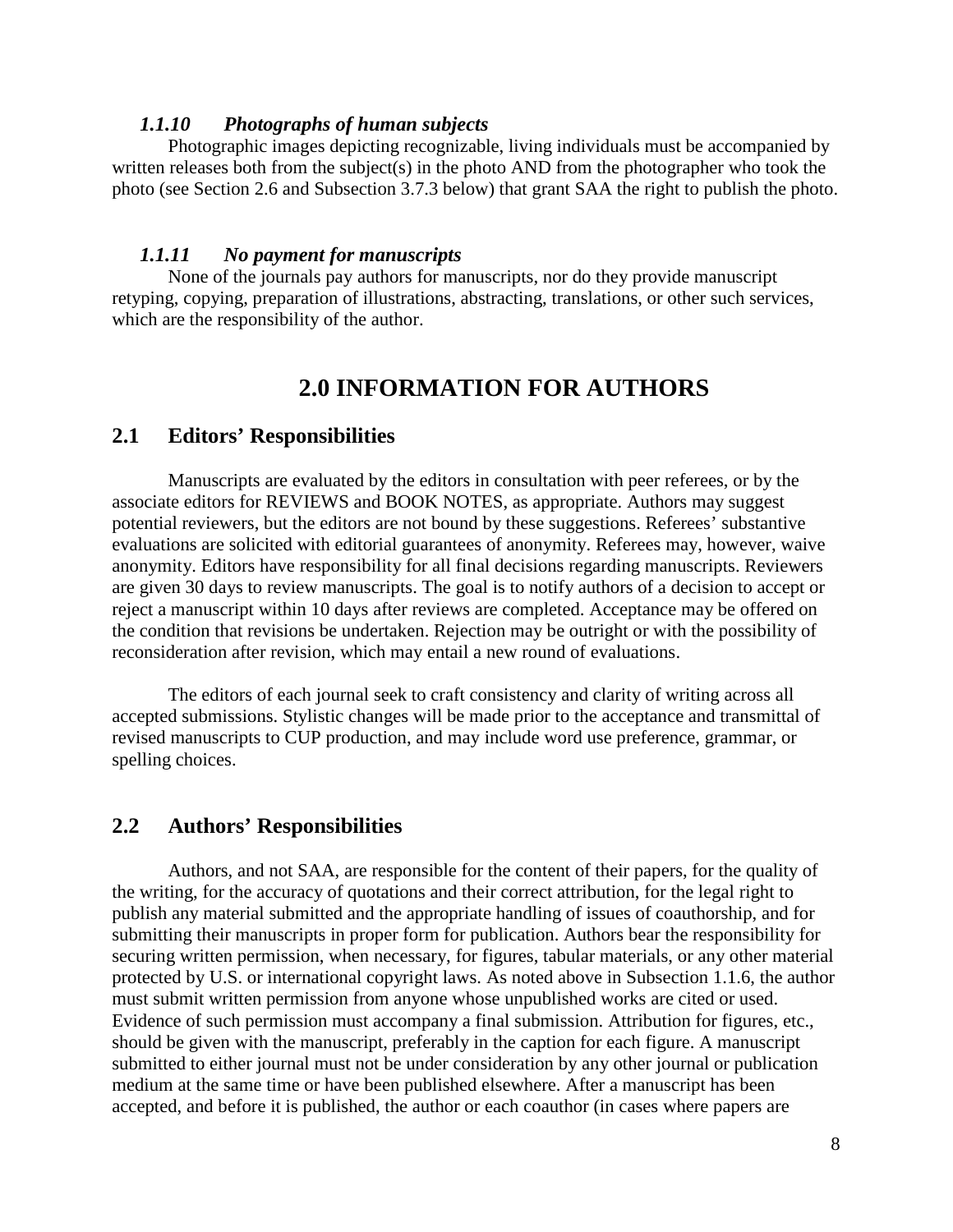coauthored or jointly authored) will be asked to sign a Green Open Access or Gold Open Access Transfer of Copyright, which must be received before publication takes place. Please note that Gold Open Access carries a fee of \$1,000 for SAA members and \$2,835 for nonmembers. Corresponding authors are required to proof their manuscripts on the timetable suggested by the publisher. Final submission of a manuscript grants SAA the right to use any figure therein on the cover of the number of the journal in which it appears.

### **2.3 Submissions**

All manuscript materials (text, references, tables, figures, and other parts) and copyright transfer agreements (upon final manuscript acceptance) must be submitted electronically through Editorial Manager®. The system can be accessed at

AQ:<http://www.editorialmanager.com/aq> LAQ:<http://www.editorialmanager.com/laq> AAP:<http://www.editorialmanager.com/advances>

Manuscripts for AQ and AAP must be submitted in English. Manuscripts for LAQ may be submitted in English or Spanish. Authors wishing to publish in Portuguese should contact the editors prior to submitting.

Publications for review should be sent—normally by the publisher—to the associate editor for REVIEWS and BOOK NOTES (for either AQ or LAQ). Addresses for the associate editors for REVIEWS, DIGITAL REVIEWS, and BOOK NOTES appear on the inside front cover of the most recent issue of each journal.

### **2.4 Page Proofs**

Page proofs for ARTICLES, REPORTS, COMMENTS, and FORUM contributions are sent to the senior author of a manuscript or to the senior author's designee, who checks them for typographical errors. Proofs are typically sent several weeks prior to the targeted publication date. No text may be rewritten at this stage, but editorial errors may be corrected, and significant new data or an absolutely essential correction sometimes may be added. All changes and additions by an author are suggestions only; they may be disregarded at the discretion of the editors. Corrected page proofs should be read and returned to the production editor at Cambridge University Press (CUP) within 48 hours of receipt by authors, preferably via e-mail. Later returns may be too late to be considered. Revised proofs with corrections shown usually are not sent to authors. Proofs for REVIEWS and BOOK NOTES are not sent to the author but are corrected by SAA editors.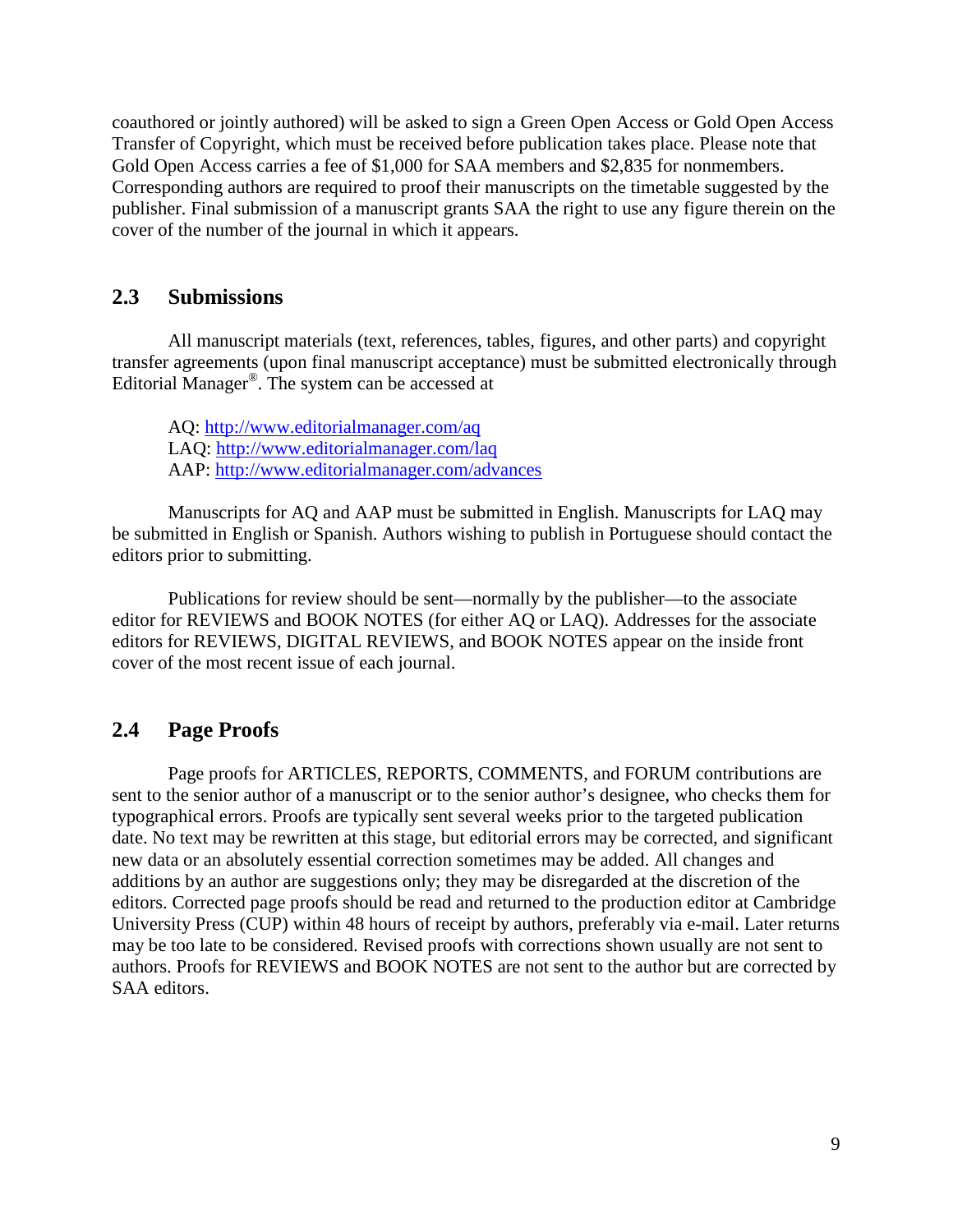### **2.5 Final Digital Copy**

A PDF file of published contributions will be supplied to authors for their personal use by the CUP production editor. The terms for sharing publication and prepublication versions of the contribution are specified in the copyright transfer agreements signed by the author(s). Once a manuscript has been typeset, and before it appears in print, it will appear as a PDF with a citable Digital Object Identifier (DOI) number on CUP's FirstView.

### **2.6 Permissions**

SAA requires that authors seek permission to use personal communications, cite unpublished manuscripts by other authors, and from recognizable human subjects in images. This process should be started early so that it does not hold up publication of your manuscript. These permissions can be obtained by e-mail and should be transmitted to the journal editor. Obtaining permissions to reuse copyrighted material is a more formal process as described in Subsection 3.7.3.

- Text of permission may be "I [person cited/ms. author/subject of image] give permission to the Society for American Archaeology to publish my [quote/citation/image] in [article title] by [author] in [journal]."
- Transmittal to the editor should include a signature or digital signature or e-mail headers that include contact information for the person giving permission.

## **3.0 STYLE GUIDE**

The specifications given here codify current style guidelines for AQ, LAQ, and AAP and supersede all previous style guides. Authors are, therefore, urged to review this guide carefully. In cases of conflict between this style guide and other sources, the instructions given here are to be followed.

A Spanish-language version of this guide [\(https://www.saa.org/publications/latin](https://www.saa.org/publications/latin-american-antiquity)[american-antiquity\)](https://www.saa.org/publications/latin-american-antiquity) is available for those writing in that language. However, minimal information on Spanish stylistic conventions is included here to assist authors referencing Spanish-language materials.

## **3.1 Preparing the Manuscript**

Upload all files, including text, tables, figures, and captions, at the following URLs (file name protocols are provided in Section 4.0):

AQ:<http://www.editorialmanager.com/aq> LAQ:<http://www.editorialmanager.com/laq> AAP:<http://www.editorialmanager.com/advances>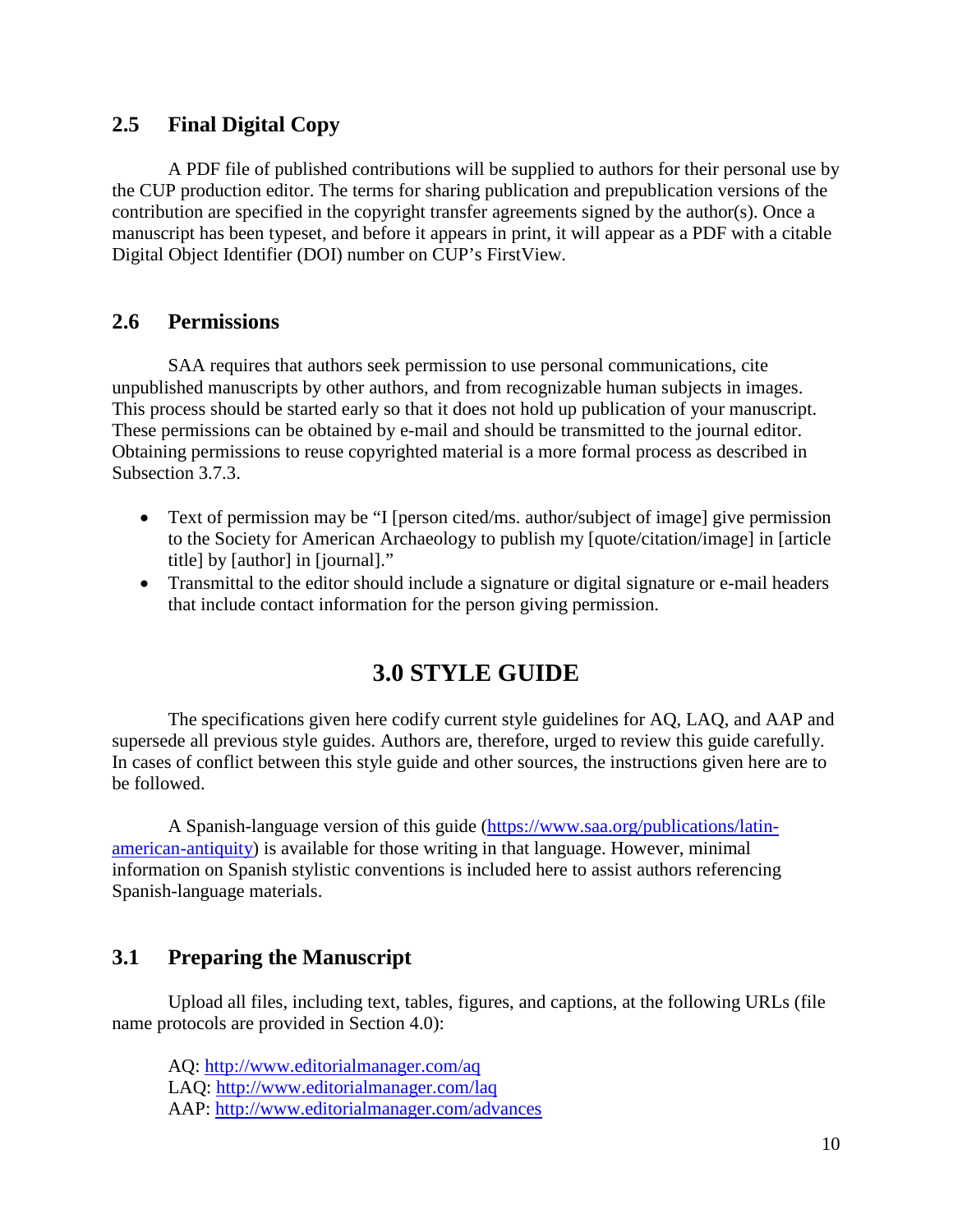Editorial Manager<sup>®</sup> (EM), the online program for submitting manuscripts, prompts the author through a series of steps to select the type of submission, enter a title and abstract, add authors, and then upload components of the manuscript. The submission, peer review, decision, and revision (if necessary) processes are conducted entirely within EM. The process for all three journals is roughly the same, though submissions to AAP do not require a title page with author name(s) and address(es) for the initial submission (see below).

To alleviate software incompatibilities and related digital problems, authors using automated utilities such as linked footnotes and endnotes in MS Word or a bibliographic compiler (e.g., EndNote) must convert the output to plain text before uploading.

The maximum size of any individual file is 15 MB. This file size is often sufficient for first drafts of articles, but please contact the editor if you would like to submit larger files at the draft stage or during revisions.

## **3.2 Sections of the Manuscript**

Each of the following sections of the manuscript should be on a separate page or should start a new page. All sections of the manuscript should be double-spaced. Pages are numbered consecutively through notes only. Arrange the parts of the manuscript in the following order (see below for more information on each section), unless otherwise indicated by the software, as this varies by journal:

- Title page (For AQ and LAQ separate page, number as page 1; for AAP the title page only required after initial peer review)
- English abstract (For AQ and LAQ separate page; for AAP, abstract is uploaded directly into the software and is not attached separately)
- Spanish abstract (separate page; in reverse order if paper is written in Spanish; see below) *Note: Spanish abstracts for manuscripts written in English are not required at the time of submission but will be required if the manuscript is accepted for publication; be aware, however, that for AQ and LAQ length of abstract factors into the word count. Abstracts can also be accepted in Portuguese and French, when regionally appropriate. Authors are responsible for ensuring that their abstracts are written by someone proficient in the language.*
- Text (begin new page)
- Acknowledgments (should immediately follow end of text)
- Data Availability Statement (uploaded separately for AAP)
- References Cited (begin new page for AQ and LAQ; uploaded separately for AAP)
- Notes (begin new page)
- Supplemental Materials (uploaded separately)
- Figure Captions (new page, captions listed sequentially, not paginated)
- Figures (each uploaded separately)
- List of Tables
- Tables (each uploaded separately)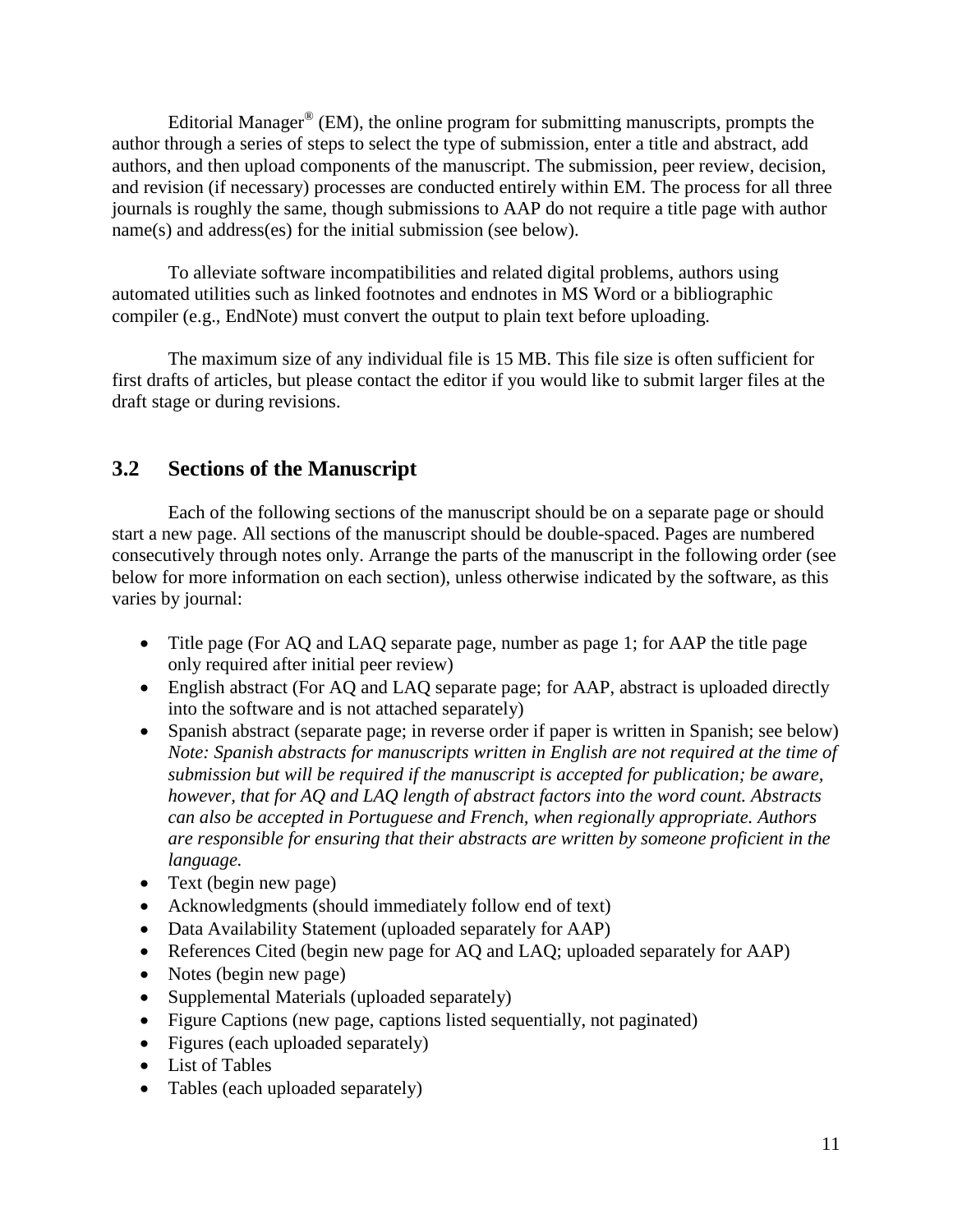All SAA journals accept supplemental material (text, figures, tables, color images, appendixes, videos, etc.) that can be posted as online companion files at the time of publication. See Section 3.13 below for details on preparing and submitting supplemental material. SAA journals no longer publish appendixes; this information is now always posted as supplemental material.

#### *3.2.1 Title page*

Prepare as in the following example:

### **ANIMALS AS RAW MATERIAL IN BERINGIA: INSIGHTS FROM THE SITE OF SWAN POINT CZ4B, ALASKA**

(center, all caps)

François B. Lanoë and Charles E. Holmes (center halfway down page, initial caps only)

### DO NOT CITE IN ANY CONTEXT WITHOUT PERMISSION OF THE AUTHOR(S) (center, several spaces above author's or authors affiliation)

**François B. Lanoë** School of Anthropology, University of Arizona, 1009 E. S. Campus Dr., Tucson, AZ 85721, USA [\(\[e-mail](mailto:lanoe@email.arizona.edu) address], corresponding author) **Charles E. Holmes** Department of Anthropology, University of Alaska Fairbanks, 303 Tanana Loop, Fairbanks, AK 99775-7720, USA

*Note:* The complete mailing addresses for each author should be on separate lines, except authors at the same institution should combine their address; boldface authors' names, no comma following the name, only a space between the name and the address. An e-mail address for the corresponding author (usually the lead author) follows in parentheses after the zip code; e-mail addresses for other authors are optional. The corresponding author should be indicated, following the e-mail address, even if the lead author is considered the corresponding author. Limit author affiliations to two; others can be listed in the acknowledgments. Other address examples include: **Gary Coupland** and **David Bilton** Department of Anthropology, University of Toronto, 19 Russell Street, Toronto, Ontario, Canada, M5S 2S2 [\(coupland@chass.utoronto.ca,](mailto:coupland@chass.utoronto.ca) corresponding author; **Anthony M. Krus** Scottish Universities Environmental Research Centre, Scottish Enterprise Technology Park, East Kilbride G75 0QF, UK [\(tony.krus@glasgow.ac.uk,](mailto:tony.krus@glasgow.ac.uk) corresponding author); and **Juanita Sáenz** Banco de la República, Museo del Oro, Bogotá, Colombia (jsaenza@banrep.gov.co).

### *3.2.2 Abstract*

Two abstracts, usually in English and in Spanish, must accompany all ARTICLES (including historical pieces such as autobiographies and biographies), REPORTS, COMMENTS, and FORUM contributions. While the two abstracts are generally expected to be in English and Spanish, another language may be substituted if appropriate by permission of the editor(s).

• The abstract should not exceed 200 words in length.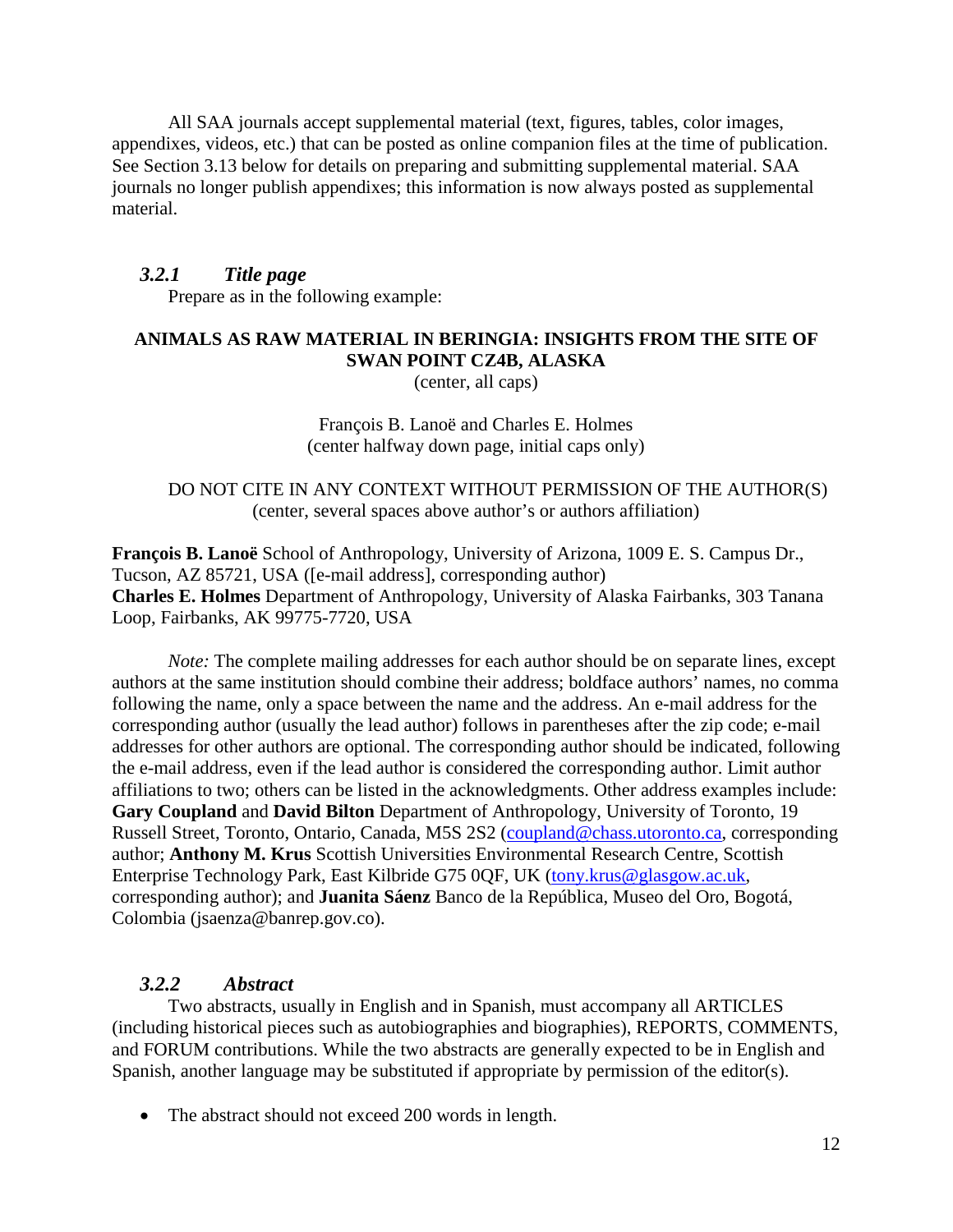- It is usually preferable that the "second" abstract (i.e., the one written in the language in which the paper is not written) be a somewhat expanded version.
- For AAP, the abstract is only submitted through the software and is not uploaded as a separate file.

Given the many places that journal contributions are indexed and abstracted, as well as the fact that most readers judge whether to read an article from the abstract, the abstract may well be the most important part of the paper.

- It should be *a factual summary of the contents and conclusions of the paper*, refer to new information that is being presented, and indicate its relevance.
- The abstract should *not* be an introduction to the paper or an outline of it with each section being reduced into a sentence.
- Avoid the passive voice.
- Do *not* merely entice the reader by saying "Implications for the origins of agriculture will be discussed." Instead, state the conclusions: "This research suggests that agricultural economies are not simply a result of a human foraging population reaching an environment's carrying capacity."

## **3.3 Textual Elements**

## *3.3.1 Headings*

- Primary heads should be centered, in bold, with headline-style capitalization (principal words capitalized excluding articles, prepositions, and conjunctions), and two lines of space above and below.
- Do *not* use "INTRODUCTION" or "ABSTRACT" as headings.
- Secondary heads should be typed flush left and set in italics, using headline-style capitalization, with a single line of space above and below.
- Tertiary heads should be typed as part of the paragraph, with a paragraph indentation, the head italicized, with headline-style capitalization, followed by a period, and followed by the beginning of the text of the paragraph.

*Example: Pithouse Villages*. The survey uncovered 13 pithouse village sites, all located along the Rio Grande . . .

- Acknowledgments, Data Availability Statement, and Supplemental Materials should be treated as tertiary-level headings, *but* are placed flush left, not indented.
- **References Cited** and **Notes** are primary-level headings.

## *3.3.2 Numbers and dates*

- When cardinal numbers are used, *all* numbers above nine should be expressed in Arabic numerals (except as noted below); spell out numbers zero through nine. Note, however, that on a paragraph-by-paragraph basis, when the majority of numbers is above nine, the numbers zero through nine can be expressed numerically as well for better readability.
- Use commas to indicate places in Arabic numerals, e.g., 5,000; 10,000; 240,000; 1,000,000.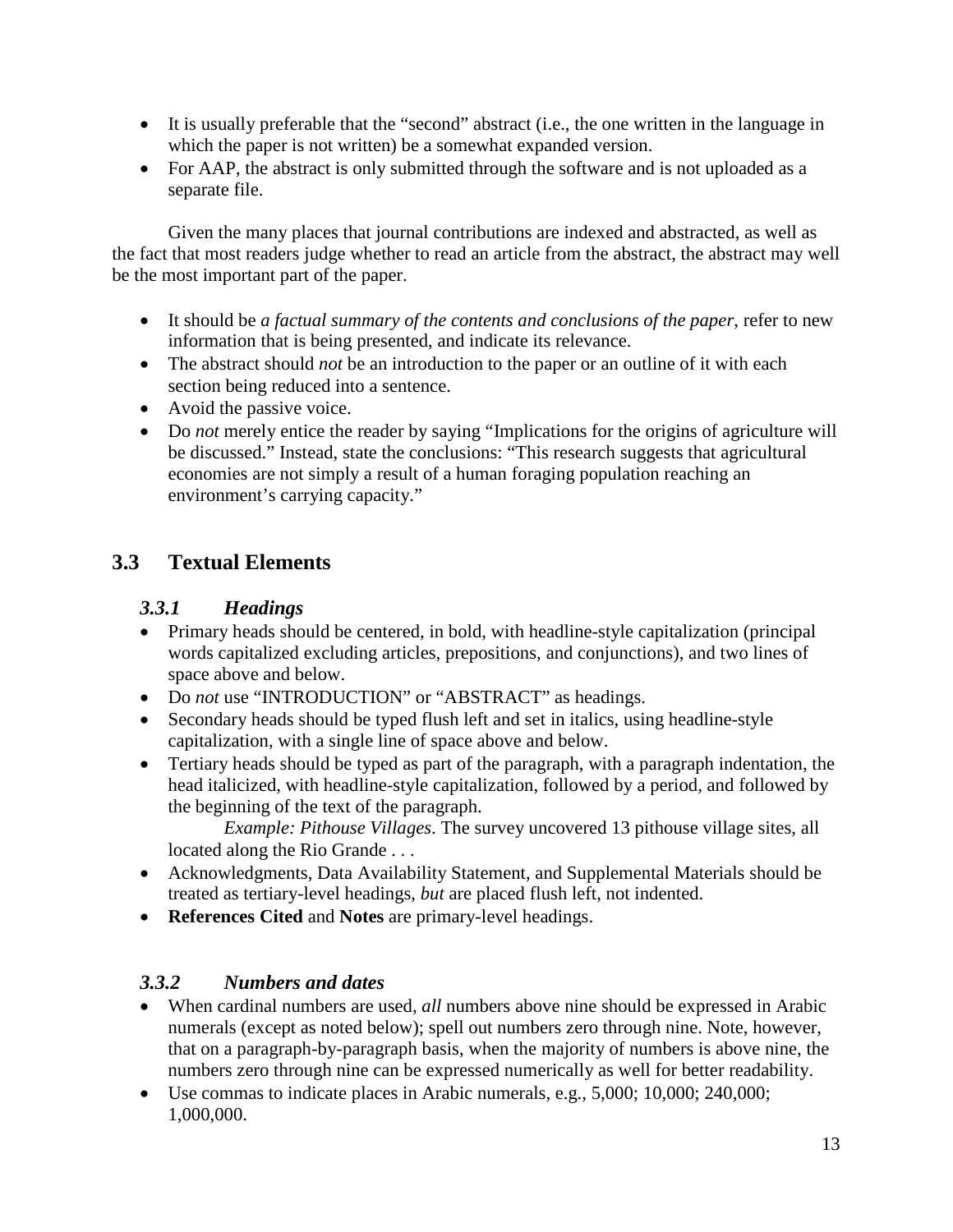• Spell out any number that begins a sentence.

*Examples:* "Twelve of the vessels" (or can be rephrased as "A total of 12 vessels was analyzed") *or* "Five hundred years ago"

• Spell out numbers that are used in a general sense in the text.

*Example:* "We recovered several hundred sherds"

• *Ordinal numbers* are always spelled out in text.

*Examples:* "During the seventh cycle," "In the eighteenth century," "In the fiftieth percentile"

• In the References Cited section, use ordinal numbers to indicate at which annual meeting a paper was presented.

*Example:* "Paper presented at the 54th Annual Meeting of the Society for American Archaeology"

- Leading zeros are to be used in the text and tables, where appropriate, e.g., " $p < 0.05$ "
- Pay particular attention to significant figures. Numerical data derived from measurements or calculations should be reported to all certain or known places and one more uncertain place. Thus, "10.7 g" has three significant figures and means "between 10.6 g and 10.8 g." Similarly, "13.0 g" means "12.9‒13.1 g" but "13 g" means "12‒14 g" and has just two significant figures. When mathematical operations are conducted on measured quantities, the lowest significant figure is displayed in the result. Thus,  $10.6$  m  $\times$  3.10 m =  $32.9 \text{ m}^2$ , 10.6 m × 3.1 m = 33 m<sup>2</sup>, and 10.6 m × 3 m = 30 m<sup>2</sup> (in the last case, the final 0 is a placeholder, not a significant figure). Errors of significant figures are particularly common in estimates and calculations of population.
- Scientific notation is often preferable to avoid ambiguity of significant figures and should always be used when more than three zeros are needed as placeholders to the right of the decimal point. Thus "3.1  $\times$  10<sup>-4</sup>" should be used instead of "0.00031." For zeros to the left of the decimal point, the use of scientific notation is optional but encouraged to avoid problems of significant figures.
- 250 years, 5,000 years, 10,000 years
- October 3, 1952 (but see Subsection 3.4.13 on citation of primary-source materials and Subsection 3.11.12 on citation of newspapers)
- twenty-first century (not 21st)
- 1970s (not  $1970$ 's)
- $\bullet$  1921–1925 (not 1921–5 or 1921–25) (See Subsection 3.3.5 on the expression of radiometric dates.)

Official *site numbers* should be included with the site names whenever possible.

- Full Smithsonian Trinomial System (STS) site numbers are preferred (e.g., 23SG5); do not use hyphens between components of the trinomial and use only capital letters for the county designation.
- Where the STS is not employed, use the accepted numbering system for that region (e.g., LA44356). Hyphenation in the Borden system is acceptable (e.g., GbTo-31), but site numbers in this system need to be complete, not abbreviated.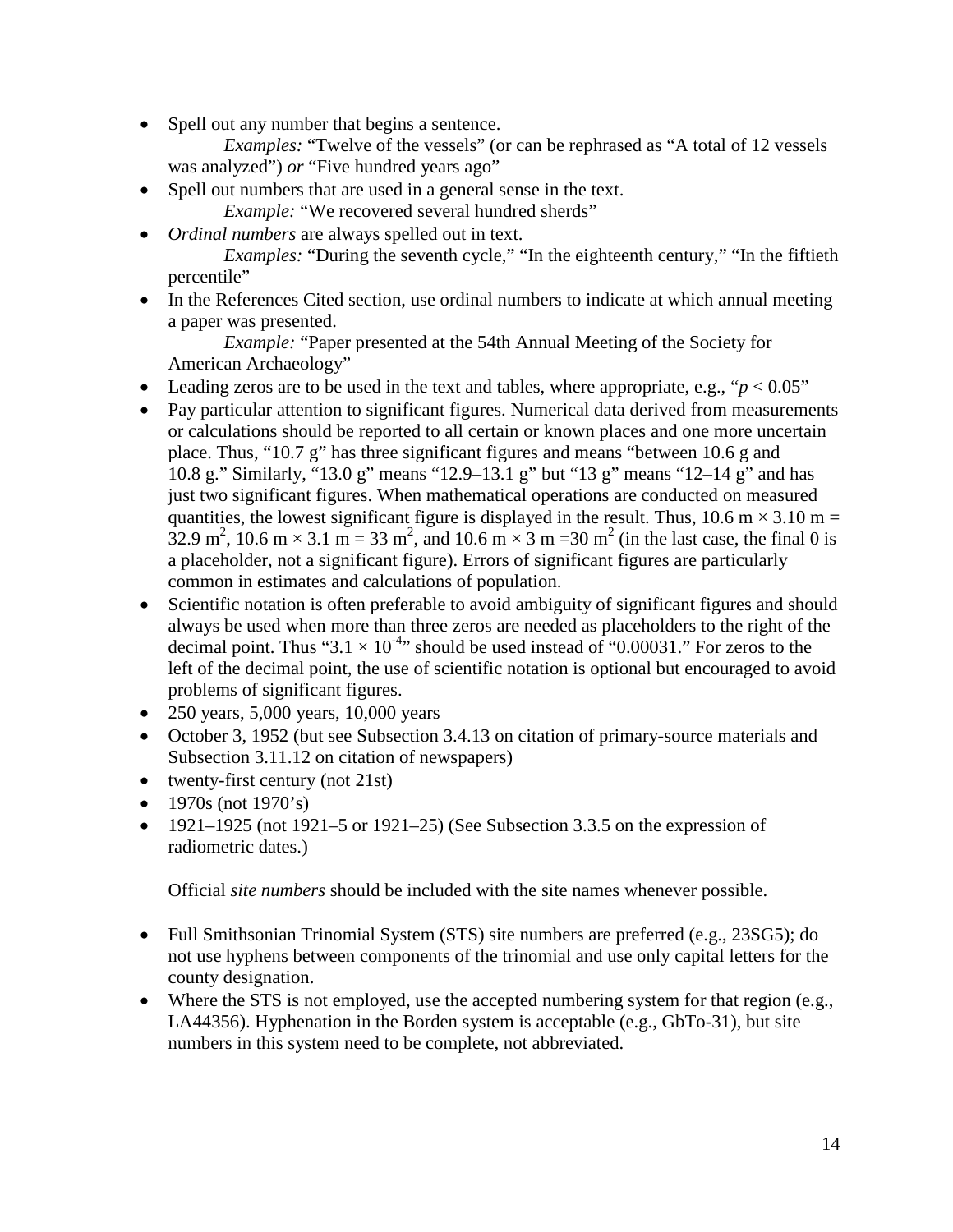### *3.3.3 Metric measurements*

All measurements of distance, area, volume, and weight should be expressed in the metric system unless reporting an older excavation conducted in the English system, in which case the English equivalent should follow the metric and be placed in parentheses (abbreviated without a period, e.g., 8 in). Thus, centimeters, meters, kilometers, liters, grams, and hectares are used, *not* inches, feet, gallons, acres, miles, etc.

- The metric units are abbreviated without periods: 18 cm, 3 m, 12 km, 28 ha, 6 m<sup>2</sup>, 2 L, 4 mL
- Leave a space between the number and the abbreviation.
- All measurements should be expressed with Arabic numerals and abbreviated except when they are used nonspecifically, appear at the beginning of a sentence, or as noted above.

*Examples:* "Several cubic meters of fill," "Three kilometers from the site"

### *3.3.4 Mathematical and statistical copy*

- For displayed equations, allow ample space above and below the equation (setting it off from the text) and between elements of the equation or formula (around equal signs, for example).
- Use Word's Equation Editor to construct equations; do not cut and paste the equation as a graphic.
- Except for commonly accepted Greek symbols, letters that represent mathematical variables should be italicized.
- Do not use Arabic letters when a Greek letter is intended; for example: do not use "x" when  $\gamma$  is intended or "B" for  $\beta$ .
- Use *p* (for probability), *s* (for sample standard deviation), σ (for population standard deviation), μ (for population mean),  $\chi^2$  (for Chi-squared).

Statistical expressions should be typed as follows (note italicization):

$$
F = 13.67; df = 1, 24; p < 0.05
$$

- Use leading zeros (e.g., 0.05) in text, figures, and tables.
- Leave one space around = or  $\neq$  signs.

### *3.3.5 Radiometric ages and dates*

(Note that the SAA style guide is now in line with recommendations from the current *Chicago Manual of Style* regarding removal of the periods in era designations [e.g., AD, BC,  $BP.$  etc.].)

In all instances where radiocarbon assays are reported for the first time, the following conventions must be employed. Nonetheless, if the assay was first published elsewhere, it is only necessary to cite that reference (with page number[s]).

The uncalibrated radiocarbon age must be given in the first direct citation. Uncalibrated radiocarbon ages must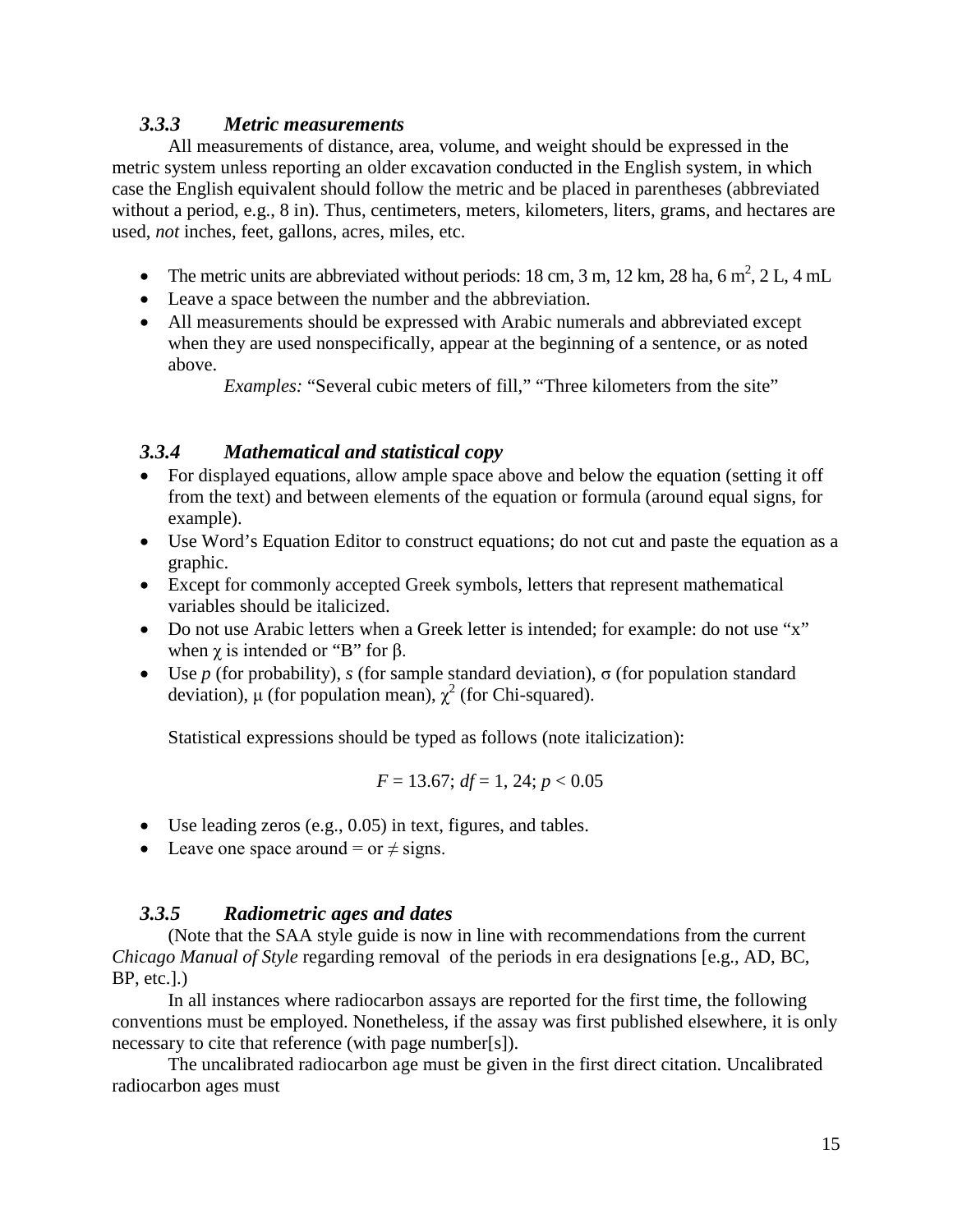- be based on the Libby 5,568-year  ${}^{14}$ C half-life (divide radiocarbon ages based on the Cambridge 5,730-year half-life by 1.03); note that all  $^{14}$ C labs report dates using the Libby half-life;
- be expressed as radiocarbon years BP—do not convert to radiocarbon years AD/BC;
- be followed by the 1-sigma  $(\sigma)$  standard error as given by the laboratory;
- include the sample identification number given by the laboratory (use conventions established for laboratory abbreviations used in the journal *Radiocarbon* and include a hyphen between the lab identifier and the lab number, e.g. Beta-103456);
- state what type of material was dated (e.g., wood, charcoal, corncob, bone apatite); and
- state whether the date has been corrected for isotopic fractionation. If a  $\delta^{13}C$  value was given by the laboratory, then this correction has been made. The best way to indicate this is to provide the  $\delta^{13}$ C value.

*Example:*  $3680 \pm 60$  BP (Beta-3964; wood charcoal;  $\delta^{13}C = -23.8\%$ ).

Calibrated dates must always be identified as such, using the conventions cal AD, cal BC (the journals do not use CE or BCE), or cal BP (note the placement of cal and the punctuation). Authors must

- identify the particular calibration used (e.g., IntCal 2013);
- state whether the calibration is made for 1 or  $2\sigma$  (2 preferred);
- present the calibrated age as a range of calendar age (or ranges where more than one is possible). If there is more than one possible range of calendar age, and the calibration program assigns probabilities to each, these must be cited.

*Example:* "For the date  $3680 \pm 60$  the two possible calibrated age ranges are 2279–2232 cal BC (*p* = 0.05) and 2209–1905 cal BC (*p* = 0.95). (Calibrated at 2σ with the program CALIB 3.2 [Stuiver and Reimer 1993; Stuiver et al. 1998].)"

- If many calibrated dates are included in a manuscript, then presentation in the form of a table is advised (see, for example, Table 2 in Little, *American Antiquity* 67:112).
- Unlike other four-digit numbers, radiocarbon ages with four digits *do not* have a comma. Radiocarbon ages with five digits *do* have a comma.
- The atomic weight of an isotope is indicated as a superscript preceding the atomic symbol:  $^{14}C$ , not C-14 or  $C^{14}$ .
- Bayesian or other modeled dates must be clearly stated as such, and the full methods and assumptions used to generate them must be explained either in printed text or as an online supplement. Such dates also must be presented in italics and be accompanied by their level of probability to set them off from conventional or calibrated radiocarbon ages.

*Example:* "Modeling estimates that this palisade was constructed in *cal AD 1045– 1230* (*95% probability;* Figure 2; *Aztalan: start palisade*), probably in *cal AD 1080–1180* (*68% probability*)."

### *3.3.6 Quotations*

- Quoted matter of less than four typed lines in length should be run into the text, between (double) quotation marks.
- Use single quotation marks only when it is necessary to have quotation marks within a quotation.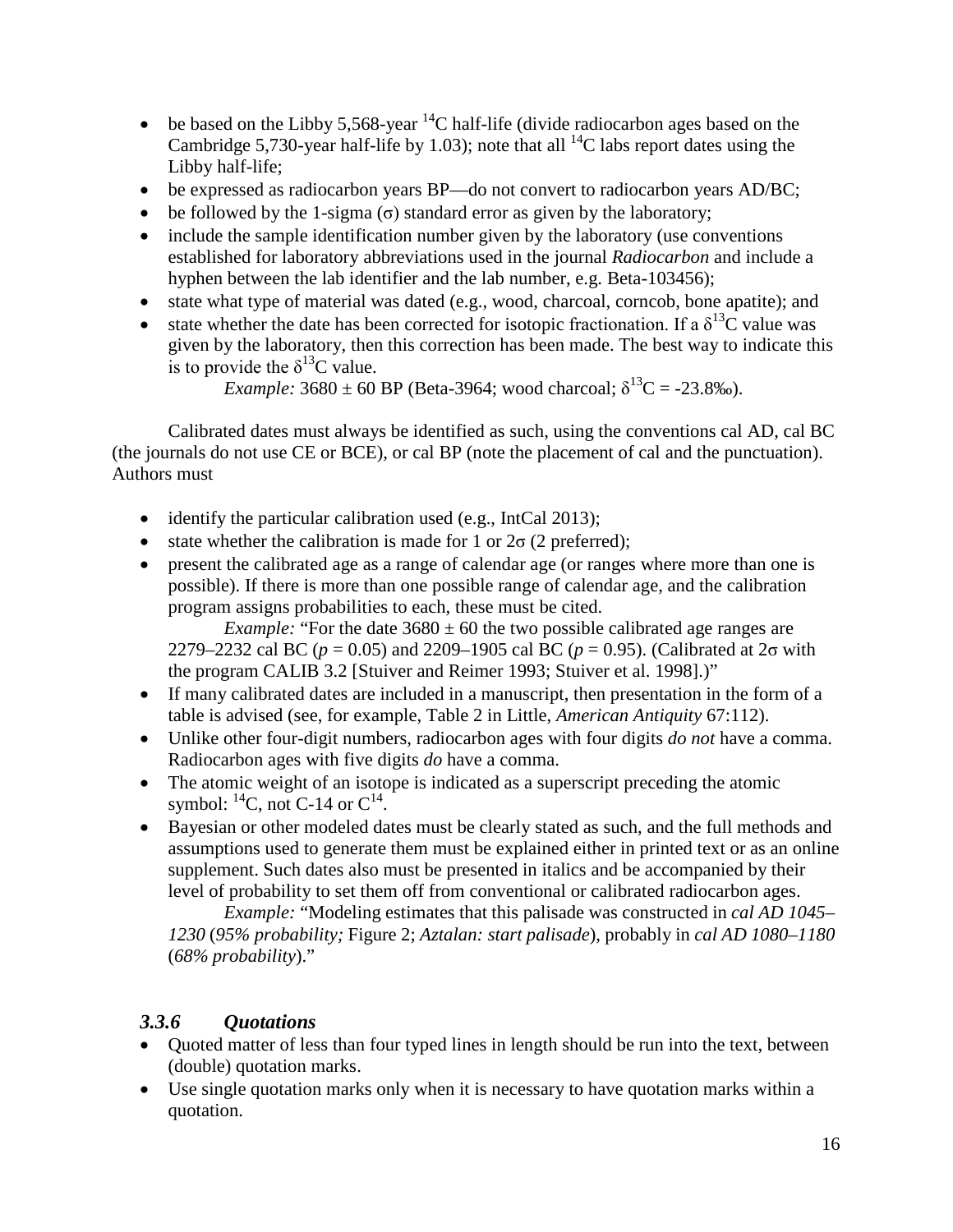- After the quotation, cite author, year of publication, and page number(s) in parentheses. *Example:* Mental life, as such, cannot be grasped, but we can grasp the intention through the intentional product, "the objective and identical correlate in which mental life surpasses itself" (Ricoeur 1981:50).
- Quoted matter that runs to four or more typed lines should be set off from the text as a block quote and double-spaced, with two lines of space above and below. *Example:* Most of the area is true savannah, the most difficult vegetation for the primitive farmer to cope with, and also the rains in general are undependable. . . . The only incentive for heavy settlement would be on the basis of irrigation agriculture, and . . . [at Zempoala] this incentive was presented [Sanders 1953:76].
- *Note:* Brackets are used instead of parentheses within the excerpt for author-added material and for the citation.
- When emphasis is added or was already in the original material, the source of the emphasis should be noted after the citation, within the brackets.

*Example:* [Sanders 1953:76; emphasis added] or [Sanders 1953:76; emphasis in original].

• When a translation of material is made, it should follow the quotation, with translator noted.

*Example:* [translation by Rowe (1980:15)] or [translation by author]. Refer to the *Chicago Manual of Style*, 16th edition, Chapter 13, for more information on quotations and for the correct use of ellipsis points. Leading ellipses are rarely necessary.

## *3.3.7 Spelling*

The authority for spelling in all journals is the most recent edition of *Merriam-Webster's Collegiate Dictionary* (as of January 2017, this is the 11th edition, in print and online). For anything not in this work, consult *Webster's Third New International Dictionary* (Unabridged).

- Use American English spellings (except in quotations and references and in referring to an institution when it is imperative to preserve the original spelling).
- When more than one spelling is offered for a word, use the first spelling listed for the entry, e.g., acknowledgments, *not* acknowledgements; archaeology, *not* archeology; appendixes, *not* appendices; artifact, *not* artefact; benefited, *not* benefitted; labeled, *not* labelled; toward, *not* towards, etc.
- Preferred spellings for some words commonly used in archaeological parlance include ballcourt, colonial, cross section (noun), cross-section (verb), ear spool, field house, fieldwork, ground stone, lidar, pithouse, pit structure, plow zone, postcontact, posthole, post mold, posttest, precolumbian, precontact, prehispanic, pretest, rockshelter, room block, use life, X-ray (noun), x-ray (verb).
- Use "%" where it follows a number (e.g., 20%), otherwise, spell it out. Use % in tables.
- The plural of nouns follows the *Chicago Manual of Style*, 16th edition.
- The noun "data" takes the plural form of the verb: "data are"; "data indicate."

The primary Spanish dictionary used by all journals is the latest edition of *Diccionario de la Real Academia Española*. This is supplemented by the latest edition of *Vox New College Spanish and English Dictionary*, which contains more of the words used in archaeological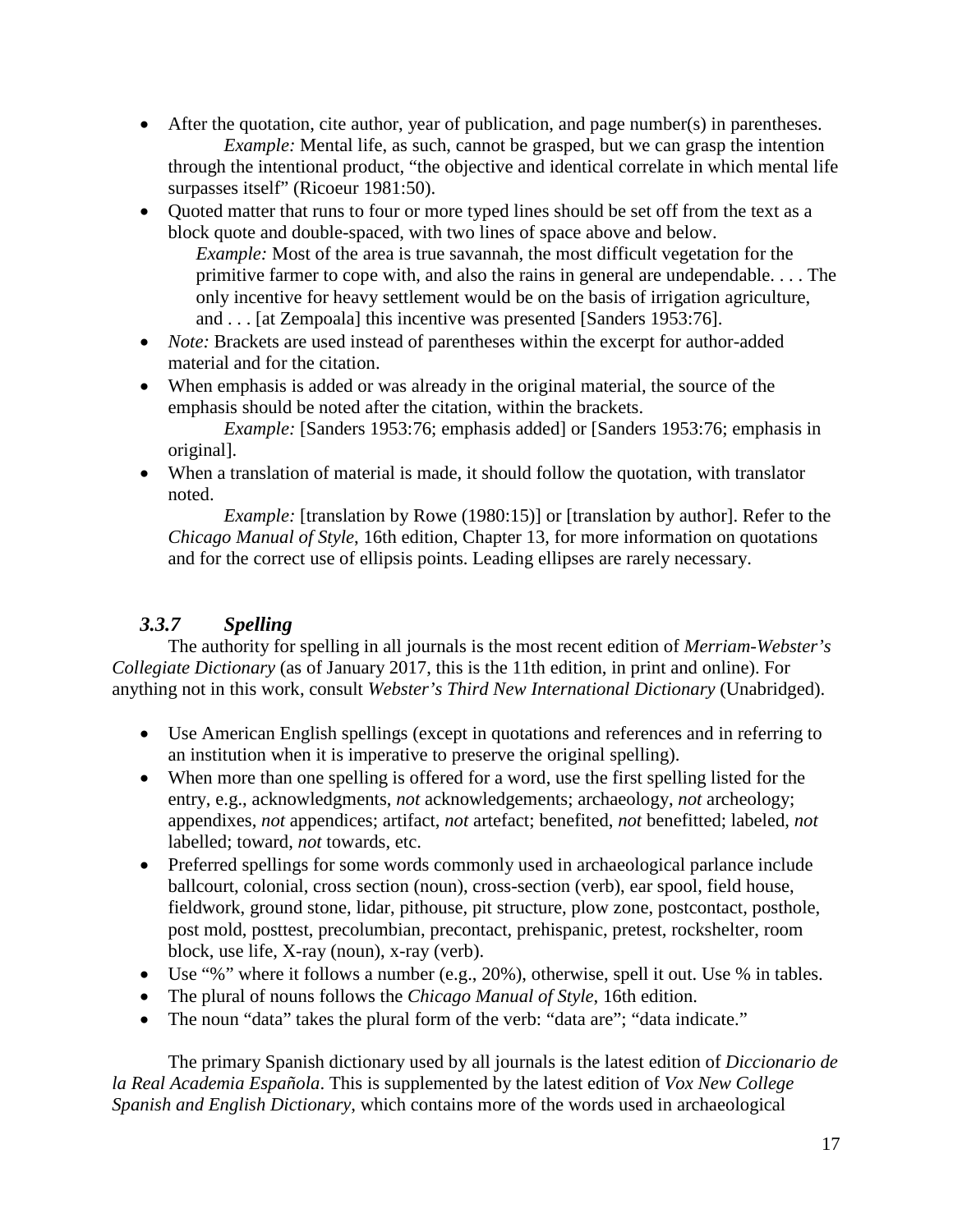writing than do other commonly available Spanish-English dictionaries. It also features special sections on Spanish grammatical conventions (e.g., capitalization, numerals, syntax).

## *3.3.8 Italics*

- Words in languages other than the primary language in which the manuscript is written are italicized consistently throughout the manuscript (e.g., *bajada*, *encomienda*, *vecino*; exceptions noted below).
- Use standard orthographies, including diacritical marks, and explain unusual symbols (also see Subsection 3.3.12 on accents).
- Generic, specific, and varietal names are italicized: e.g., *Homo sapiens sapiens*, *Spondylus* sp. All other taxonomic designations are printed in roman type.
- Titles of books, journals, and other literary works are italicized when mentioned in the text; article titles mentioned in the text are in roman type, set off by quotation marks, as are the titles of theses and dissertations.
- Letters that represent mathematical variables are italicized (see Subsection 3.3.4).
- Foreign words and phrases in common use, or anglicized, should *not* be italicized. Consult the main section of the latest edition of *Merriam-Webster's Collegiate Dictionary* to determine if a foreign word or phrase has made it into common use and therefore should not be italicized (e.g., a priori, et al., in situ, metate, milpa, vis-à-vis); any word that appears at the end of the dictionary in the section on "Foreign Words and Phrases" should be italicized (e.g., *axis mundi*, *caveat lector*, *cursus honorem*).

## *3.3.9 Capitalization*

For capitalization of non-archaeological terms in English, consult the *Chicago Manual of Style*, 16th edition, Chapter 7. Note that Spanish capitalization rules are different from those of English; please refer to the Spanish language version of the style manual.

- Capitalize the names of specific archaeological and geographical areas.
- *Examples:* Mesoamerica, Lowland Maya, Gulf Coast, the Southwest, the Midwest. • Directional, topographical, and general geographic terms are in lowercase unless they are derived from proper names of political, ethnic, or taxonomic entities.

*Examples:* southwestern, north coast of Peru, central Mexico; *but* Mesoamerican region, Maya Lowlands, Sonoran Desert, Eastern Woodlands.

• Capitalize taxonomic names of generic and higher rank.

*Examples:* order Artiodactyla, family Bovidae, genus *Bison*, *Pinus ponderosa*.

• Names of mountains, rivers, oceans, and so forth are capitalized, along with the generic terms—such as lake, mountain, river, valley—when used as part of a name. When a generic term is used descriptively rather than as part of the name or when used alone, it is lowercased.

*Examples:* the Mississippi River, the valley of the Mississippi, the Mississippi River valley, the Mississippi and Missouri Rivers, Lakes Michigan and Huron.

• Capitalize proper names, including Lower, Middle, Early, and Late when they are part of the name, of chronological, cultural, and geological divisions, but give taxonomic division names and restrictive modifiers in lowercase.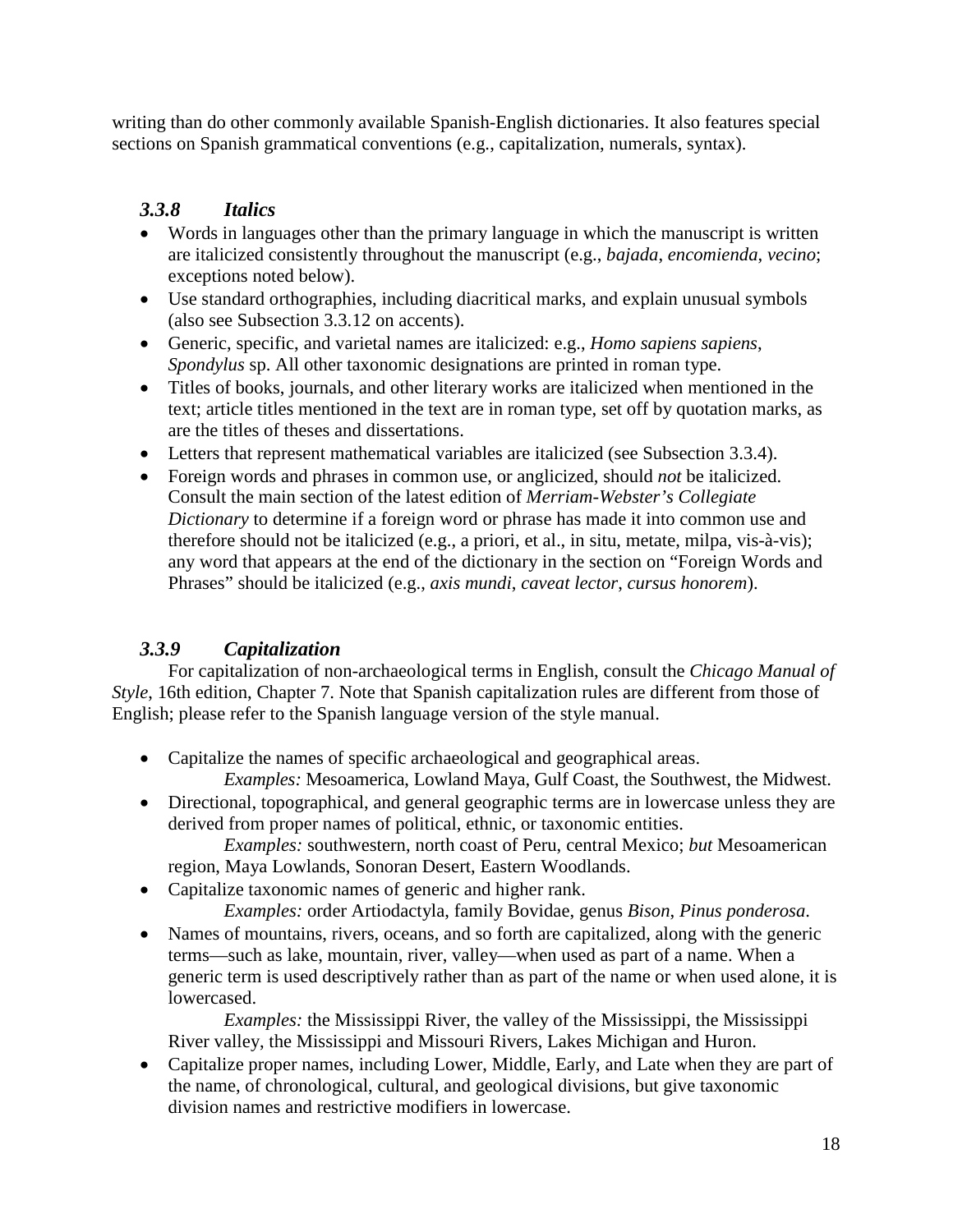*Examples:* Upper Paleolithic period, late Holocene, Classic period, Koster site, Upper Republican aspect, Olmec horizon, Riverton phase, Denali complex.

- Do *not* capitalize "colonial period" or "modern era." Do *not* capitalize "prehispanic." Note that for the SAA journals, there is no hyphen or internal capital "C" in "precolumbian."
- Capitalize the names of archaeological classes and types, but place generic terms in lowercase.

*Examples:* Clovis point, Cody knives, Hardin Barbed point, Salado polychromes (which include types Gila Polychrome, Tonto Polychrome, etc.).

### *3.3.10 Hyphenation*

For rules governing hyphenation of non-archaeological compound words, consult Chapter 7 in the *Chicago Manual of Style*, 16th edition, or the latest edition of *Merriam-Webster's Collegiate Dictionary*.

• Compounds are spelled without hyphens if they can be considered permanent combinations.

*Examples:* Paleoindian, preceramic, precolumbian, preconquest, Postclassic, rockshelter; *but* pre-Basketmaker, mid-Pleistocene, etc.

- Prefixes in common use are not hyphenated. *Examples:* infrastructure, intercommunity, intrasite, noncultural, preexisting,
- reanalyze, subfield • Hyphenate descriptive terms that are combinations of words including a preposition. *Example:* red-on-buff pottery
- Hyphenate fractions when they are spelled out.
	- *Examples:* one-third, seven-tenths
- A general rule is to hyphenate paired words serving an adjectival function (termed compound modifiers).

*Examples:* obsidian-hydration dating, heat-treated silicates, two-story pueblo, low-ranked resource, *but* high return rate

- Never hyphenate a combination of an adverb ending in -ly plus a participle or adjective. *Examples:* poorly developed argument
- Interdisciplinary research uses terminology and phrase constructions borrowed from a parent discipline such as isotope chemistry. If common usage in a parent discipline dictates leaving compound modifiers open (such as "stable isotope ratio" or "heavy mineral analysis"), we will normally follow that usage.

## *3.3.11 Abbreviations*

Abbreviations are used infrequently in the journals.

• Exceptions include acronyms for long titles of agencies, institutions, etc., which will be mentioned frequently in the text (they are always introduced following the full name at its first occurrence).

*Examples:* Bureau of Land Management (BLM), Instituto Nacional de Antropología e Historia (INAH).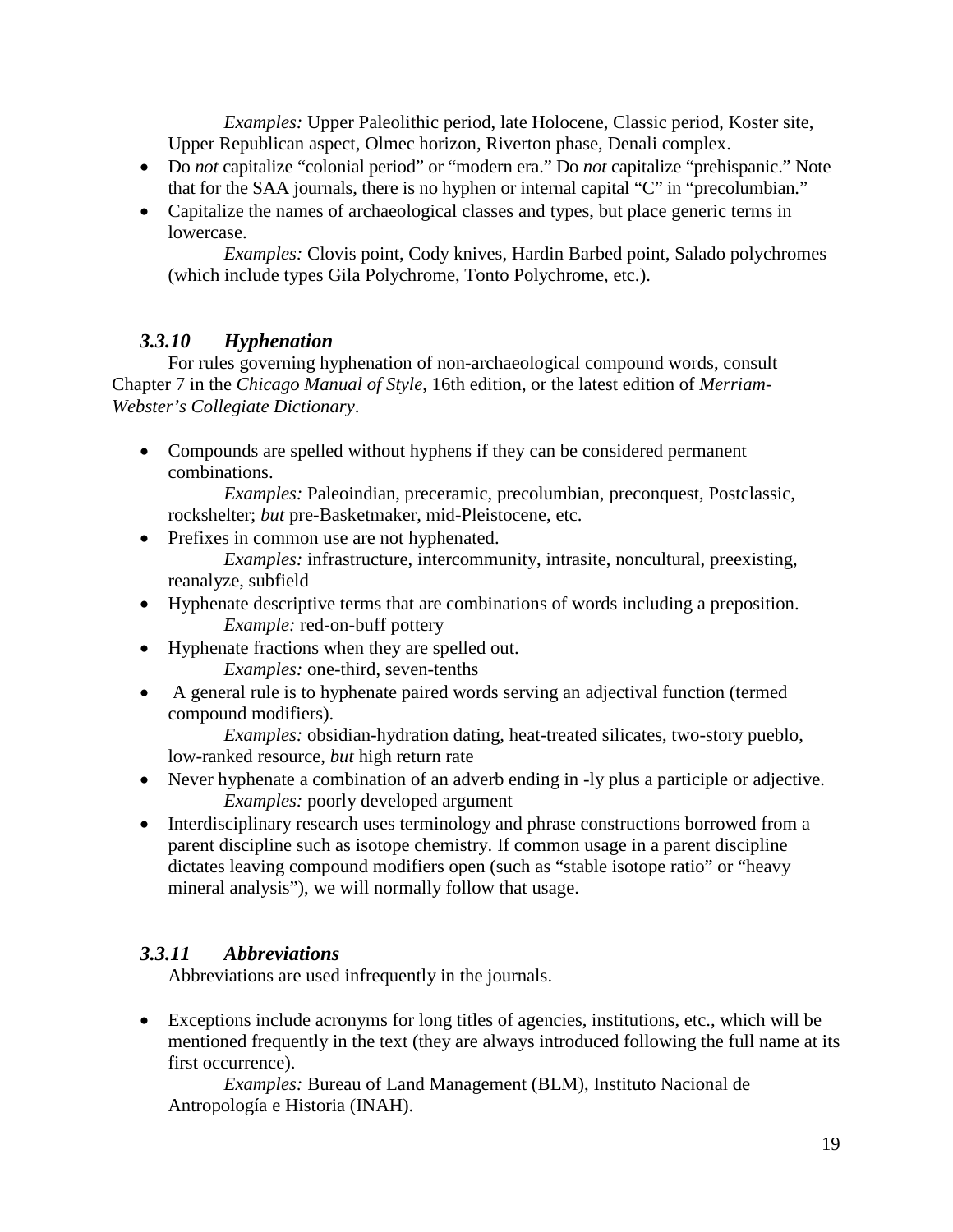• Metric units are given in abbreviated form when they follow numbers. *Examples:* 7 km, 2,000 m asl, 23 cm. (See Subsection 3.3.3; see also Subsection 3.3.5 for information on placement of abbreviations pertinent to dates.)

A few other abbreviations are permitted.

*Examples:* et al., e.g., i.e., ca., cf. ("compare against"; does not mean "see"), vs. (*not* v. unless a legal case is cited), rev. ed., 3 vols.

- Latin abbreviations should only appear within parentheses. Outside of parentheses, they must be spelled out and preferably should appear in the language of the submission. *Example:* "for example," "and others," "that is."
- Never use ibid. or op. cit.; follow the conventions for in-text citations in Section 3.4.
- "Figure" is always spelled out, never abbreviated.
- Try to avoid using abbreviations in figures and tables. When necessary, provide the complete spelling in the figure captions or table notes.

### *3.3.12 Accents*

For all journals, include all common accents for French, Spanish, Portuguese, German, etc., in the text and in the References Cited section. Be sure the accents are clearly marked, accurate, and consistent.

• Pay particular attention to proper names and titles of works. The rules of placement of accents in Spanish hold for all *modern* place names in Spanish that appear commonly on a map that were hispanicized from other languages such as Nahuatl or Mayan, except for words that have accepted English spellings.

*Examples:* San Juan Teotihuacán, Mexico (*not* "México").

• Archaeological site names that are derived from indigenous languages that do not require accents should not include them in English-language submissions. *Examples:* Teotihuacan, Chichen Itza, Kaminaljuyu.

• Alternate spellings using new indigenous orthographies may be used at the discretion of authors and editors, as may new spellings/names adopted for grammatical or political reasons.

*Examples:* Chich'en Itsa' or Chichen Itza, Tak'alik Ab'aj or Abaj Takalik, Seibal or Ceibal.

• Spanish capital letters that should contain accents must have them included, as must letters that contain diacritical marks.

*Examples:* TRÁNSITO, COMPRENDÍA, ESPAÑOL.

### *3.3.13 Contractions and serial commas*

- In no case should contractions be used in English submissions.
- Serial commas ("the Oxford comma") should always be used in English submissions.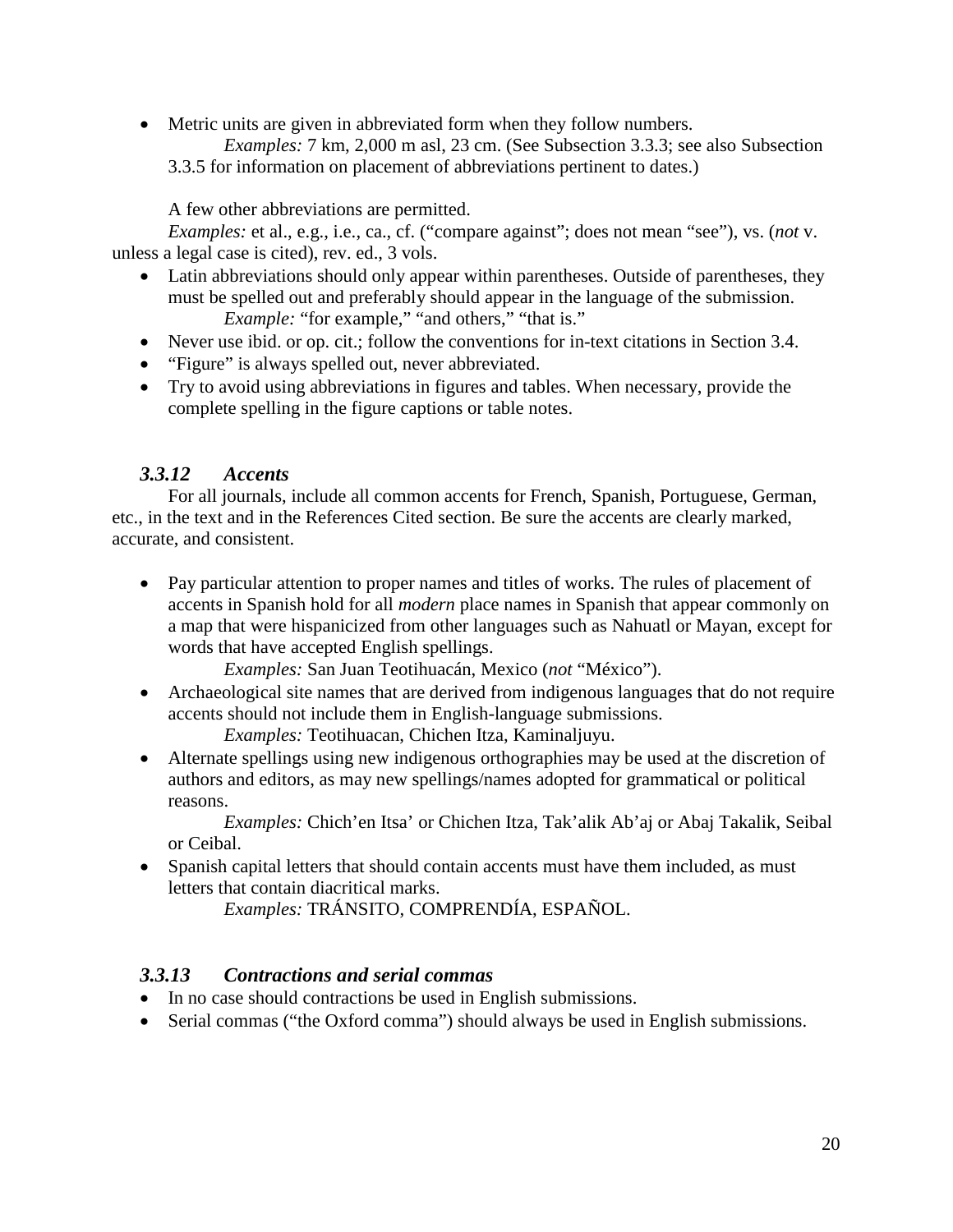### *3.3.14 Parentheses*

Back-to-back sets of parentheses should not be used. Instead, combine elements using a semicolon within a single set of parentheses. Thus "(e.g., the Castillo) (Figure 1) (Tozzer 1957)" should appear as "(e.g., the Castillo; Figure 1; Tozzer 1957). Place elements in order of importance to the sentence before the parentheses with citations last.

### **3.4 In-Text Reference Citations**

There are two different formats used for in-text citations in the journals:

- REVIEWS and BOOK NOTES follow the format given in Section 3.5.
- ARTICLES, REPORTS, COMMENTS, FORUM contributions, and BOOK REVIEW ESSAYS use the style described immediately below.
	- $\circ$  In-text year citations always immediately follow the name(s) of the author(s). All of the examples make use of parentheses in their ordinary format, but note that when reference citations are used in textual material set off in parentheses, the parentheses in the citations convert to brackets.

*Example:* (e.g., Shapere [1985] on the constitution of "observations" in physics, and Kosso [1989] on observation in science generally).

For examples of citations in quoted material see Subsection 3.3.6 above.

o In-text citations should include a page number when the citation is to a book or monograph. Page numbers should always be provided for quotations, definitions, paraphrasing, and other use of exact terms regardless of the source.

### *3.4.1 Simple citation*

(Wylie 1991) *or* Wylie (1991)

*Note:* For authors with two surnames, as is usually the case in Spanish-speaking countries, use both surnames in the citation.

### *3.4.2 Two authors*

(Lipe and Varien 1999) *or* Lipe and Varien (1999)

### *3.4.3 Three or more authors*

(Cobean et al. 1991) *or* Cobean and others (1991)

*Note* 1: Use of "et al." is limited to in-text citations. The only time all names should be listed for a paper with three or more authors in a text citation is when a person is senior author of more than one jointly authored item in the same year.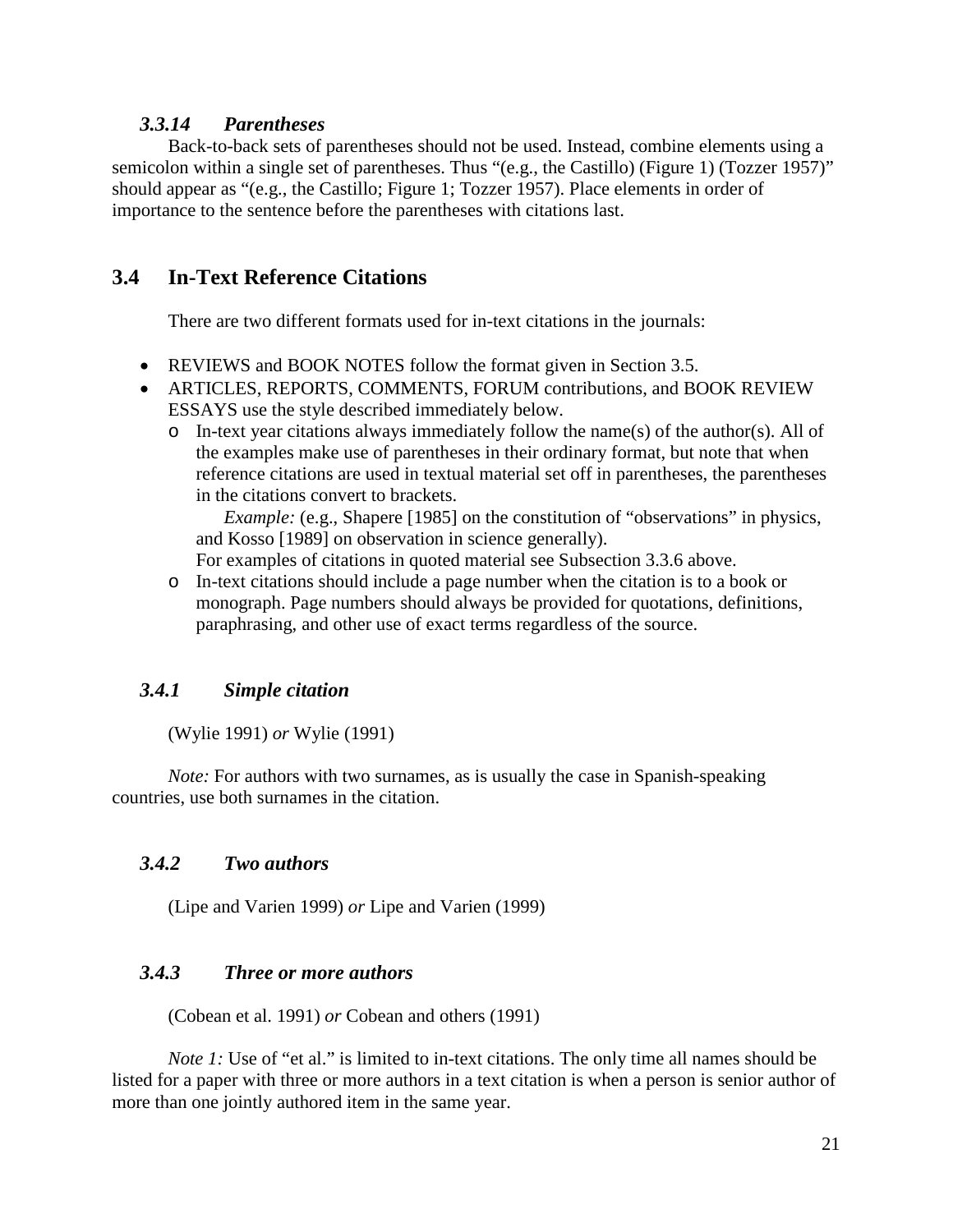*Example:* Barnosky, Anderson, and Bartlein (1987) and Barnosky, Grimm, and Wright (1987) would appear as shown, *not* as Barnosky et al. (1987a, 1987b). Whereas the use of et al. is permissible in in-text citations, in the References Cited section all names must be listed following the senior author's name.

*Note 2*: Note that "et al." and all other Latin abbreviations appear only within parentheses. Outside of parentheses, this can be written out as "et alia" (a gender neutral construction) or "and colleagues" or "and others."

#### *3.4.4 Several authors cited in one place or several references by same author*

(Ashmore 1986; Coe 1965; de Montmollin 1988; Fox 1987, 1991; Freidel 1986; Freidel and Schele 1986; Freidel et al. 1990)

*Note:* Use semicolons to separate works by different authors and commas to separate distinct, chronologically ordered works by the same author. *References are always ordered alphabetically within strings by author.* Note that de Montmollin is alphabetized here under "d," as the name would also be alphabetized in the References Cited section.

#### *3.4.5 Two or more references by same author or authors in same year*

(Jones and Brown 1972a, 1972b; Wilson 1973c) *or* Jones and Brown (1972a, 1972b) and Wilson (1973c)

*Note:* When an individual or individuals have both authored *and* edited (or compiled) publications with the same date, and both are cited, the edited (or compiled) volume is to be distinguished in citation as follows. *Example:* (Adams, ed. 1977) *or* Adams (ed. 1977). Edited (or compiled) volumes are so identified in the text *only* when potential ambiguity occurs. The authored publication precedes the edited (or compiled) one in both citation and reference.

*Example:* (Flannery 1976; Flannery, ed. 1976) *or* Flannery (1976) and Flannery (ed. 1976)

#### *3.4.6 Two authors, same surname, same year published*

(J. Smith 1982; N. Smith 1982) *or* J. Smith (1982) and N. Smith (1982)

*Note:* When two authors with the same surname and the same year published are cited, the first initial of each author is added to prevent ambiguity.

#### *3.4.7 Two authors, same surname, different years published*

(Smith 1982; Smith 1987) *or* Smith (1982), Smith (1987)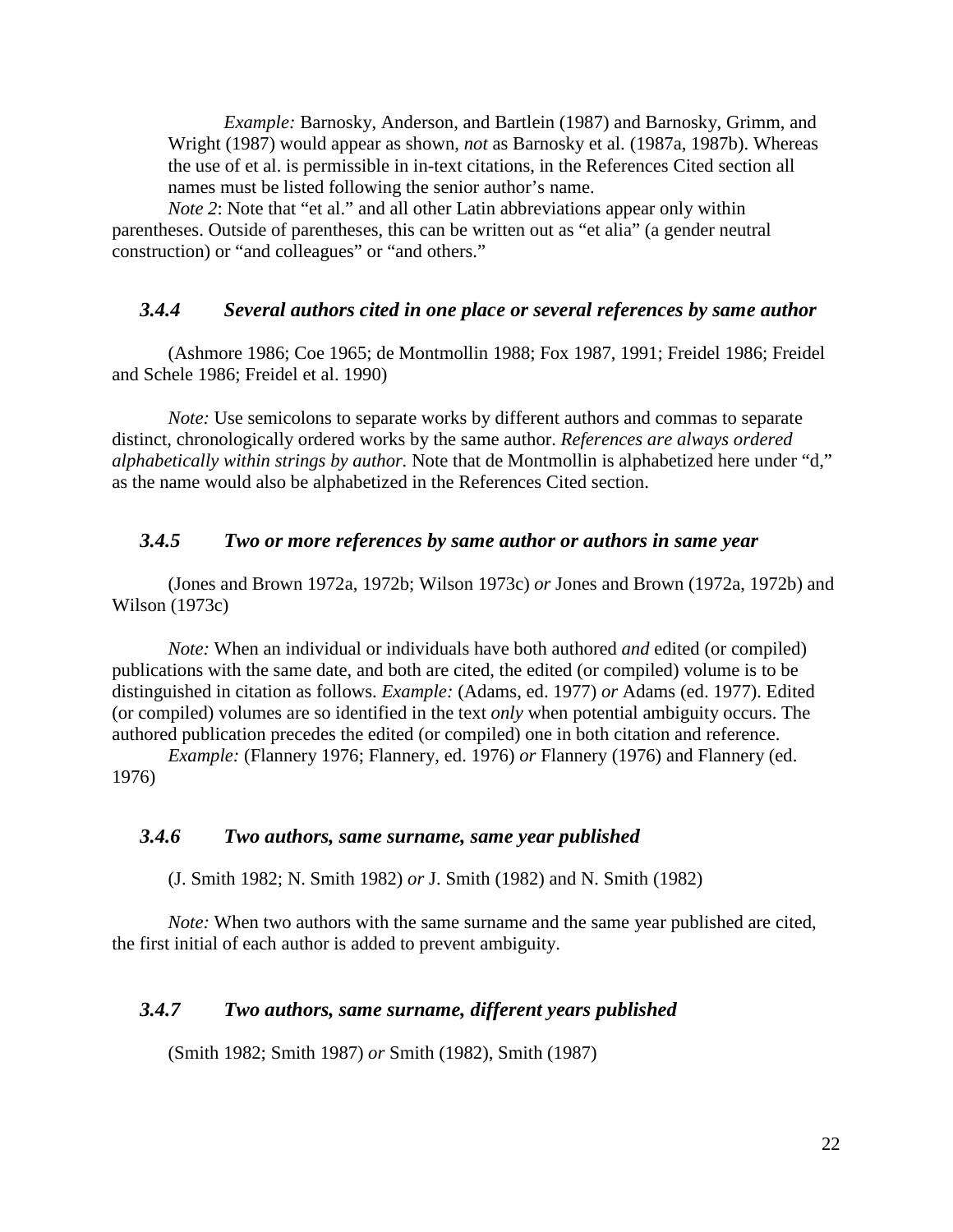#### *3.4.8 Government agency, company, or similar entity as author*

(United States Department of Agriculture, Soil Conservation Service [USDA, SCS] 1975)

*Note:* State the complete name of the agency, company, etc., as with any other citation, but if the citation will occur more than once in the text, then abbreviate names to their commonly accepted acronyms and place in brackets. Subsequent citations in the text will be, e.g., (USDA, SCS 1975) *or* USDA, SCS (1975).

### *3.4.9 Citation with pages, figures, or tables specified*

(Smith 1977:3), (Jones and Wilson 1971:Figure 2), (Johnson et al. 1970:Table 1), (Taylor 1964:23, 72–78) *or* Smith (1977:3), Jones and Wilson (1971:Figure 2), Brown (1968:533–534), Johnson et al. (1970:Table 1), Taylor (1964:23, 72–78)

*Note:* Use a colon to separate date of publication from additional information. *There should be no space between the colon and additional information.* Page numbers must always be given when direct quotations are used in the text, when other authors' ideas are directly paraphrased, or when specific ideas or data are referenced from a long text. Always use full page range numbers in a citation, e.g., 312–315, *not* 312–15. Never use ff. or passim (though it is permissible to use "ff." as an abbreviation for folios). Spell out and capitalize such words as Figure, Table, Plate, etc. If citing a figure, table, etc., do not include the page number on which it occurs unless additional, separate textual information from that page is being cited as well.

#### *3.4.10 Multivolume set*

(Thwaites 1896–1901:17:232–236, 19:197) *or* Thwaites (1896–1901:17:232–236, 19:197)

*Note:* In this example, "17" and "19" refer to the volume numbers. Volume number should be cited exactly as it appears in the series, i.e., in Roman numerals or in Arabic numerals.

### *3.4.11 Forthcoming book or article in journal issue in press*

(Kelly 2016) *or* Kelly (2016)

*Note:* Everything has a date. Never use "n.d." or "in press" with in-text citations. Give date either of manuscript completion (in the case of a manuscript that is "on file" somewhere), or of manuscript submission or anticipated publication date for an item that has been accepted for publication. Also see Subsection 3.11.20 below.

#### *3.4.12 No author specified*

Cite the group or agency issuing the report or the publisher.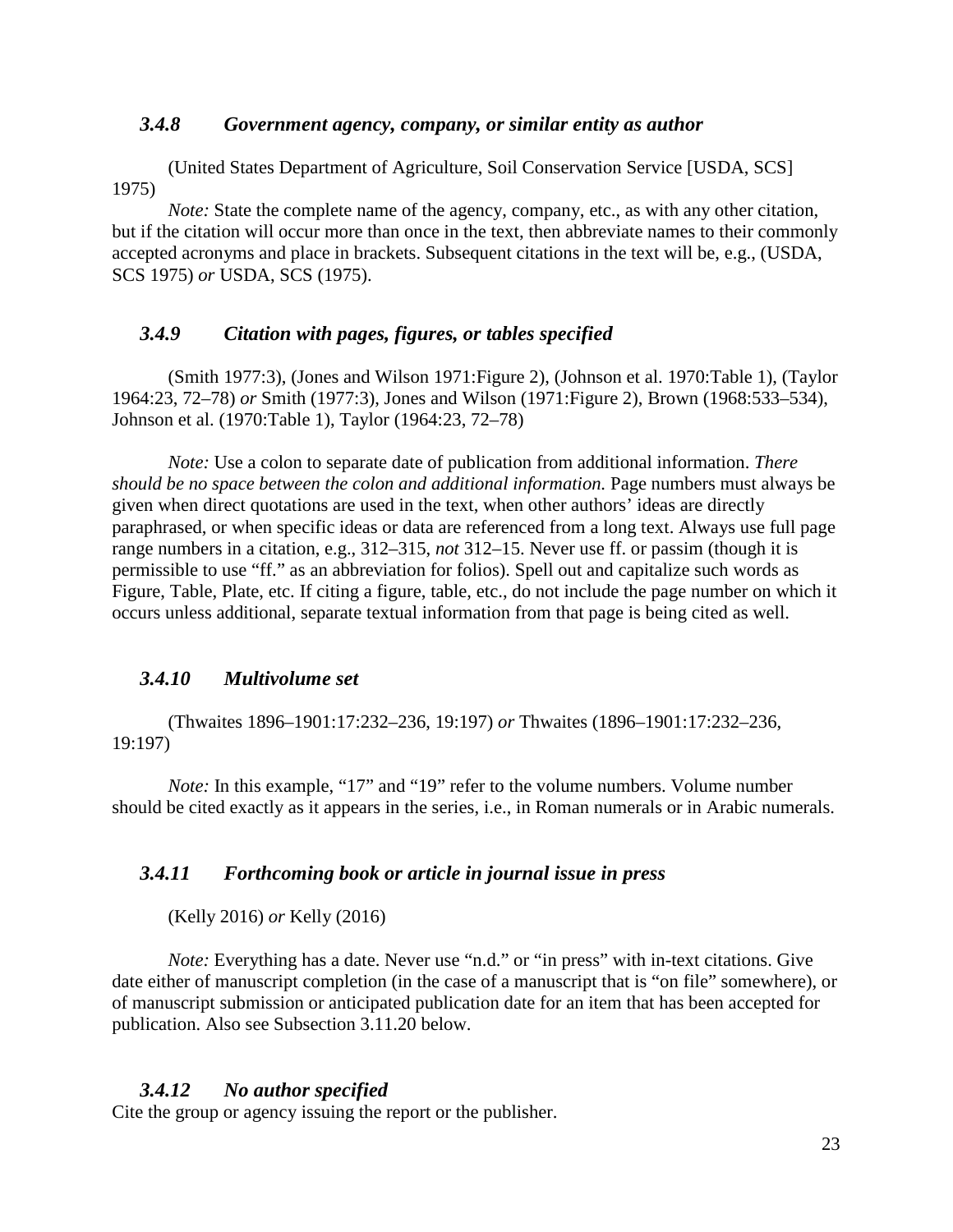(United Nations 1963), (Committee on Ethics 1977) *or* United Nations (1963), Committee on Ethics (1977)

*Note:* Also see Subsection 3.11.6 below.

### *3.4.13 Primary-source materials (e.g., unpublished archival materials including administrative records, letters, etc.)*

Citations for much primary-source material will be archive specific, so it is impossible to devise a rote formula for citation. It is important to include the name of the archive, title of the work (if named), nature of the material (e.g., letter [optional]), collection name, identification number (legajo, fascicle, folio, etc.), date (if known; note use of day/month/year format), and geographic location of material. Consider the following examples:

(Archivo General de la Nación, Lima [AGN], Juzgado de Aguas 3.3.7.23, f. 3v); note that subsequent citations would use only the acronym AGN and the shortened "Aguas" (e.g., AGN, Aguas 3.3.4.39, 3.3.9.9)

(Archivo General de Indias, Seville [AGI], Papeles de Cuba, legajo 2365, f. 345); subsequent citation  $= (AGI, Cuba, legajo 2365, f. 523)$ 

(McHenry County Courthouse, Woodstock, Illinois [MCC] 1880: Deed Book [DB] 1:5); subsequent citation =  $(MCC 1890:DB 2:10)$ 

(Raimond Quenel, Etienne Govreau, and Marie Louise Quenel to de Gruys Verloins, sale of property, 8 February 1752, Kaskaskia Manuscripts [KM], Office of Randolph County Clerk, Chester, Illinois); subsequent citation =  $(KM 52:2:8:1)$ 

(F. Boas to E. B. Howard, letter, 9 May 1935, Boas Papers, American Philosophical Society, Philadelphia)

*Note:* Primary-source citations appear only in the text and are not duplicated in the References Cited section. If you are citing primary-source material from a published source, you must follow conventional citation rules in the text and in the References Cited. It is preferable to cite Latin American codices by the editor of the particular edition of the codex used (unless the actual document was consulted), e.g., (Dibble 1980) for the sixteenth-century *Codice Xolotl*. See corresponding example in Subsection 3.11.3.

### *3.4.14 Earlier edition specified*

In cases where many years separate the original publication of an item and a reprinted edition, and where it is important to the author's argument to indicate the use of period sources, the original date of publication should be placed in brackets following citation, in usual fashion, of the reprint edition.

(Cobo 1956[1653]:169)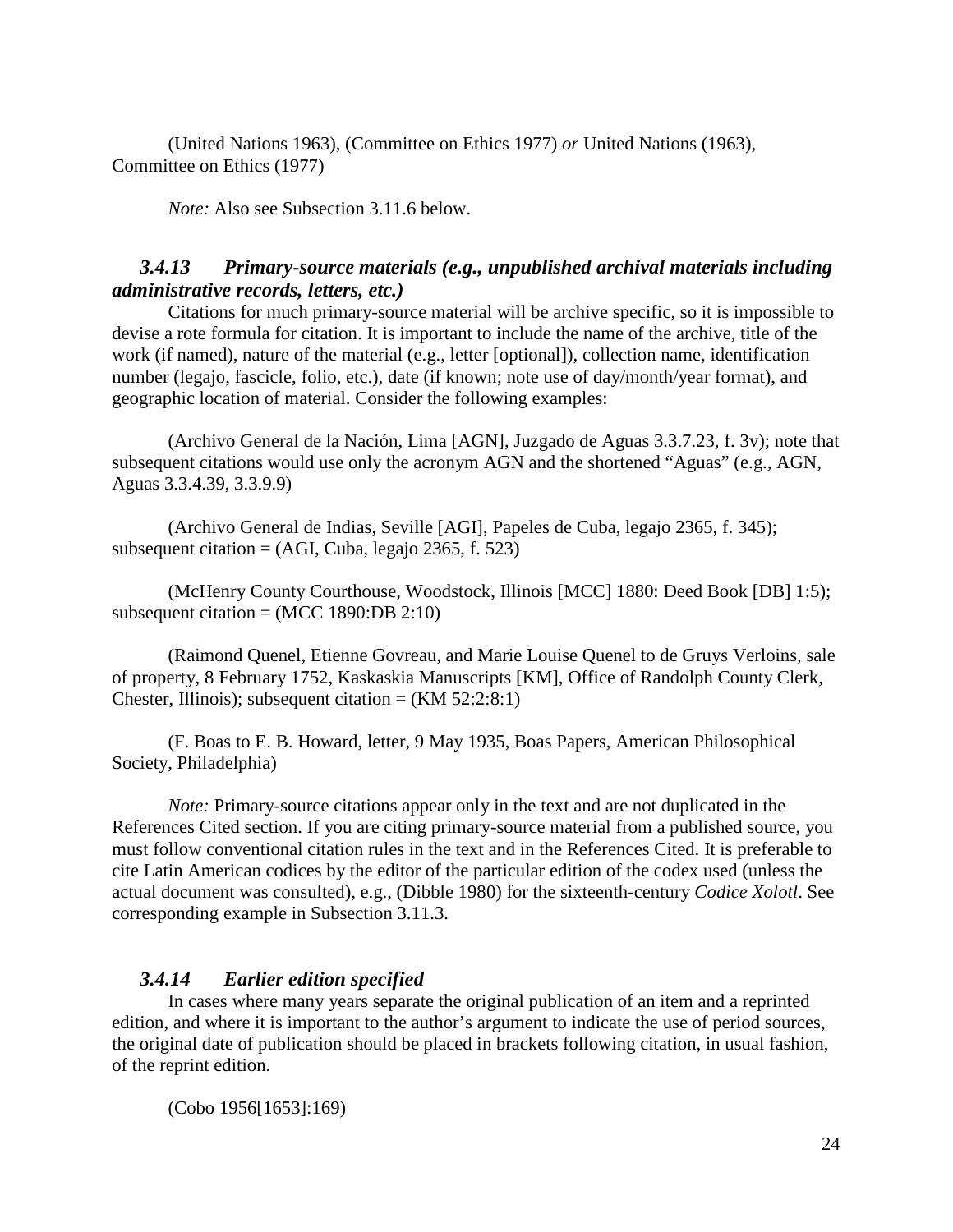(Russell and Erwin 1980 [1865])

*Note:* See corresponding examples in Subsection 3.11.5.

#### *3.4.15 Newspapers*

(Weekly Missouri Courier [WMC], 7 July 1838:[page numbers, if available])

*Note:* After first mention, simply use WMC with date (day/month/year format) and page. Also see Subsection 3.11.12.

#### *3.4.16 Personal communication, no publication involved*

(Katharina Schreiber, personal communication 1990) *or* Katharina Schreiber (personal communication 1990)

*Note:* Give full name and date. Personal communications should be used sparingly and should never be used when a published citation is available for the same information. Written permission to use any information provided in a personal communication must be obtained from the person(s) providing it. Personal communication citations appear only in the text and are not duplicated in the References Cited section.

#### *3.4.17 Web pages and electronic documents*

Treat web pages, electronic documents, and open data as published data, but cite the document accordingly as a single- or multiple-authored document or as one produced by a group or agency (no author specified). For example:

(Glascock 2001; Shackley 2001) or Glascock (2001), Shackley (2001); likewise, for a group citation use (Northwest Research Obsidian Studies Laboratory 2001) or Northwest Research Obsidian Laboratories (2001)

### *3.4.18 Social media*

Social media content should be cited in author-date format:

(Smith 2017, Twitter)

Social media content originating from sites like Instagram, Facebook, and Twitter is generally only referenced in the text, but if the content is extensive, it may be included in the references cited (see 3.11.22).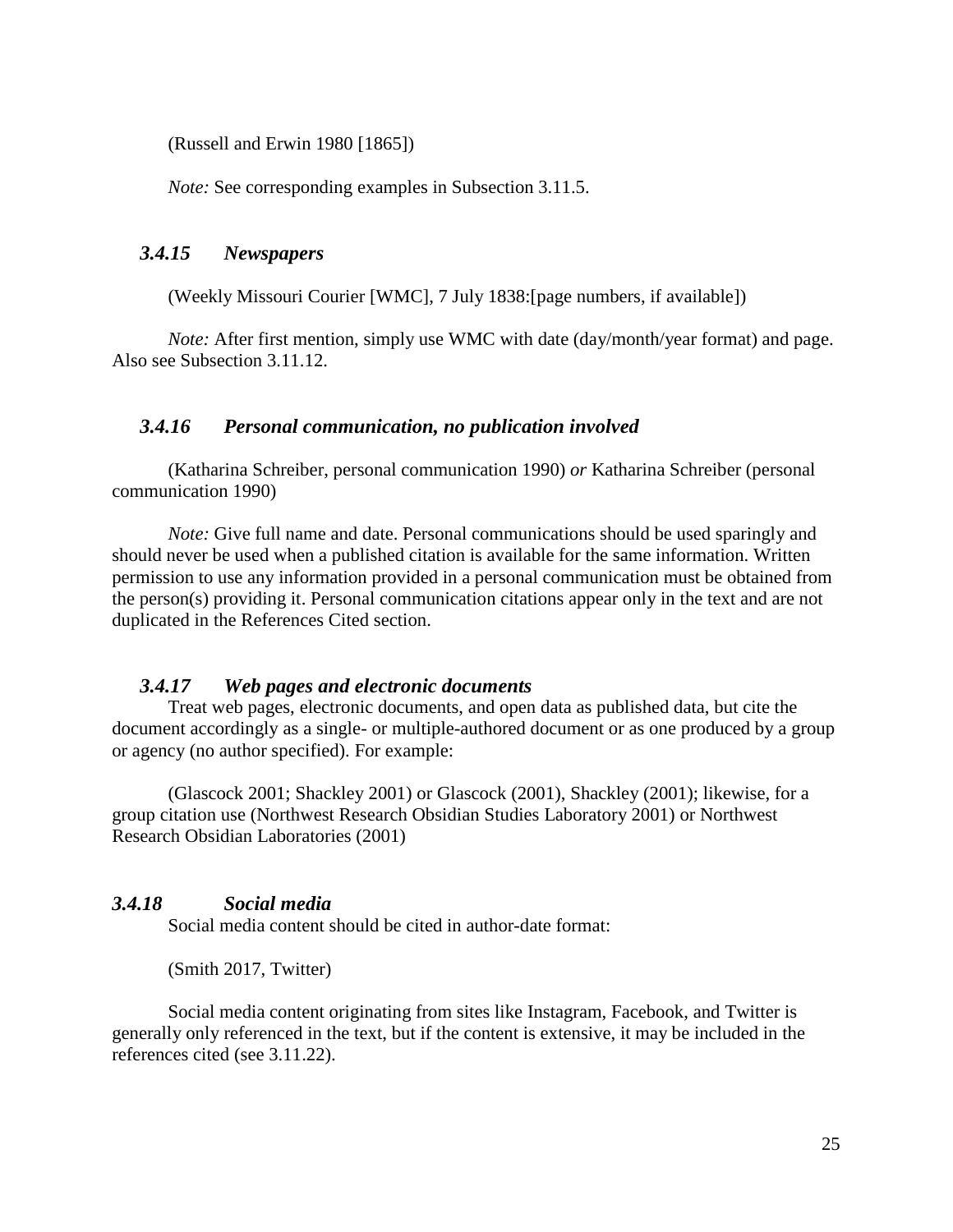## **3.5 Citations and References in REVIEWS and BOOK NOTES**

References in REVIEWS should be used sparingly, if at all; they are never used in BOOK NOTES. When they occur, they should be placed in the text, in shortened form, enclosed in parentheses.

- Article: (Ashmore, *Latin American Antiquity* 2:199–225)
- Book: (Willey, *Introduction to American Archaeology*, vol. 1, 1966)
- Review: (Tilley, Review of Binford, *American Antiquity* 57:164–166)
- Citations to the book under review require only the page numbers:  $(p. 5)$ ,  $(pp. 83-89)$

## **3.6 Tables**

- Tabular presentation of data should be used sparingly. Data in a very short table, for example, can often be included in the text with no loss of clarity. Large numbers of individual, similar facts, however, are best presented in a table.
- Data tables should be submitted in .xls, .doc, or similar commonly used formats. They may not be submitted as image files.
- Consult Chapter 3 of the *Chicago Manual of Style*, 16th edition, for detailed information on planning and constructing tables; also see recent issues of the journals.
- Editors, at their discretion, may require long tables be published online as supplemental material, rather than in the printed text.
- Avoid using abbreviations and acronyms in tables. If they cannot be avoided, they must be spelled out in the accompanying notes.
- Authors should submit each table as a separate file.
- Each table should have a title.

### *3.6.1 Size*

When constructing a table, keep in mind the physical limitations of the journals' size. A table with more than 10 to 12 columns will often have to be placed sideways on the journal page; wider tables will need to be broken up or set in reduced type. In no case should a table contain more data than can appear in a two-page spread. Larger tables should be broken down into two or more smaller tables

### *3.6.2 Typing*

All sections of the table should be double-spaced.

### *3.6.3 Numbering and title*

- Use Arabic numerals and number all tables sequentially in the order cited in the text.
- Provide a short title for each table, centered at the top of the page, using headline-style capitalization (principal words capitalized excluding articles, prepositions, and conjunctions). The title should not provide background information or describe the results illustrated by the table.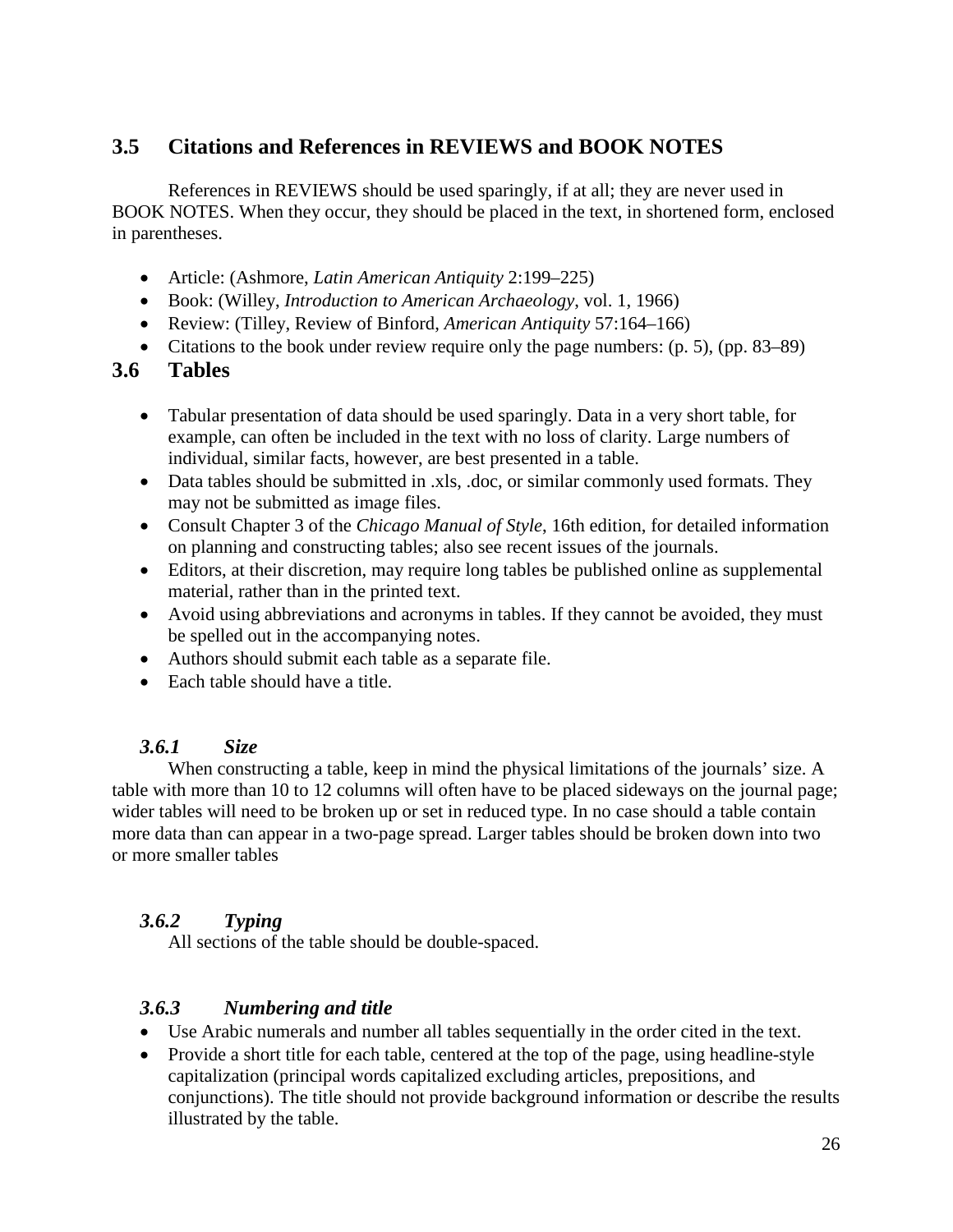*Example:* Table 2. Weir Family Cemetery Skeletal Summary.

## *3.6.4 Rules and headings*

- Use no vertical rules.
- Provide horizontal rules only above and below the table's column headings and beneath the last row of data; no internal horizontal rules are allowed.
- Each column and row should have a brief heading.
- The left-hand column of a table is called a "stub." Capitalization of stub headings is sentence style, while all significant words are capitalized in the column headings.

### *3.6.5 Body*

- If a column heading does not apply to one of the items in the stub, that "cell" should be left blank (do not use N.A. or NA for "not applicable").
- All numeric cell entries are decimal. If there are no data for a particular cell, insert a dash  $(-)$ .
- Use tabs, not the space bar, to create columns.

### *3.6.6 Footnotes*

There are three kinds of footnotes for tables:

- The title of a table should never be footnoted; instead, place information pertinent to the entire table in a general note immediately below the table's final horizontal rule. *Example:*
	- o *Note:* Data from Kent (1991); all dimensions in mm.
- Notes specific to entry, section, or head. *Examples:*
	- $\circ$   ${}^{a}C =$ child; A = adult.
	- <sup>b</sup>Contains decorative brass elements identical to those found with Burials 2 and 6.
	- o <sup>c</sup>Data from Owsley et al. (1987).
- Notes indicating a level of statistical significance. *Examples:*
	- o  $*$ *p* < 0.05.
	- o \*\* $p \le 0.01$ .

*Note:* Arrange notes, each one beginning on its own line, flush left, in the following order: general notes, specific notes indicated by superscript lowercase letters (*not* numbers), and significance notes indicated by asterisks.

### *3.6.7 Citation*

Every table must be cited in the text, beginning with Table 1 and continuing sequentially.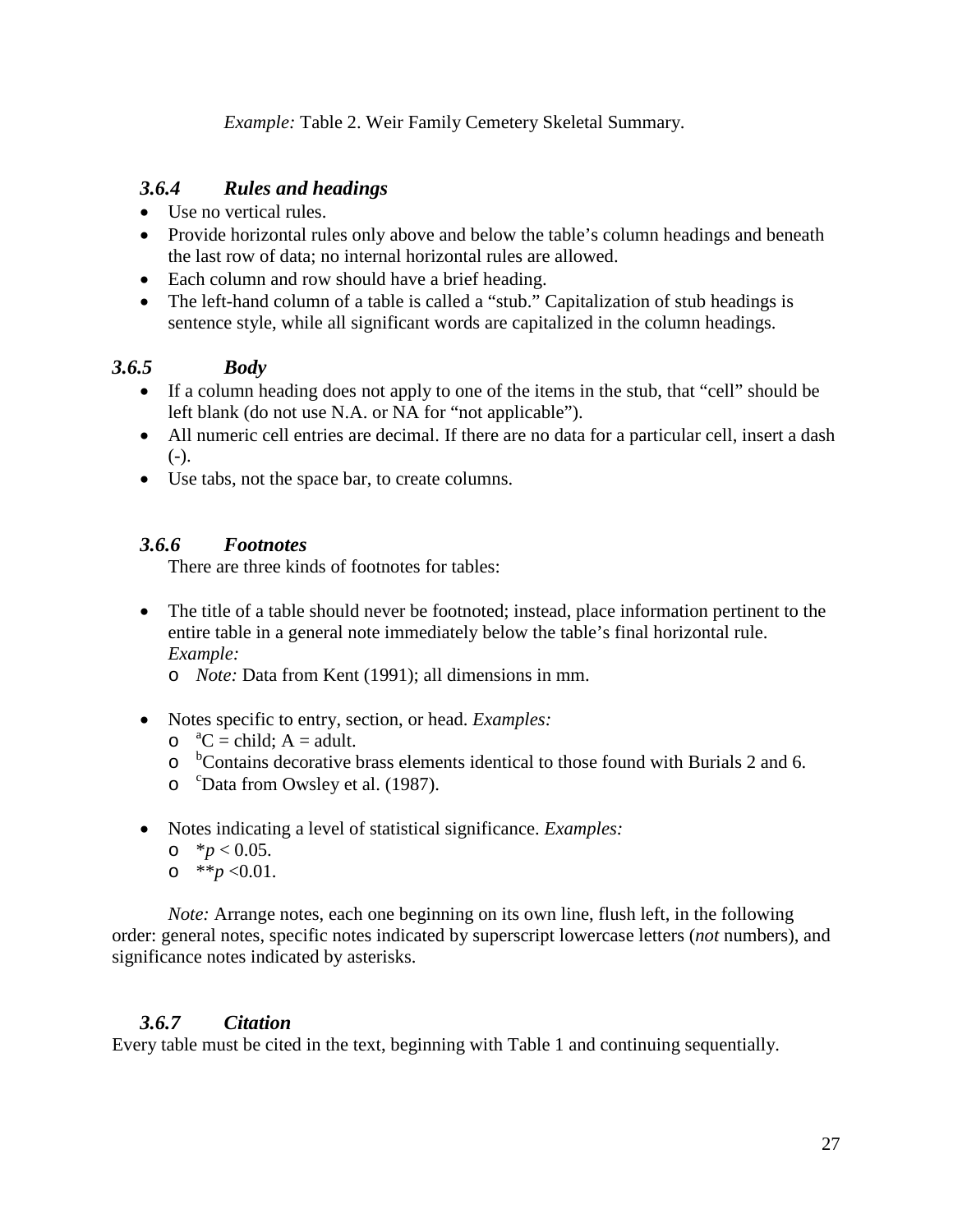## **3.7 Figures**

All illustrative materials are referred to as "Figures"; the journals do not use "Plates," "Maps," or other such terms. Note that file resolution and size requirements apply generally only to AQ and LAQ; since AAP is only published digitally, low-res images are usually OK for viewing online. If in doubt, however, submit high-res files for all journals.

- Authors are responsible for supplying figures electronically as high-resolution TIFF, EPS, or JPG files for best print reproduction. Photographs or other grayscale illustrations should be a minimum of 300 dpi, and black-only (no shades of gray) line art should be a minimum of 1,200 dpi (and see 3.7.1 below for sizing guidelines).
- PDFs are also acceptable, but original file must have a minimum resolution of 300 dpi.
- The dpi of an image *cannot* be manually changed in photo-manipulation software—the only way to turn a low-res image file into a high-res image file is to re-scan an image at the appropriate dpi or locate an original high-res file.
- Images copied/saved directly from websites are NEVER usable for print—you must request a high-res version to download from the source. Likewise, images copied and pasted into a Word file are unusable for print.
- Avoid using abbreviations and acronyms on figures. If they cannot be avoided, they must be spelled out in accompanying captions.
- The SAA's publishing partner, Cambridge University Press, provides additional guidance on submitting artwork, including the best formats for publishing in print and digitally high-quality halftone and line drawing figures. They also provide information on appropriate file naming, obtaining permissions for previously published materials, sizing, and use of fonts. Please visit

<https://www.cambridge.org/core/services/authors/journals/journals-artwork-guide>

• Illustrators or photographers who are not authors should provide written permission to use the image (see subsection 3.7.3 below) and be credited in the caption.

*Examples*: Photograph courtesy of John M. Smith *or* Illustration by John M. Smith and used with permission.

## *3.7.1 Size*

Most figures are reduced before publication. The maximum dimensions of a published figure are 5.75 inches (ca. 15 cm) by 8 inches (20.3 cm). Extremely complex illustrations with considerable detail and small lettering will not reduce well. If in doubt about the resolution or physical size of an image file, check the resolution of your images in a program such as Adobe Photoshop or Microsoft Paint. Keep in mind that the general requirement for printing is 300 dpi.

### *3.7.2 Drawing and lettering*

- Use letters that are large enough so they will reproduce well even when reduced.
- Avoid cluttered illustrations.
- Do not draft the caption directly onto the figure.
- All symbolic keys to map or chart conventions should appear on the figure itself, not separately in the caption.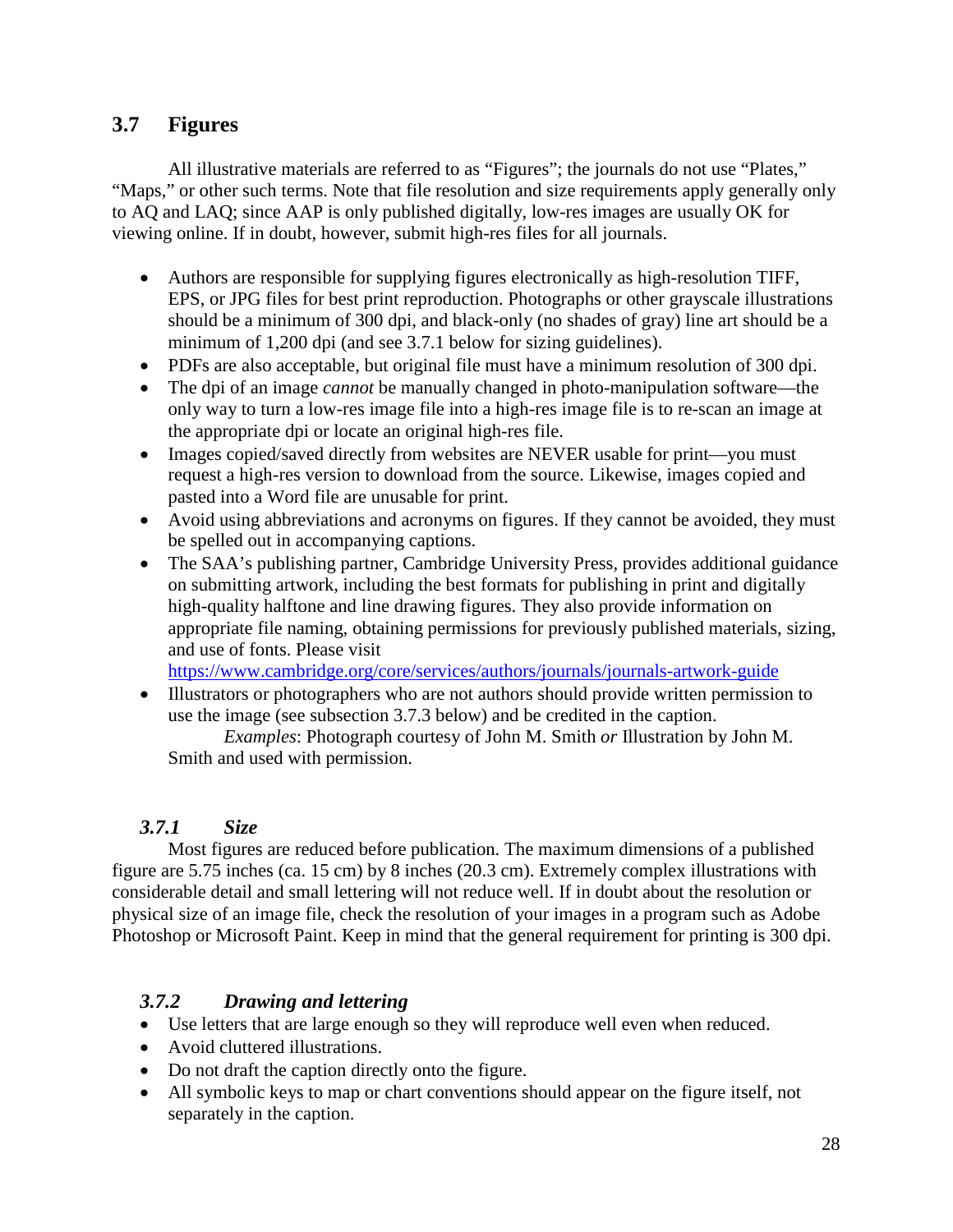- Maps must have a north arrow.
- Use a visual scale when objects, plans, sections, etc., are included in the figure. Place the scale on the actual figure, not in the caption. Do not use the form "1 cm equals 450 cm"; because almost all figures are reduced before publication, such scales will not be accurate after reduction.
- Wording on figures must conform to the journals' style and to internal usage in any given article, e.g., "cm" *not* "cm.," "AD" *not* "A.D.," and accents should be added where necessary.
- Avoid using abbreviations and acronyms on a figure as much as possible. If this cannot be avoided, they must be spelled out in accompanying legends or captions.

### *3.7.3 Permissions*

Written permission is required to publish images not belonging to the author(s). Publication will occur if and only if adequate proof of permission is provided.

For images that have previously been published by you or others and for which you do not hold the copyright, guidance from Cambridge University Press provides examples of how to request permission to reuse and reprint previously published material. Please see <https://www.cambridge.org/about-us/rights-permissions>

More informal permission to use an image in the form of an e-mail from a photographer, cartographer, or illustrator will suffice for images that have not been previously published.

### *3.7.4 Numbering and captions*

- Use Arabic numerals and number all figures sequentially in the order cited in the text.
- Provide a succinct caption for each figure, using sentence-style capitalization.
- Place all captions together, double-spaced, on a separate page or pages at the end of the manuscript. Refer to the following examples of figure captions for placement of essential elements.
- Only lowercase letters are used to identify sections of a figure.

### *Examples:*

Figure 2. The distribution of Numic languages in the Great Basin.

Figure 4. Electron micrographs of carbonized remains from the Copán Valley: (a) *Phaseolus* sp. (bean) seed, (b) *Celtis* sp. (hackberry) pit, (c) *Pinus* sp. (pine) charcoal, (d) *Albizzia* sp. charcoal.

Figure 10. Two views of a Moche stirrup-spout bottle (spout missing): left, the Supernatural Human Decapitator holds his *tumi* at the Monster's throat, apparently about to decapitate him; right, he grasps the hair of the Monster Decapitator. (Museo Nacional de Antropología y Arqueología, Lima. Photograph courtesy of C. Donnan.)

### *3.7.5 Citation*

• Every figure must be cited in the text and must be numbered sequentially in the order it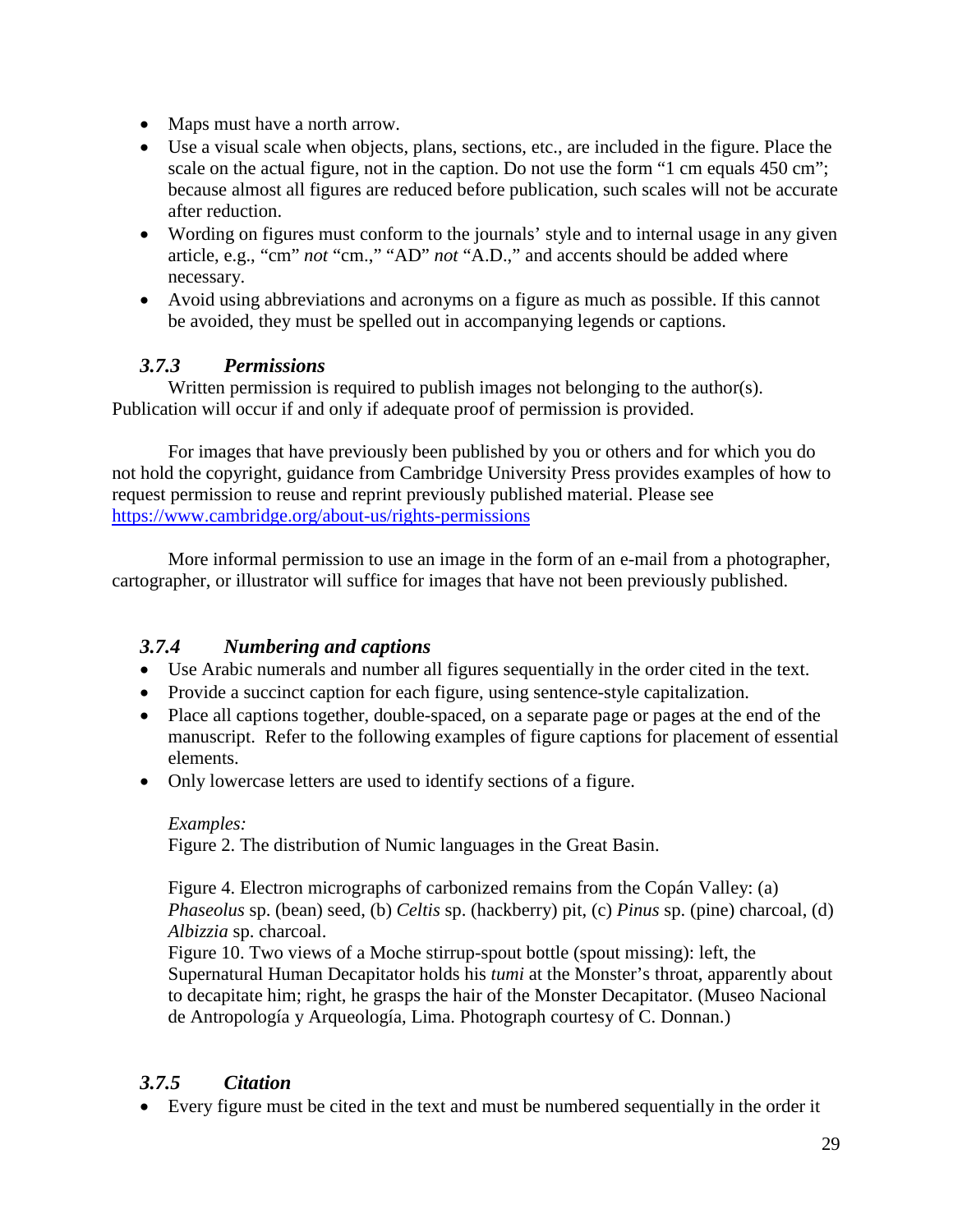appears, using the following form. Do not abbreviate the word "Figure."

*Example:* (Figure 2), (Figures 2–5), (Figures 1 and 2), (Figure 7a–f), (Figures 1, 2, and 5), "As shown in Figure 5. . ."

- When a figure or table citation is combined with an in-text reference, they are placed within one set of parentheses and separated by a semicolon (see Subsection 3.3.14).
- See Section 3.13 for citation of supplemental figures posted online.

## *3.7.6 Color Figures*

AAP is a digital journal and can publish full color images. AQ and LAQ are published in print and digitally, and use of color in the print editions will incur additional costs.

- Figures may be published in full color at the author's expense, on recommendation from the editor and by arrangement with the Cambridge University Press (CUP) production editor. Effective for journal issues printed in January 2017 and beyond, the cost is \$300 per image but may be reasonably updated at CUP's discretion as necessary.
- Authors can elect to submit color images and have them appear in black-and-white in the print publication and appear in color in the online PDF version of the publication.
- Unless you are paying for color printing, please be cognizant of color use and references in charts, graphs, and other graphics that will become meaningless when printed in blackand-white. Changes should be made to the images and/or legends, keys, captions, and shading to make sure information is being provided effectively to readers.
- Color images and other materials can be posted online as supplemental material at no cost (see Section 3.13).

## **3.8 Acknowledgments**

The Acknowledgments section of a manuscript is inserted at the end of the text, using a tertiary heading—*Acknowledgments.*—placed flush left and immediately preceding the Data Availability Statement. Support for completion of a project and manuscript should be cited: financial, institutional, intellectual, and technical (e.g., drafting of figures, translation of abstract), but this section must be brief. Verbose acknowledgments will be edited prior to publication. Phrases of the sort "all errors are the sole responsibility of the author" should be omitted.

The Acknowledgments section must contain a statement regarding the permits needed for the work described. This should include the permit number(s), year(s), and the name of the permitting agency or agencies. If no permit was required, this should be noted.

## **3.9 Data Availability Statement**

In AQ and LAQ, the Data Availability Statement is placed after the *Acknowledgments*, using a tertiary heading—*Data Availability Statement.—*placed flush left. In AAP, it is submitted as a separate file. It is intended to communicate to readers where the data are available or where the objects from which the data were derived can be obtained. Manuscripts that do not use original data may use phrasing such as "No original data were presented in this paper."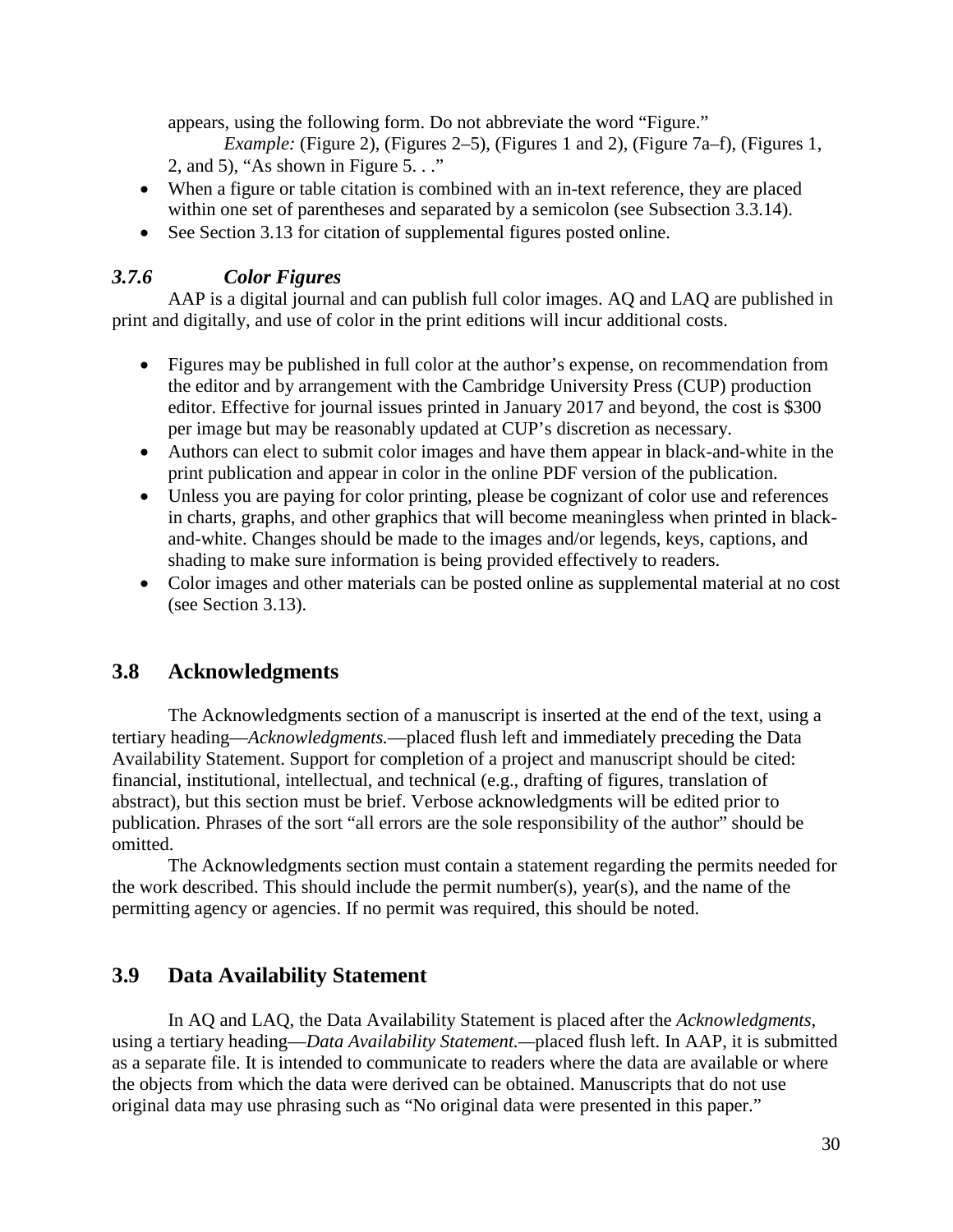SAA journals support practices that increase data access and research transparency. Authors are strongly encouraged to make their data available through resources such as institutional repositories, digital archives with access options, or other sites that support both data preservation and allow access as appropriate. If data are legally restricted, authors should share that information in this statement. Supplemental material is not an acceptable place to provide raw data related to publication, as this is not archived with the body of the journal article.

#### **3.10 Supplemental Materials**

The Supplemental Materials list is placed after the Data Availability Statement, using a tertiary heading—*Supplemental Materials*.—placed flush left. It begins with the following statement: "For supplementary material accompanying this paper, visit www.journals.cambridge.org/[Journal]." The link will be replaced by your article's DOI during the production process. See Section 3.13 for more information on supplemental materials.

### **3.11 References Cited**

The format described here is to be used only for ARTICLES, REPORTS, COMMENTS, FORUM manuscripts, and BOOK REVIEW ESSAYS. For the format to be used for REVIEWS, see Section 3.5.

• The reference section begins a new page, under the primary heading **References Cited**, and must be double-spaced throughout.

• Space is at a premium in the journals, and while citations should be thorough, they should be chosen judiciously. Editors may ask authors to cut references.

• When formatting references cited prior to submitting a manuscript, authors should not attempt to duplicate how references look after they are typeset. Instead, authors should format them as follows. Entries should be flush left with an extra space between each entry. Authorship goes on the first line, followed by a hard return. The second line would be [tab]date[tab]title, etc. The title and remaining text of the reference should be allowed to flow without a hanging indentation as is seen in the typeset version.

• Arrange the parts of each reference in the general order: author(s), date, title (and subtitle if applicable), publisher, location of publisher.

• For name of publisher, do not include "and Company," "Inc.," "Publishers," "Publishing Company," etc.

• Except in the most obvious cases (New York, Los Angeles, Chicago, Boston, Lima, Bogotá, Mexico City, Paris, London [England], etc.), include state name (spell out the state name [use DC for District of Columbia] and *do not* use the United States Postal Service abbreviations) along with city, and, if necessary, country, of publication.

• If the state of publication is in the name of the publisher (e.g., University of New Mexico Press), do not repeat the state name after the city of publication.

• All references cited in the text must appear in the References Cited section list (except for personal communications and primary-source materials), and all entries in the list must be cited in the text.

• Alphabetize the references cited section by the last names of authors.

• Use complete first names and middle initials for authors and editors as they appear on the title page of the work. (Use initials only for authors known by initials [e.g., C. S. Lewis].)

• "Mc" should be alphabetized as if it were spelled "Mac."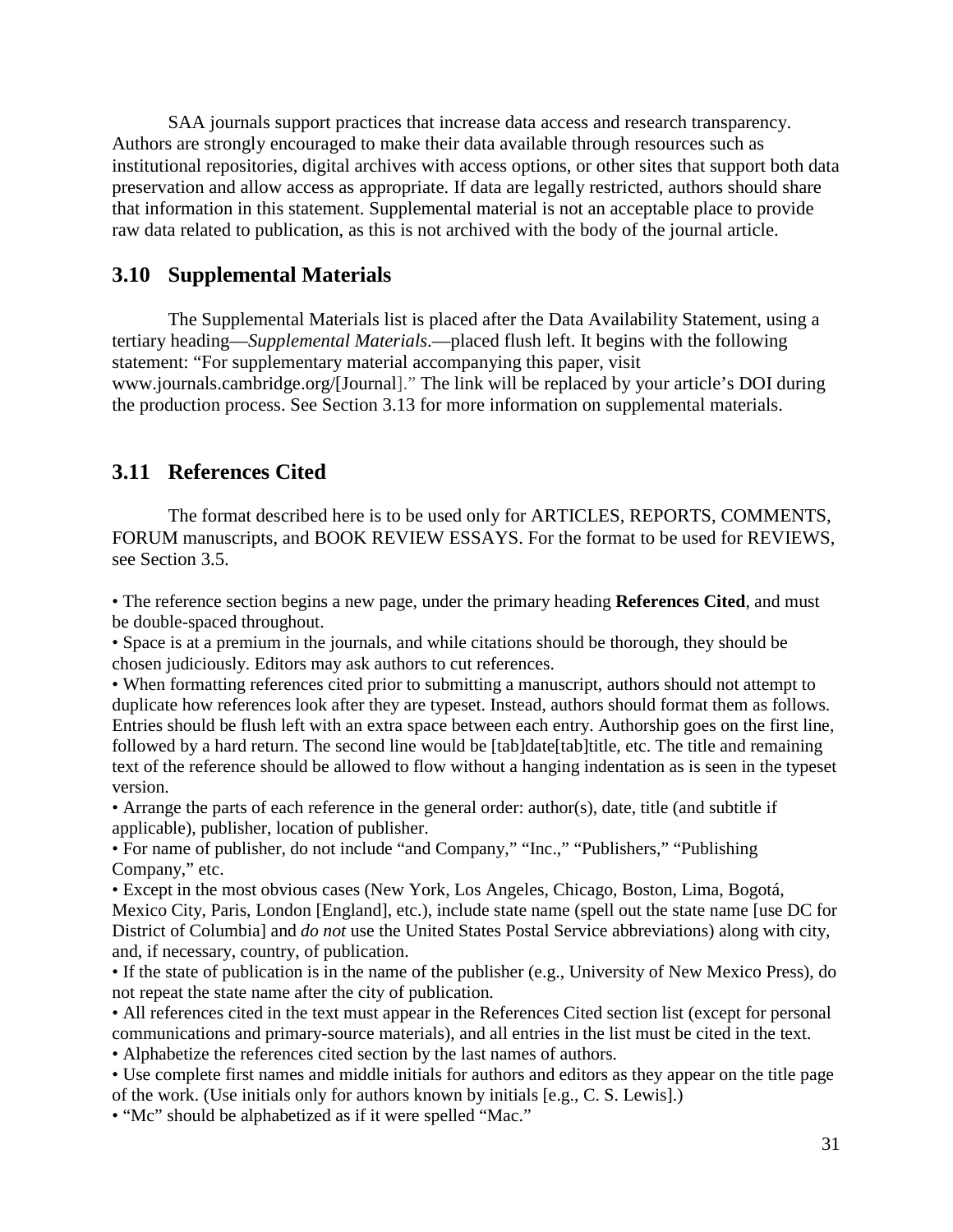• Two or more works by the same author or authors should be listed chronologically; two or more by the same author or authors in the same year should be listed in the order they are first referred to in the text and differentiated by lowercase letters following the date (e.g., 1991a, 1991b [see examples below]). An exception is discussed in Subsection 3.4.5 above.

• If a bibliographic compiler (e.g., EndNote) has been used, authors are required to convert the output to plain text before submitting/uploading manuscripts.

Follow the examples given below for arrangement. When in doubt about what to include in a reference, and if no suitable example occurs below, include all information appearing on the title page of the work, and the copyeditor will make the appropriate corrections. Reproduce punctuation and spelling of words in a title exactly, and consult Subsection 3.3.12 for the use of accents in titles.

#### *3.11.1 Book, single author*

Elster, Jon

1989 *Nuts and Bolts for the Social Sciences*. Cambridge University Press, New York.

Morales Padrón, Francisco

1971 *Historia del descubrimiento y conquista de América*. 2nd ed. Editora Nacional, Madrid.

Use headline-style capitalization for *all* English language titles, including articles, book chapters, reports, etc. Use sentence-style capitalization for *all* Spanish language titles (see example above). Use appropriate format for other foreign-language titles with respect to capitalization, accents, etc. For titles published in non-Roman alphabets—Chinese, Cyrillic, etc.—give title in Romanized transcription when possible, with English translation of the title following immediately in brackets.

#### *3.11.2 Book, multiple authors*

Hampton, David R., Charles E. Summer, and Ross A. Weber

1978 *Organizational Behavior and the Practice of Management*. 3rd ed. Scott Foresman, Glenview, Illinois.

*Note:* Place only the first author's name in reverse order and always use serial commas when two or more authors are included. This example also illustrates how to treat a later edition. For ordinal number of edition, use 1st, 2nd, 3rd, etc., with no superscripts, and set off numbered editions with periods. Also note whether an edition is revised or if it is a facsimile edition.

#### *3.11.3 Edited or compiled book (editor or compiler as "author")*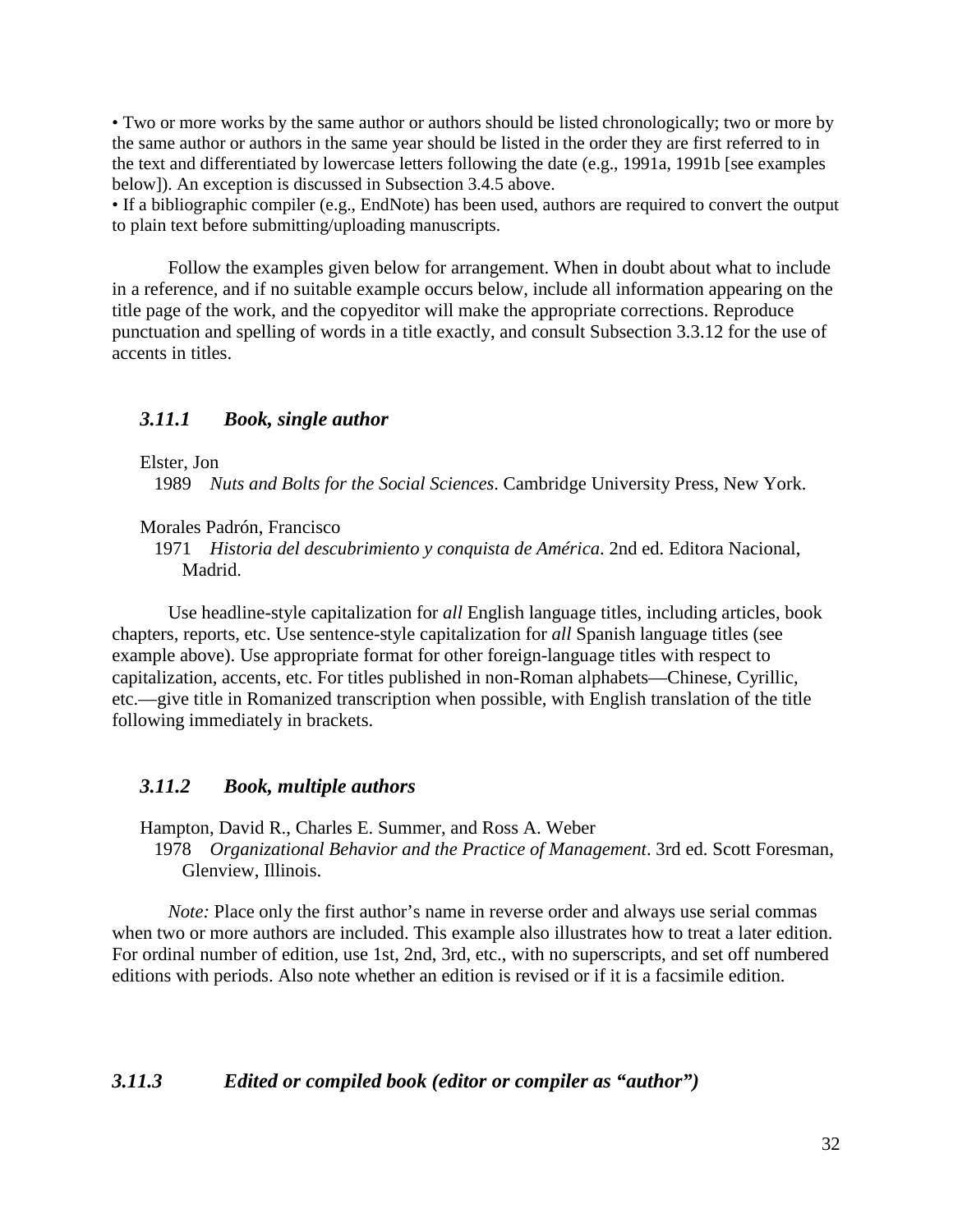Dibble, Charles E. (editor)

1980 [sixteenth century] *Codice Xolotl*. Universidad Autónoma de México, México, D.F. McHugh, William P. (editor)

1977 *The Teaching of Archaeology*. Southern Illinois University Press, Carbondale.

### *3.11.4 Translated book*

Bonavia, Duccio

1985 *Mural Painting in Ancient Peru*. Translated by Patricia J. Lyon. Indiana University Press, Bloomington.

#### *3.11.5 Reissued or reprinted book*

When it is desirable to indicate the original publication date of a book together with the reissue or reprint date (see Subsection 3.4.14 above), the following format should be used.

#### Russell and Erwin Manufacturing Company

1980 [1865] *Illustrated Catalog of American Hardware of the Russell and Erwin Manufacturing Company*. Russell and Erwin Manufacturing Company, New Britain, Connecticut. 1980 facsimile ed. Association for Preservation Technology, Ottawa.

*Note:* Corresponding citation in the text would be: (Russell and Erwin 1980 [1865]).

In cases where a century or less separates the original date of publication from the reprint or reissue date, use this format:

#### Densmore, Frances

1970 *Chippewa Customs*. Reprinted. Ross and Haines, Minneapolis. Originally published 1929, Bulletin No. 86, Bureau of American Ethnology, Smithsonian Institution, Washington, DC.

*Note:* The corresponding text citation would be (Densmore 1970).

#### *3.11.6 Book or other item, no author*

#### SCS Engineers

1986 *A Survey of Household Hazardous Waste and Related Collection Programs*. SCS Engineers, Reston, Virginia.

Secretaría de Programación y Presupuesto (SPP)

1981 *Carta edafológica*. Thematic map, 1:1,000,000. SPP. México, D.F.

US Government Printing Office

1967 *Style Manual*. US Government Printing Office, Washington, DC.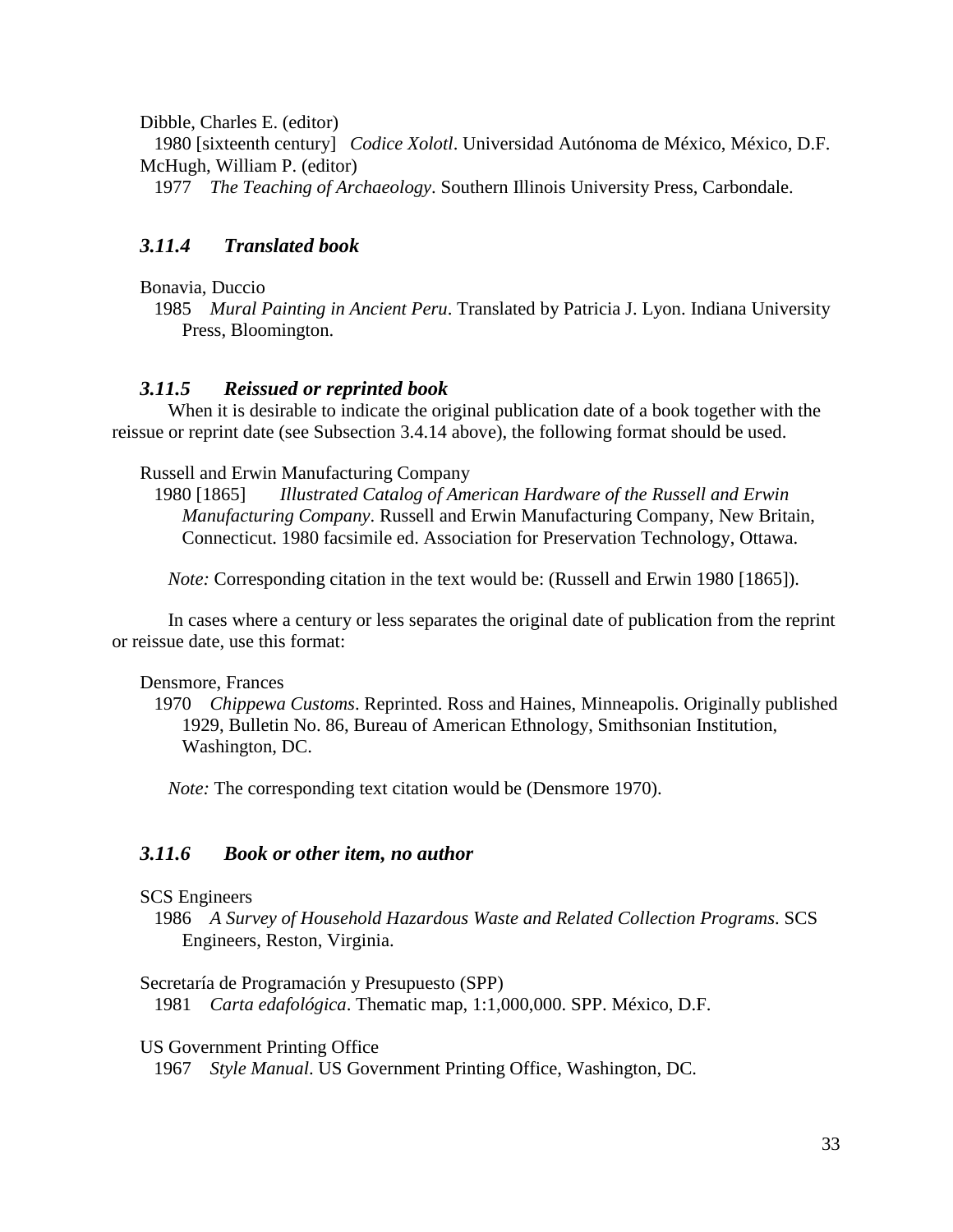#### *3.11.7 Multivolume set*

Biggar, Henry P. (editor)

1929 *The Works of Samuel de Champlain*, Vol. III. Champlain Society, Toronto.

Thwaites, Reuben G. (editor)

1896–1901 *The Jesuit Relations and Allied Documents*. 73 vols. Burrows Brothers, Cleveland, Ohio.

Beals, Ralph L., and Joseph A. Hester, Jr.

1974 *Indian Land Use and Occupancy in California*. 3 vols. Garland, New York.

*Note:* The name of the set is italicized, and the volume number follows, set off by a comma, to specify reference to a single volume. The reference must be unequivocal about whether a particular volume or the entire set is referenced, and which volume in each case. See Subsection 3.4.10 for citation format for single volumes when more than one is cited.

#### *3.11.8 Titled volume/monograph in a series*

Thomas, David H.

1983 *The Archaeology of Monitor Valley: 2. Gatecliff Shelter*. Anthropological Papers of the American Museum of Natural History Vol. 59(1). American Museum of Natural History, New York.

Hack, John T.

1942 *Prehistoric Coal Mining in the Jeddito Valley, Arizona*. Papers of the Peabody Museum of American Archaeology and Ethnology Vol. 35, Pt. 2. Harvard University, Cambridge, Massachusetts.

Madsen, David B., and James F. O'Connell (editors)

1982 *Man and Environment in the Great Basin*. SAA Papers No. 2. Society for American Archaeology, Washington, DC.

Parsons, Jeffrey R.

1971 *Prehistoric Settlement Patterns in the Texcoco Region, Mexico*. Memoirs No. 3. Museum of Anthropology, University of Michigan, Ann Arbor.

*Note:* Italicize the title of the volume/monograph and list the series name, publisher, and place of publication in the format given above. Note that in the first two examples no comma precedes "Vol." because these examples are not volumes in the true sense (as in Subsection 3.11.7 above), but rather are distinct numbered monographs in a series (not a set).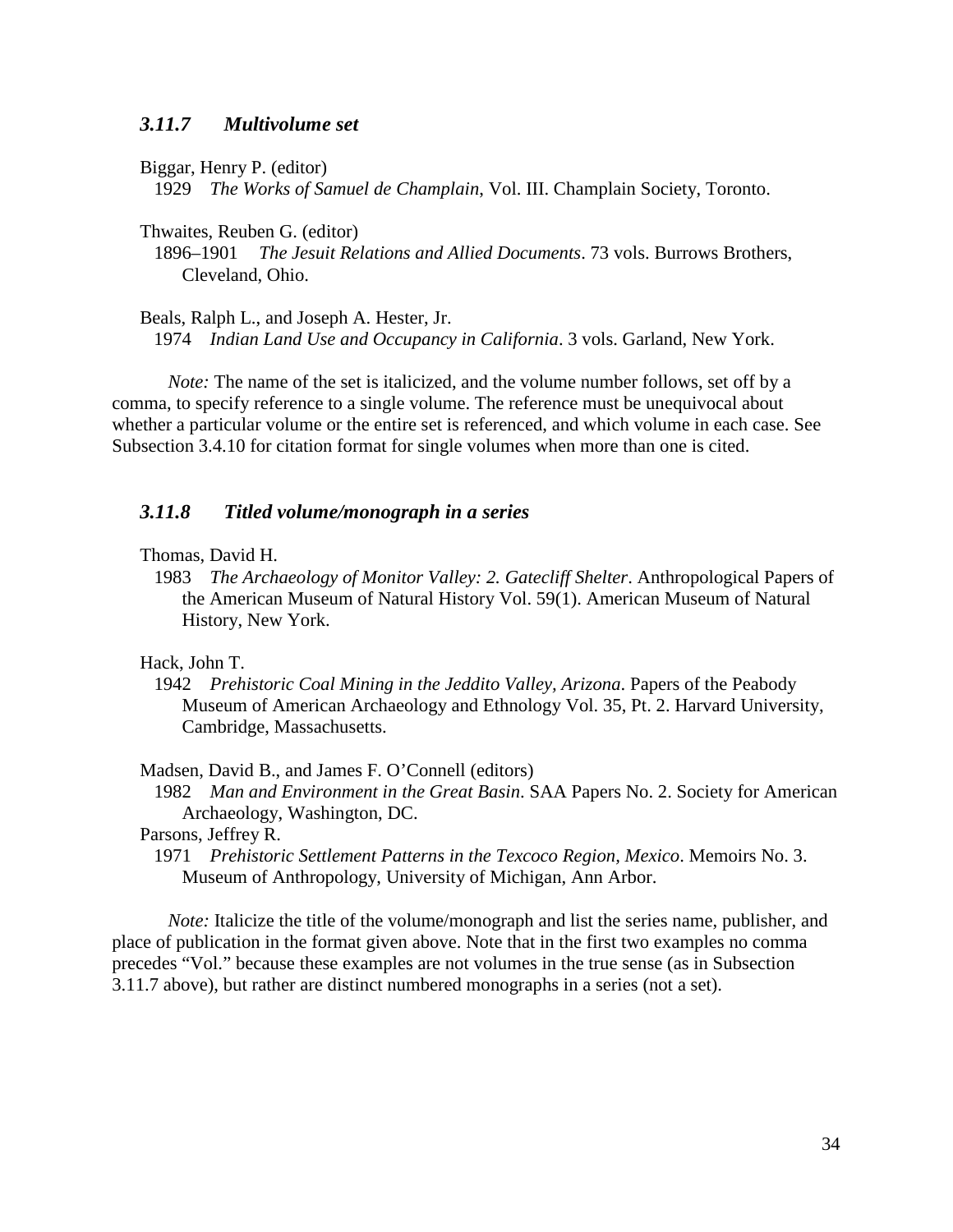#### *3.11.9 Article in a journal*

Ashmore, Wendy

1991 Site-Planning Principles and Concepts of Directionality among the Ancient Maya. *Latin American Antiquity* 2:199–226.

*Note:* Issue number is not used when the journal is paginated continuously (sequentially paged) throughout the volume (see next example). Note also that all journals employ all digits in page references.

Seifert, Donna J.

1991 Within Sight of the White House: The Archaeology of Working Women. *Historical Archaeology* 25(4):82–108.

*Note:* If each issue of a journal begins with page 1, the issue number must be included, in parentheses, following the volume number.

#### *3.11.10 Article, group author*

Royal Society Conference of Editors

1968 Metrification in Scientific Journals. *American Scientist* 56:159–164.

#### *3.11.11 Article in a magazine, no author*

The Indian Homeland

1991 U.S. News and World Report. 8 July:27–28.

*Note:* Discount the initial article when alphabetizing. For an authored article in a magazine, follow the format for an article in a journal, but use the date, month, and page numbers as specified here. This format also applies to encyclopedia entries that lack an author; authored encyclopedia entries can be treated as chapters in an edited volume.

#### *3.11.12 Item in a newspaper*

When nonauthored items appear:

Weekly Missouri Courier (WMC) [Palmyra, Missouri]

1838 [short description of what is being cited, e.g., "Advertisement placed by J. H. and A. A. Stirman."] 7 July:[page numbers, if paginated]. Palmyra, Missouri.

When authored items appear:

#### Noble, John W.

2002 When Humans Became Human. *New York Times* 26 February:D1, D5. New York.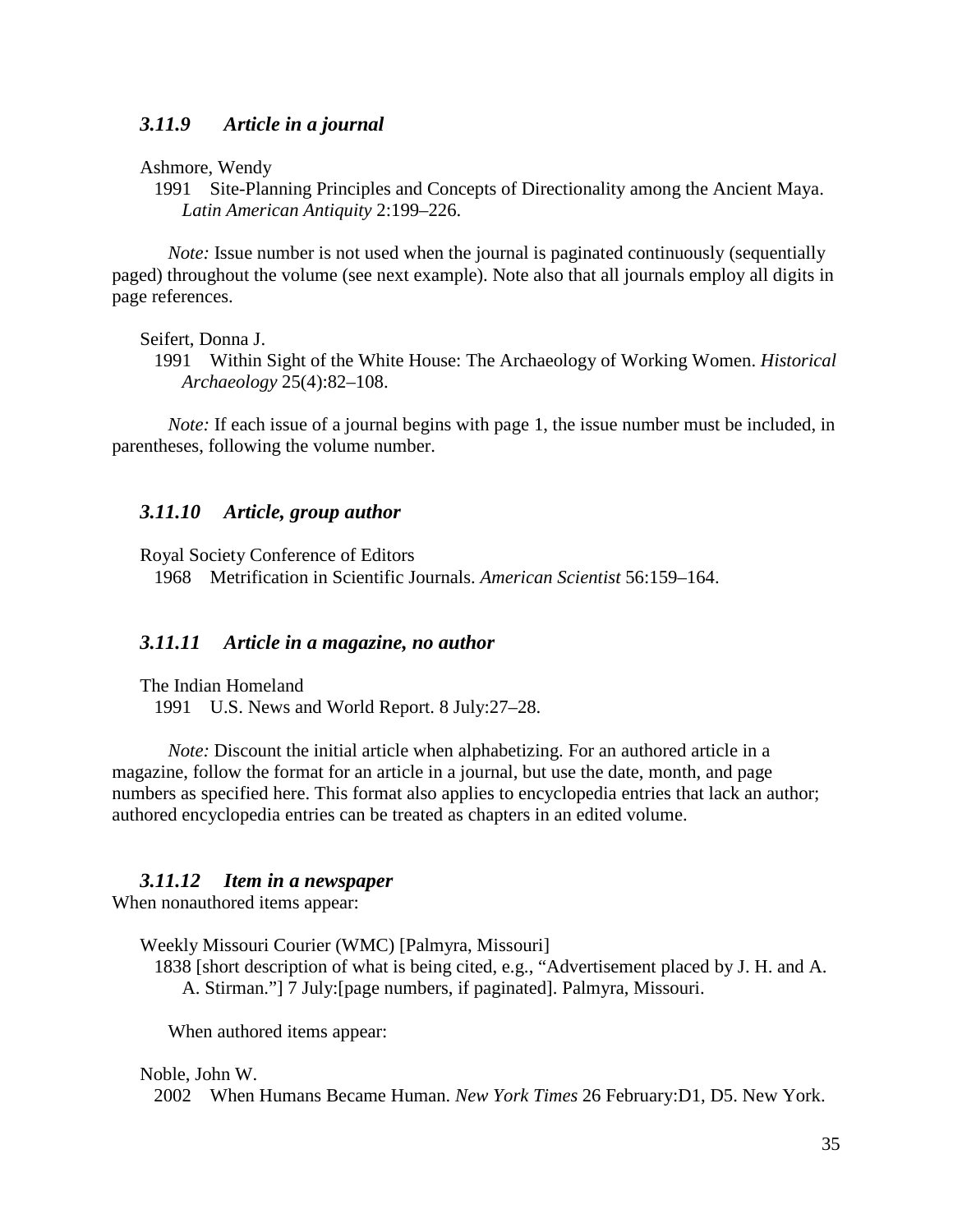#### *3.11.13 Chapter in edited book or monograph*

Manzanilla, Linda

1999 The Emergence of Complex Urban Societies in Central Mexico: The Case of Teotihuacan. In *Archaeology in Latin America*, edited by Gustavo G. Politis and Benjamin Alberti, pp. 93–129. Routledge, London.

*Note:* Multiple editors are listed in full; "et al." is not used here.

#### Bartel, Brad

1985 Comparative Historical Archaeology and Archaeological Theory. In *Comparative Studies in the Archaeology of Colonialism*, edited by Stephen L. Dyson, pp. 8–37. BAR International Series 233. British Archaeological Reports, Oxford.

#### *3.11.14 Chapter in edited volume in a series*

Heidenreich, Conrad E.

1978 Huron. In *Northeast*, edited by Bruce G. Trigger, pp. 368–388. Handbook of North American Indians, Vol. 15, William C. Sturtevant, general editor, Smithsonian Institution, Washington, DC.

*Note:* The same reference format is used for articles in the Handbook of Middle American Indians and the Handbook of South American Indians.

Kohl, Philip L.

1987 The Use and Abuse of World Systems Theory: The Case of the Pristine West Asian State. In *Advances in Archaeological Method and Theory*, Vol. 11, edited by M. B. Schiffer, pp. 1–35. Academic Press, San Diego.

*Note:* When the volumes are individually titled, the volume title is italicized; otherwise, the series name is italicized. The editor's name follows the volume title or series name and volume number and is followed by the inclusive page numbers.

#### *3.11.15 Article in conference proceedings, transactions, or annual reports series*

Gruhn, Ruth, and Alan L. Bryan

1977 Los Tapiales: A Paleoindian Site in the Guatemalan Highlands. *Proceedings of the American Philosophical Society* 121:235–273. Philadelphia, Pennsylvania.

#### *3.11.16 Paper presented at a meeting*

Adams, Jenny

2002 The Technology of Ritual Behavior. Paper presented at the 67th Annual Meeting of the Society for American Archaeology, Denver, Colorado.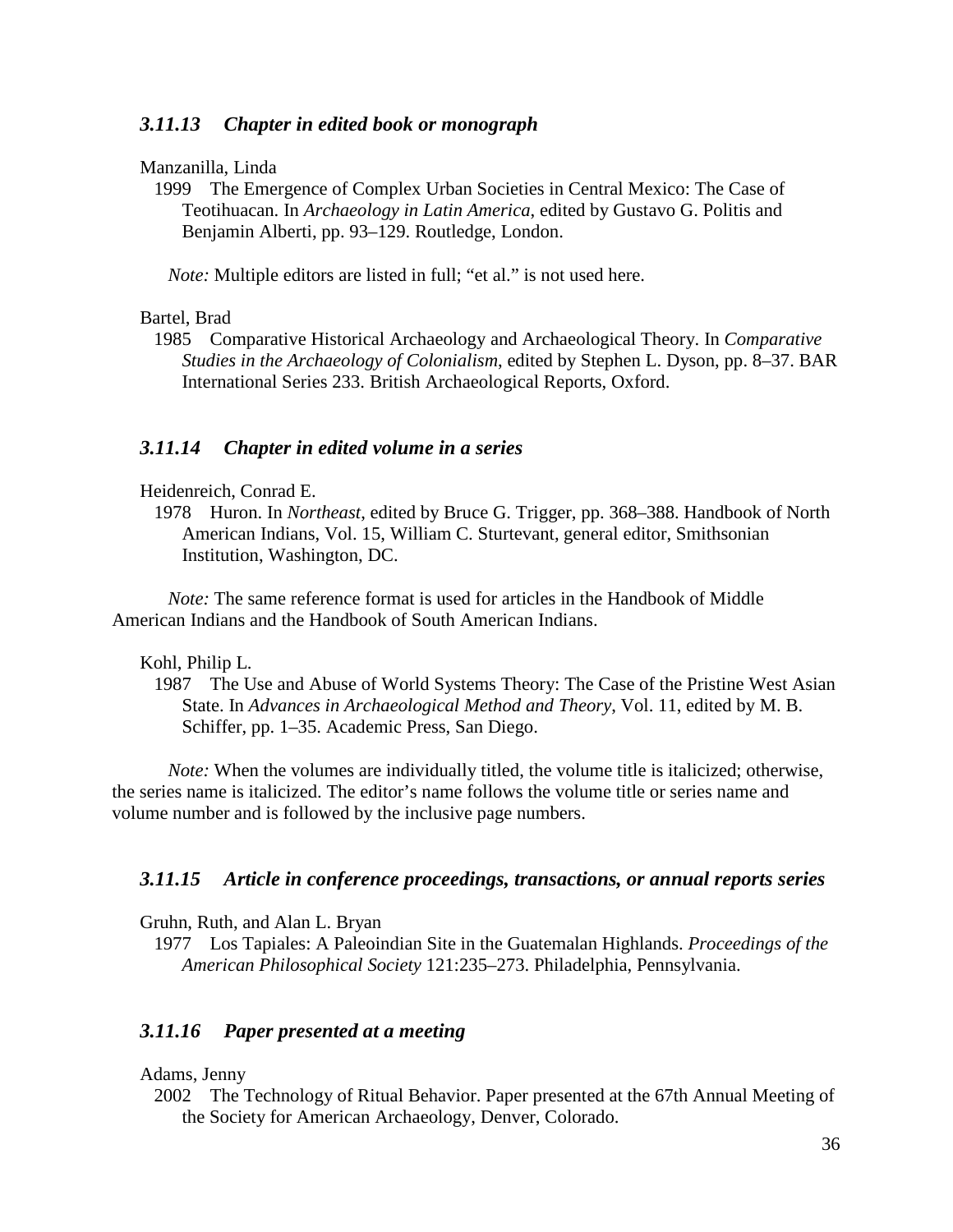*Note:* Written permission from the author(s) of a presented paper must be obtained before it may be cited. Use Roman or Arabic numerals for the number of the conference, congress, etc., as is used in the name, and be sure to include the location.

#### *3.11.17 A book review*

Potter, Parker B., Jr.

1992 Review of *Reading Material Culture: Structuralism, Hermeneutics, and Post-Structuralism*, edited by C. Tilley. *American Antiquity* 57:556–557.

#### *3.11.18 Contract and proprietary reports*

Use the following format only for reports that are not published as a part of any series. When a series is identified (e.g., Archaeological Series, Arizona State Museum; Research Series, Arkansas Archeological Survey), follow the format for volumes/monographs in a series given in Subsections 3.11.8 and 3.11.14 above. Otherwise, cite by author(s), editor(s), or compilers, as appropriate; date of completion or submission; and title. Follow that with the name of the institution through which the report was prepared, and then the "client" that paid for the report (e.g., agency, institution, or other client). Occasionally these will be the same; if so, indicate that clearly. Contract numbers should be given when available, and National Technical Information Service (NTIS) numbers when appropriate. In an effort to alleviate the problem of nonavailability of "gray" literature, indicate where copies may be obtained. Cite only materials that are publicly available. Authors should make special efforts to obtain all the listed information for their citations, even when some is not given in the publication.

Elston, Robert G., Jonathan O. Davis, and G. Townsend

1976 *An Intensive Archeological Investigation of the Hawkins Land Exchange Site*. Nevada Archeological Survey. Submitted to USDA Forest Service, Contract No. 3905320. Copies available from Nevada Archaeological Survey, Reno.

#### *3.11.19 Dissertation or thesis*

If you consult a dissertation or thesis, use the following examples to determine the appropriate format. *Note:* For a Master's thesis, use the designation "Master's thesis" in place of "PhD dissertation."

For dissertations or theses not accessible through University Microfilms or a service such as Proquest, use the following format (if you access a dissertation or thesis online, cite as you would any electronic document and include the URL in the reference).

Author

Year Title. PhD dissertation, Name of Department (e.g., Department of Anthropology), Name of University, Location of University.

For dissertations or theses accessed through University Microfilms or a service such as Proquest, examples could include: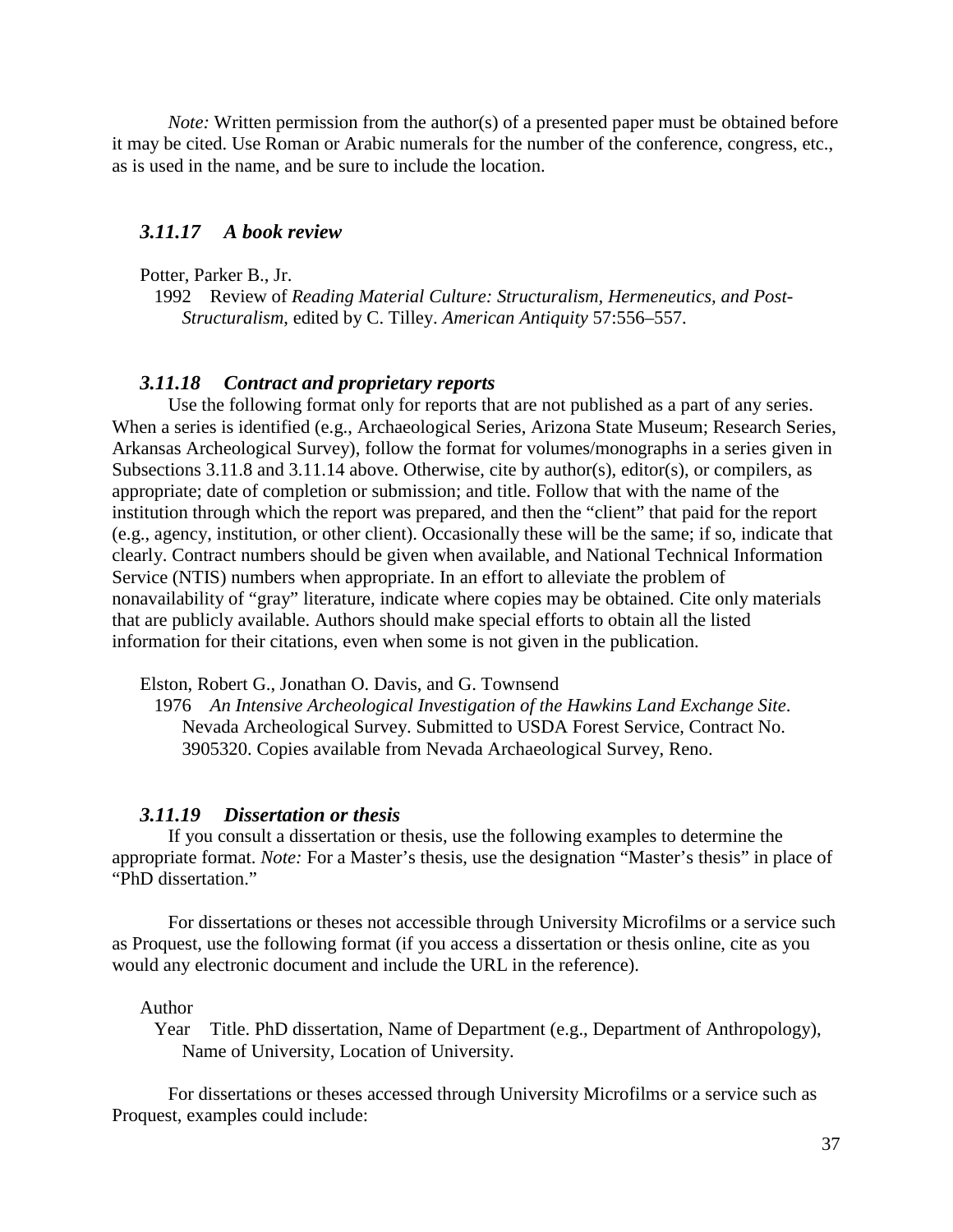Dungan, Katherine Ann

2015 Religious Architecture and Borderland Histories: Great Kivas in the Prehispanic Southwest, 1000 to 1400 CE. PhD dissertation, Department of Anthropology, University of Arizona, Tucson. Proquest (ATT 3746452).

Moore, Jerry D.

1985 Household Economics and Political Integration: The Lower Class of the Chimu Empire. PhD dissertation, Department of Anthropology, University of California, Santa Barbara. University Microfilms, Ann Arbor.

#### *3.11.20 In-press manuscript (article or book)*

These formats should be used only if a manuscript has been accepted for publication. *Note:* Material submitted but not yet accepted for publication (i.e., still under consideration) should be referenced in manuscript form (see Subsection 3.11.21).

#### Vehik, Susan C.

*Note:* Use this format when it is certain that the item will be published in the year cited.

If papers are available online before they are in print (e.g., FirstView at Cambridge University Press), please include DOI number.

#### Furholt, Martin

2016 Settlement Layout and Social Organisation in the Earliest European Neolithic. *Antiquity*. DOI:10.15184/aqy.2016.170, accessed September 15, 2016.

*Note:* This example illustrates when the British English spelling of the word "organisation" is retained because it is the spelling used in the original title.

#### *3.11.21 Unpublished manuscript*

Unpublished manuscripts should be cited sparingly and require written permission from the author(s), or in cases where materials are held by a repository, permission from the repository. Cite the year in which the manuscript was written. Never use "n.d." If a date is not available, give a best estimate (e.g., ca. 1962, ca. 1970s). All updates should be furnished as available (i.e., if an unpublished manuscript is accepted for publication).

If you are referencing your own unpublished material, or a copy of someone else's unpublished material that is in your possession, give complete information about where a copy may be obtained, including, for example, university department name, university and city branch if more than one, and city and state names if they cannot be determined from university name.

*Note:* It is not acceptable to use the format "Ms. in possession of author."

<sup>2002</sup> Conflict, Trade, and Political Development on the Southern Plains. *American Antiquity*, in press.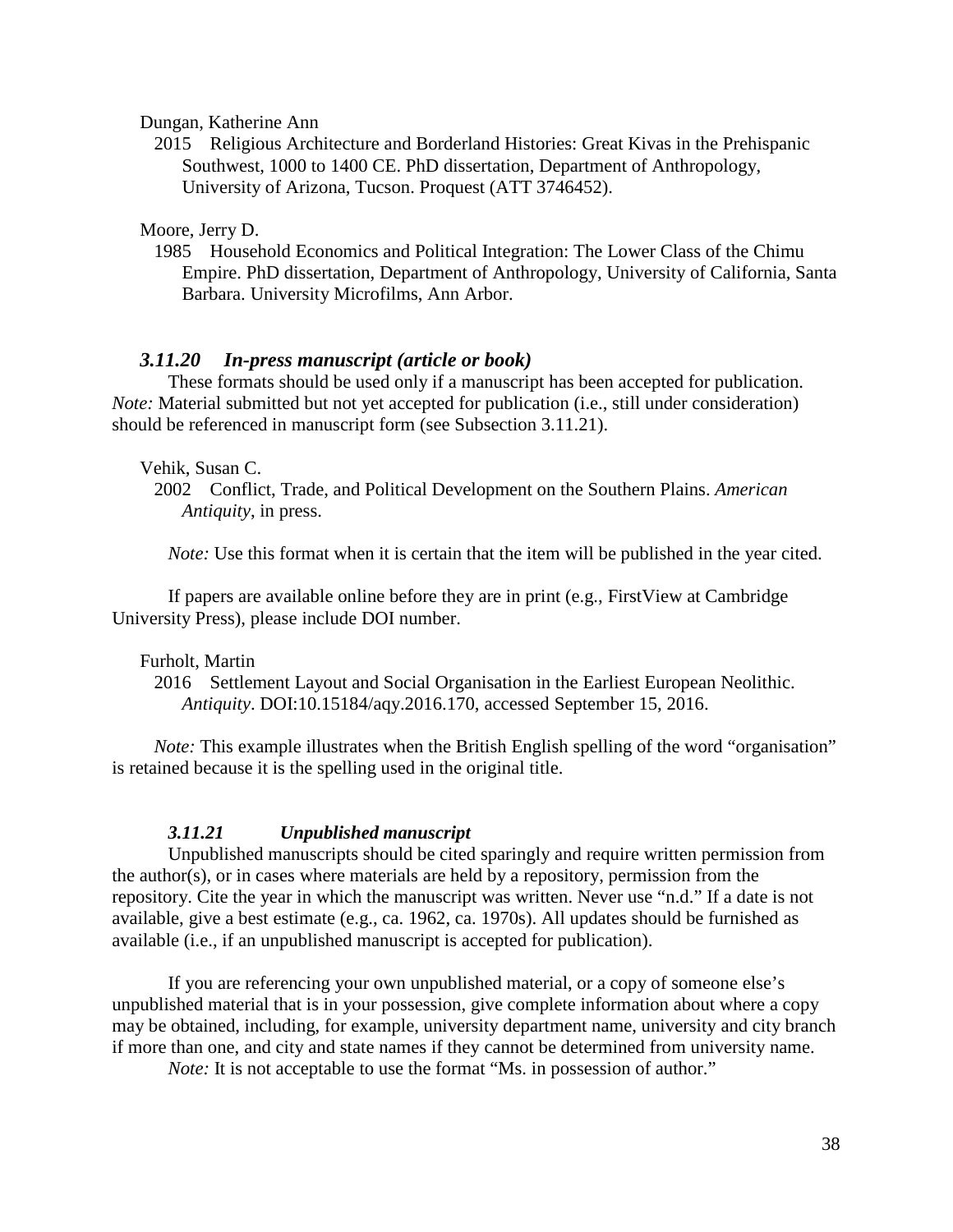Kent, Susan

1992 The Organization of Storage Areas: A Cross-Cultural Perspective. Manuscript on file, Anthropology Program, Old Dominion University, Norfolk, Virginia.

If you are referencing materials such as field notes, reports, etc., which are on file in a repository, consider the following examples:

Borchers, Perry E. (supervisor)

1971–1975 Restoration Drawings of the Pueblo of Walpi *and* The Pueblo of Walpi at the Southwestern End of the First Mesa, Hopi Reservation, Arizona. Drawings on file, Historic American Buildings Survey, National Park Service, Washington, DC.

Wagner, G. N.

1990 Autopsy Protocol for Walter Weir. Manuscript on file, Office of the Armed Forces Medical Examiner, Armed Forces Institute of Pathology. Washington, DC.

*Note:* If the material is untitled, give it a brief description (write with sentence-style capitalization).

Dellinger, Samuel C.

1932 Original unpublished field notes from the Ozark bluff shelters. Manuscript on file, University of Arkansas Museum, Fayetteville.

### *3.11.22 Web pages, electronic documents, blogs, and social media:*

Use the following format to reference web pages and electronic documents:

Glascock, Michael D.

2001 Archaeometry Laboratory at MURR. Electronic document, http://archaeometry.missouri.edu/index.html, accessed April 12, 2016.

#### Northwest Research Obsidian Studies Laboratory

2001 XRF Information. Electronic document, http://www.obsidianlab.com, accessed April 12, 2010.

#### Watkins, Joe

2016 Past Imperfect. *The Dirt* (blog), January 28, 2016. http://www.sapiens.org/blog/dirt/past-imperfect/, accessed March 1, 2016.

### AITC (@AITC\_DC)

2017 "Take a peek behind the scene of AITC." Twitter, December 6, 2017, 5:45 a.m. [https://twitter.com/AITC\\_DC/status/938403987585486848.](https://twitter.com/AITC_DC/status/938403987585486848)

Iowa Archaeology (iowaarchaeology)

2016 "Hey, #iowacity! Someone sent word that there's a rattata hanging out near the OSA. See if you can catch it!" Instagram photo, July 16, 2016. [https://www.instagram.com/p/BH77qgpBUI9/?taken-at=550586378.](https://www.instagram.com/p/BH77qgpBUI9/?taken-%09at=550586378)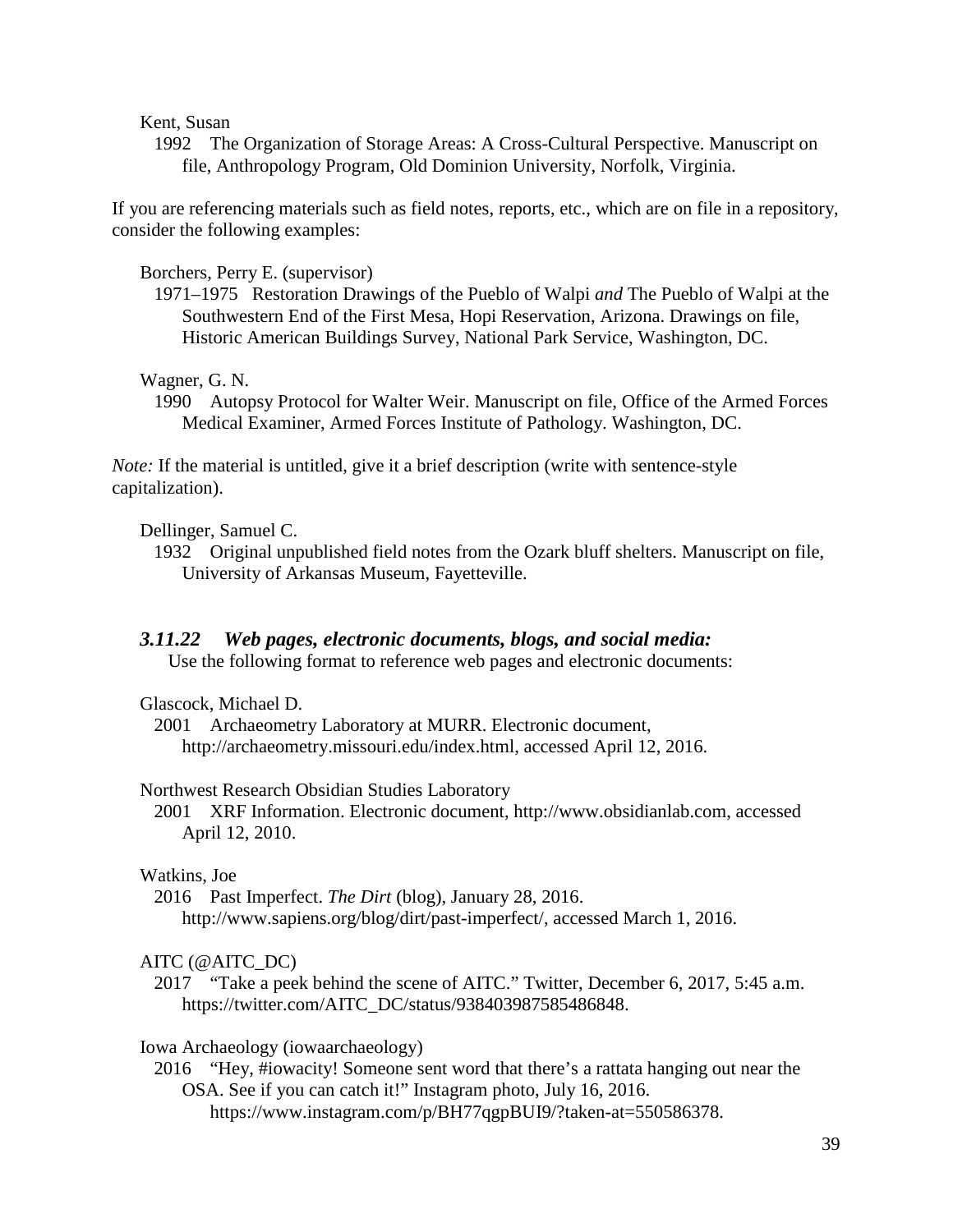#### Miller, Sarah

2018 "Great day at the Capitol supporting Florida Archaeology! See you all next year:)" Facebook, January 29, 2018.

[https://www.facebook.com/semiller88/posts/10156307465918606?pnref=story.](https://www.facebook.com/semiller88/posts/10156307465918606?pnref=story)

#### Kansa, Sarah W.(@skansa)

2017 "Beyond Data Management: A Conversation about 'Digital Data Realities': Tweets covering a forum at the 2017 Society for American Archaeology conference (March 31, 2017, Vancouver, BC)". Storify, April 6, 2017. [https://storify.com/skansa/digital](https://storify.com/skansa/digital-realities.html)[realities.html.](https://storify.com/skansa/digital-realities.html)

### *3.11.23 Article published online*

If there is also a print version and page numbers are known:

#### Hamilakis, Yannis

2003 Iraq, Stewardship, and "The Record": An Ethical Crisis for Archaeology. *Public Archaeology* 3(2):104–111. DOI:10.1179/pua.2003.3.2.104, accessed August 12, 2016.

If online publication precedes print publication and page numbers are unknown: Gillings, Mark, and Joshua Pollard

2016 Making Megaliths: Shifting and Unstable Stones in the Neolithic of the Avebury Landscape. *Cambridge Archaeological Journal*. DOI:10.1017/S0959774316000330, accessed June 15, 2016.

#### *3.11.24 Item in institutional repository*

White, Elizabeth Jane Bridges

2015 Beyond Empire: Vijayanagara Imperialism and the Emergence of the Keladi-Ikkeri Nayaka State, 1499‒1763 C.E. Deep Blue. http://hdl.handle.net/2027.42/111540, accessed November 11, 2015.

In this example, Deep Blue is the name of the University of Michigan institutional open access archive. The archive should be noted.

*Note*: Use this only if the article/paper is unpublished; otherwise cite the published version so that the author is given credit by citation tracking software.

### *3.11.25 Born digital*

#### Evans, Tim N. L.

2015 A Reassessment of Archaeological Grey Literature: Semantics and Paradoxes. *Internet Archaeology* 40. DOI:10.11141/ia.40.6, accessed December 31, 2015.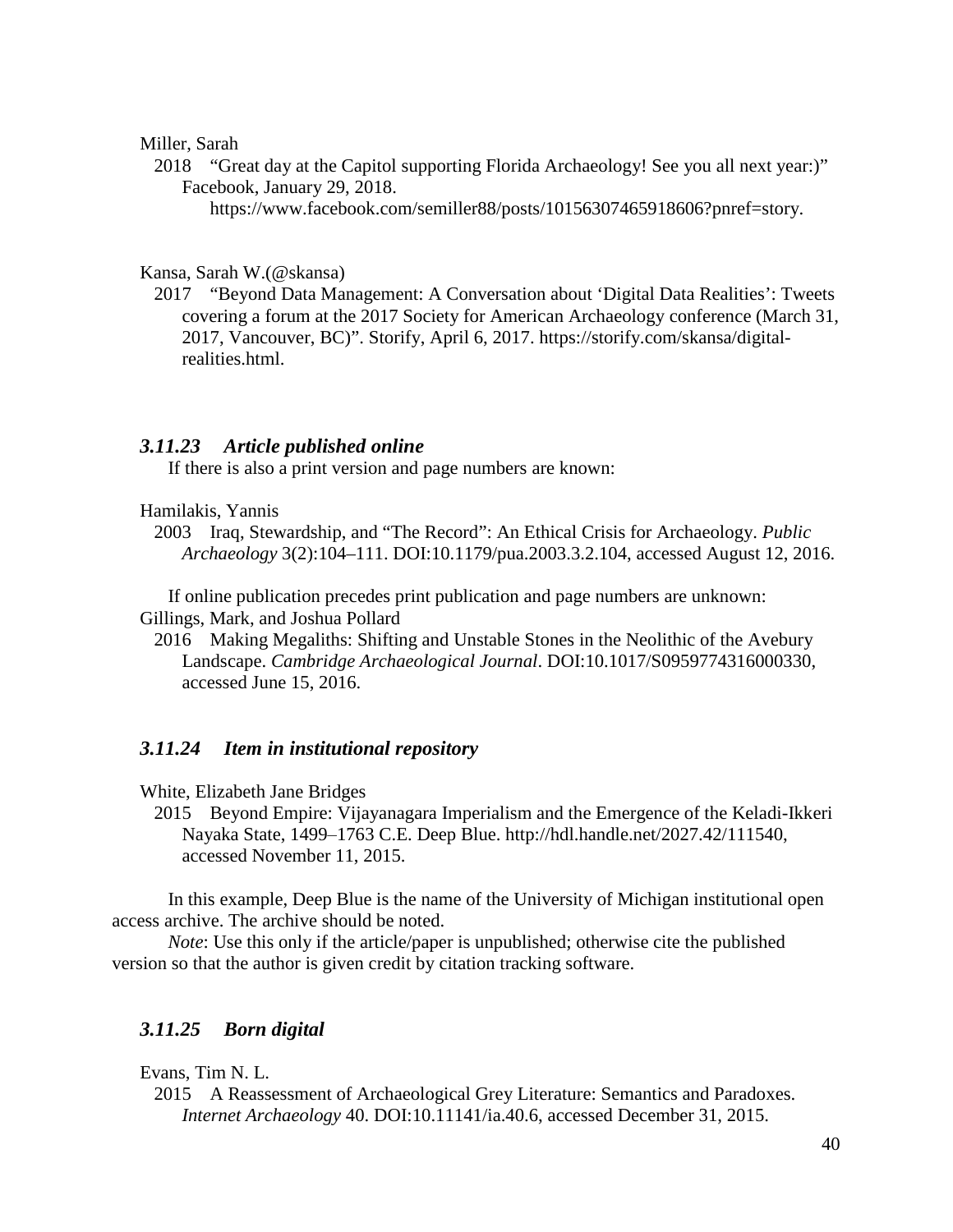### *3.11.26 Datasets*

#### Marwick, Ben

2015 Research Compendium for the 1989 Excavations at Madjebebe Rockshe[l]ter, NT, Australia. *Figshare*. DOI[:https://doi.org/10.6084/m9.figshare.1297059.v3,](https://doi.org/10.6084/m9.figshare.1297059.v3) accessed February 2, 2017.

Note: The generic format is [author(s) or organization name], [publication year], [title of dataset], [publisher or data repository name], [persistent unique identifier to the online location of the data], [date accessed].

### **3.12 Notes**

Important: If a utility was used to compile hyperlinked endnotes in a manuscript (e.g. "Insert endnote" function in Microsoft Word), it must be disabled and the manuscript submitted with plain text formatting.

Notes should be used sparingly in a manuscript to provide absolutely essential additional information or clarification only when inclusion of that information in the actual text would prove disruptive to the flow of the manuscript by adding too much detail on a particular point or by additional tangential material to the argument in progress. The section with the text for all notes begins a new page after the end of the References Cited section of the paper, under the primary heading **Notes**. Footnotes are not allowed. Double space all entries, and list each note, paragraph style, beginning with the appropriate number.

#### *Example:*

1. Surveys currently are being conducted in the Chinchaysuyu, Antisuyu, and Cuntisuyu areas of the Cuzco region. The preliminary results of these surveys support the findings presented here.

### **3.13 Online Supplemental Materials**

#### *3.13.1 Content and access*

Supplemental materials are to be limited to peer-reviewed material that provides essential background information or is otherwise directly relevant to the conclusion of a paper but that cannot be included in the printed version for reasons of space or medium.

- The journals will not accept as supplemental material files that precisely identify the location of sites, e.g., with UTM coordinates or other GIS data. Current guidelines provide for citation of online resources.
- Additional examples of citation format for data repositories are provided in Subsection 3.13.7, "Citation and Naming of Supplemental Files."
- Any links provided as supplemental online materials (as opposed to text citations) must have clear indications of persistence. They should (1) be housed and maintained in an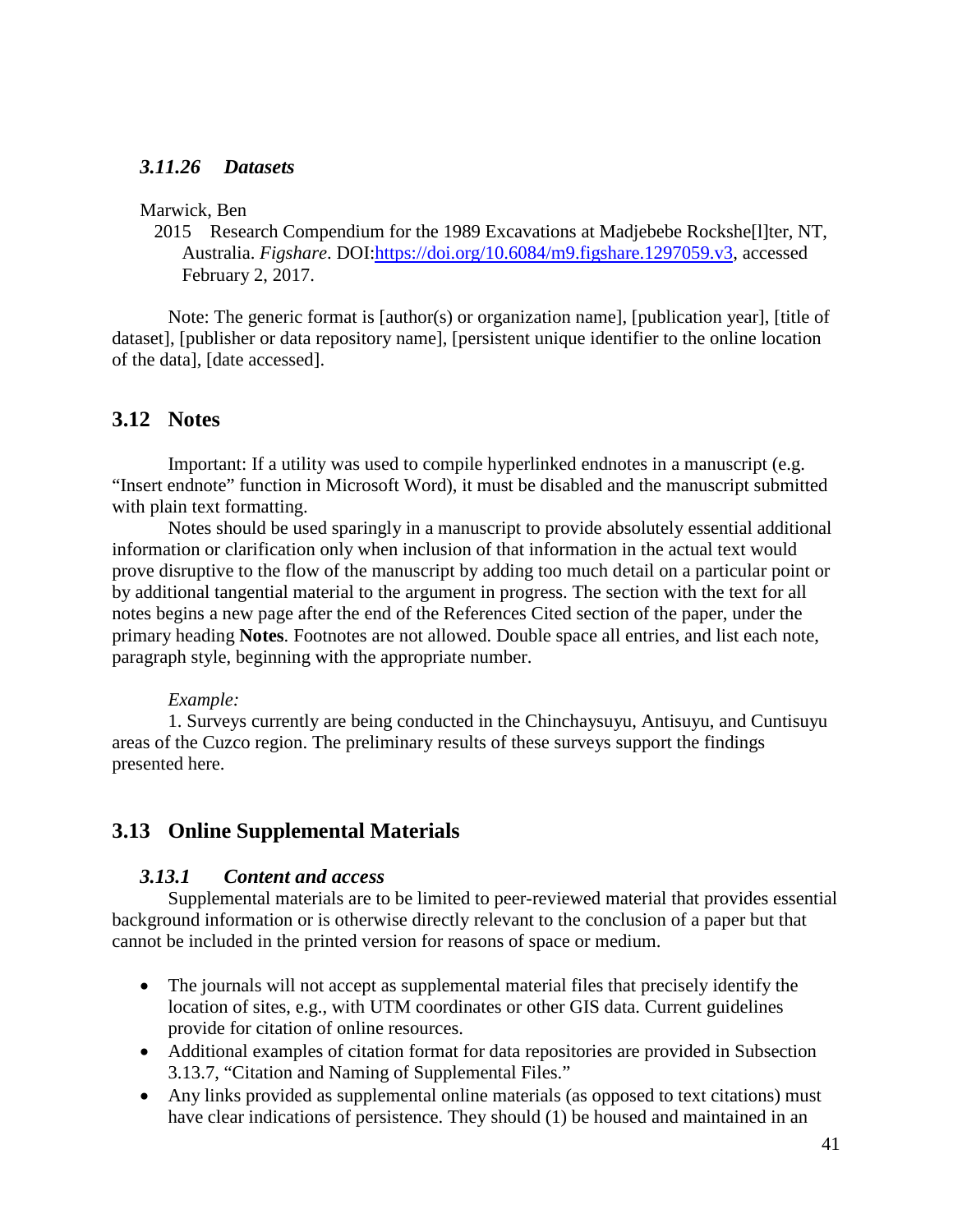institutional archive or other trusted third-party repository, and (2) have clear authorship, titles, dates, and persistent identifiers (e.g., DOIs, ARKs, or persistent URLs). Editors shall make the determination of whether supplemental materials provided via links are properly archived, persistent, and available.

### *3.13.2 Copyright*

Copyright for supplementary materials will be retained by the author or, in the case that copyright is held by a third party, with the copyright holder.

### *3.13.3 Responsibility for content and format*

Editors will assess supplemental materials for appropriateness and relevance. Authors will be responsible for the accuracy and format of supplemental materials. They should therefore ensure that they are clearly and succinctly presented and that the style of terms and format conforms to the rest of the paper. During processing for online publication, SAA staff may apply standard house formatting but the contents will remain unchanged.

### *3.13.4 Peer review*

Supplemental materials will be made available to reviewers and are subject to their evaluation.

### *3.13.5 File formats*

Authors should submit files in standard or widely available formats. The following formats are recommended for different categories of supplemental materials:

- *Text:* Microsoft Word (.doc; preferred) PDF (.pdf; NOT preferred, but accepted)
- *Tables:* Microsoft Word (.doc; preferred) Microsoft Excel (.xls; preferred) PDF (.pdf; NOT preferred, but accepted)
- *Manipulable Databases and Spreadsheets* The journals will post manipulable databases and spreadsheets as long as they do not exceed reasonable limits (see Subsection 3.13.6). Authors may also provide links or references to repositories such as *The Digital Archaeological Record* (tDAR), *Open Context*, the *Archaeology Data Service* (ADS), or a university library.
- *Graphics:* TIFF (.tif; preferred) EPS (Encapsulated PostScript; .eps; preferred) JPEG (.jpg; NOT preferred, but accepted)
- *Audio:* MP3 (.mp3)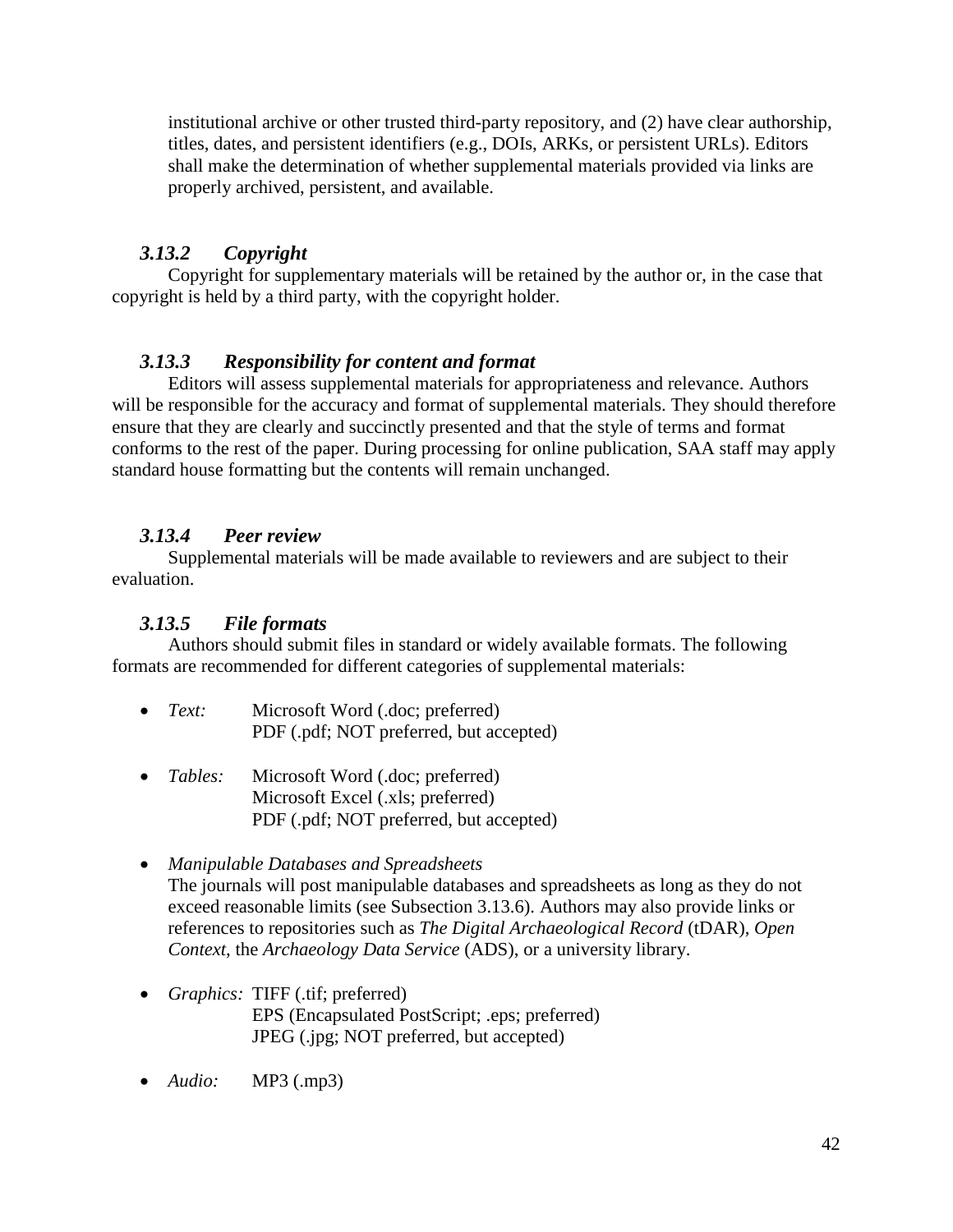- *Video:* AVI (.avi) Quicktime (.mov) MPEG-4 (.mp4) MPEG-2 (.mpg)
- *Animations and panoramic photos:* Adobe Flash VR (.swf)

### *3.13.6 File size and number*

- The journals strongly prefer to accept no more than 10 files as supplemental materials.
- For reasons of accessibility and ease of download, individual text, table, and image files should not exceed 10 MB.
- Sound/movie files should not exceed 30 MB.
- Total size of all files submitted as supplemental materials should not exceed 100 MB.
- Authors may request an exception for the size and number of individual files from the editor.

### *3.13.7 Citation and naming of supplemental files*

- All supplemental material must be clearly identified at an appropriate place in the text of the article or report using the following convention, for example: (Supplemental Table 1), (Supplemental Figure 3), (Supplemental Video 1), etc.
- Files submitted as supplemental material must be clearly labeled as such by inserting "Supplemental" at the beginning of the file name (e.g., Supplemental\_Figure\_1.tif).
- Databases, images, or other materials not hosted by Cambridge University Press (Cambridge Core) should be cited in the text of the article and the reference provided in the References Cited section. References must include the author or creator of the document; the date of creation or last revision (if neither is available, use the access date); title of the document or description of the database; name of the online repository; Digital Object Identifier (DOI) and/or Uniform Resource Locator (URL); and date of access.

### *Examples:*

McManamon, Francis P.

2011 The Archaeology of Kennewick Man. Electronic document, The Digital Archaeological Record (tDAR), [http://core.tdar.org/project/6325,](http://core.tdar.org/project/6325) accessed August 30, 2013.

### Engelbrecht, William

2011 Whitford Site Ceramic Data. Electronic database, The Digital Archaeological Record (tDAR), [http://core.tdar.org/dataset/373125.](http://core.tdar.org/dataset/373125) DOI:10.6067/XCV81R6P16, accessed August 27, 2012.

### Palmisano, A.

2012 Diachronic and Spatial Distribution of Khabur Ware in the Early Second Millennium BC. *Journal of Open Archaeology Data* 1(2). DOI[:10.5334/4f8d6ed49bd54,](http://dx.doi.org/10.5334/4f8d6ed49bd54) accessed August 23, 2013.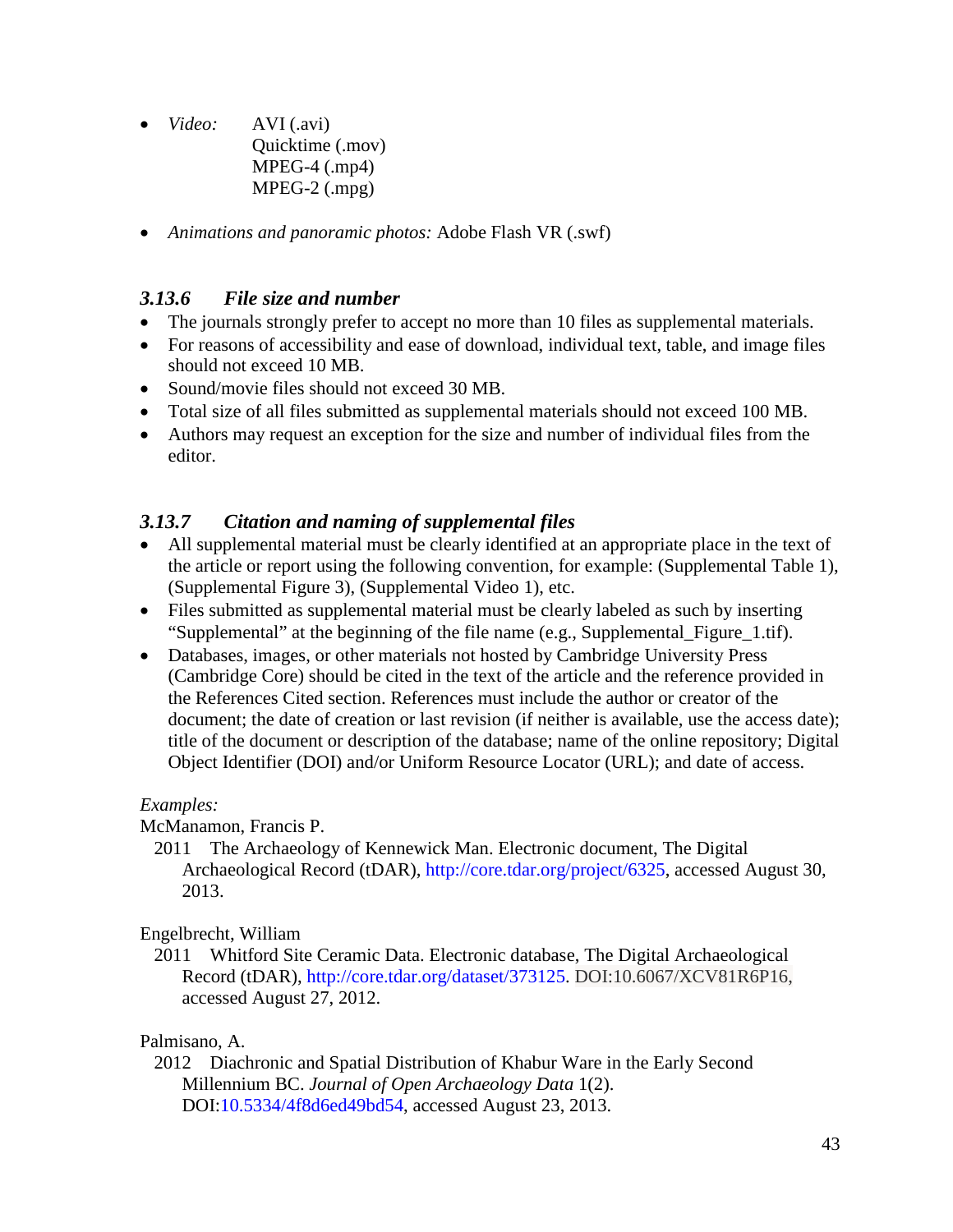Parker, Bradley, and Peter Cobb

2012 Kenan Tepe: Digital Data and Media. Bradley Parker and Peter Cobb (Eds.). Open Context, http://opencontext.org/projects/3DE4CD9C-259E-4C14-9B03- 8B10454BA66E. DOI[:10.6078/M7H41PBJ,](http://dx.doi.org/10.6078/M7H41PBJ) accessed August 23, 2013.

#### *3.13.8 References*

Include relevant references within each supplemental file.

### **3.14 Additional References for Authors**

Larousse Editorial

2008 *Vox New College Spanish and English Dictionary*. 2nd ed. McGraw Hill, New York.

Merriam-Webster

- 2001 *Webster's Third New International Dictionary, Unabridged*. Rev. ed. Merriam-Webster, Springfield, Massachusetts. (For word usage not found in the *Merriam-Webster's Collegiate Dictionary*, 11th ed.)
- 2014 *Merriam-Webster's Collegiate Dictionary*. 11th ed. Merriam-Webster, Springfield, Massachusetts. (The authority for spelling in the SAA's journals.)

#### Real Academia Española

1992 *Diccionario de la lengua española*, Vigésima primera edición. 2 vols. Editorial Espasa Calpe, S.A., Madrid. Also available online: [http://dle.rae.es/?w=diccionario.](http://dle.rae.es/?w=diccionario)

#### University of Chicago Press

2010 *The Chicago Manual of Style*. 16th ed. University of Chicago Press, Chicago and London.